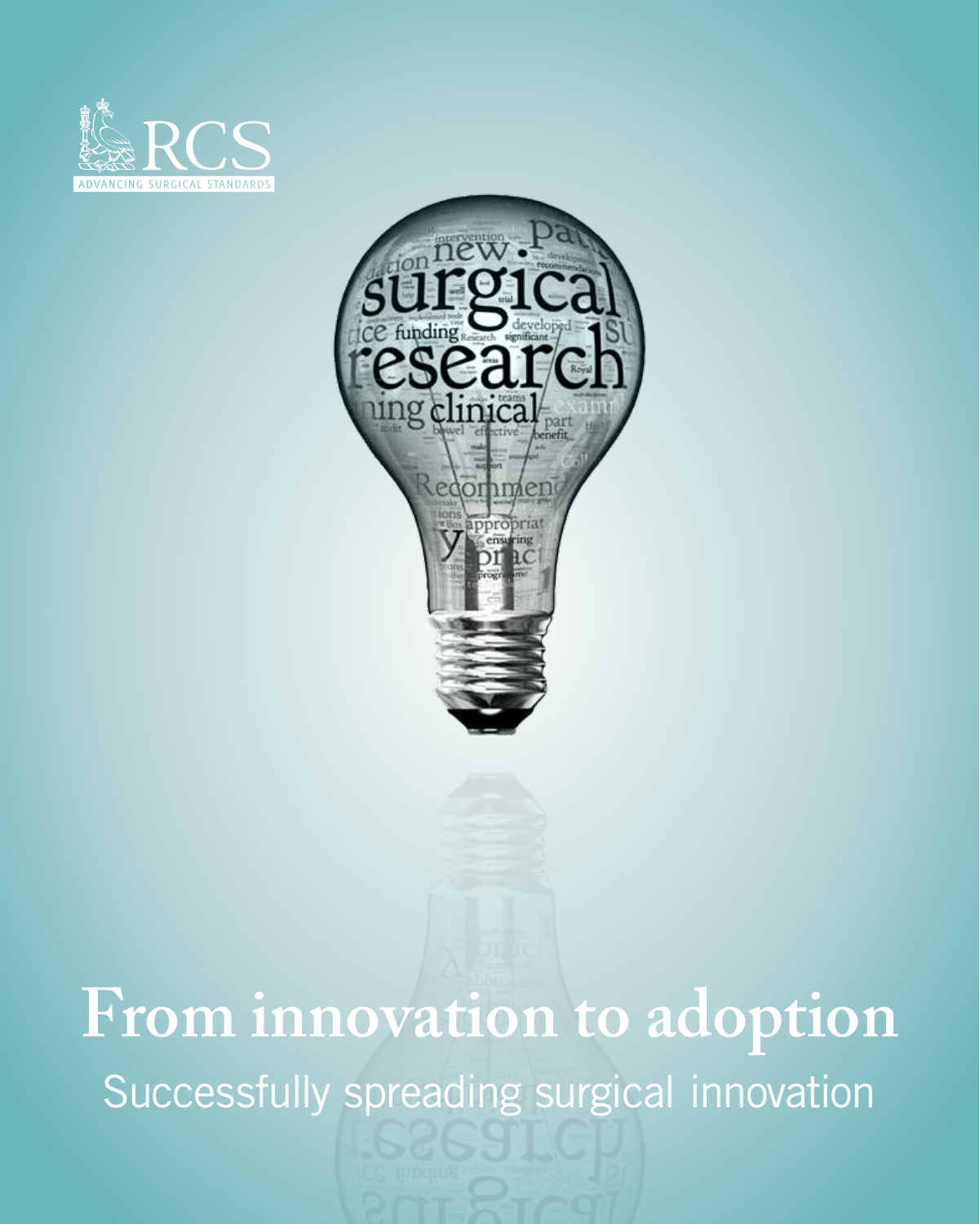## **Contributors**

The RCS would like to thank the following experts involved in this project:

Professor Bruce Campbell, Chair of the NICE Interventional Procedures and Medical Technologies Advisory Committees

**Mark Coleman, Consultant Colorectal Surgeon** and National Clinical Lead, LAPCO programme

Dr Mike Durkin, National Director of Patient Safety, NHS England

Professor Bill Heald, Professor of Surgery, North Hampshire Hospital and Surgical Director, The Pelican Center

Alan Horgan, Consultant Colorectal Surgeon, The Newcastle upon Tyne Hospitals

Dr Kerri Jones, Consultant Anaesthetist and Clinical Advisor, Department of Health Enhanced Recovery Programme

Professor David Neal, Professor of Surgical Oncology, University of Cambridge

**Fiona MacNeill, Consultant Breast Surgeon,** Royal Marsden NHS Foundation Trust

Professor Sir Mike Richards, Chief Inspector of Hospitals, Care Quality Commission and former National Clinical Director for Cancer Services, Department of Health

#### Report secretariat

mhp

**MHP Health** was commissioned by the RCS to conduct the expert interviews and draft the report. MHP Health is an award-winning specialist health policy and communications consultancy. For further details please contact Stephanie Bell

stephanie.bell@mhpc.com 020 3128 8100.

This report has been funded with support from Consort Medical plc.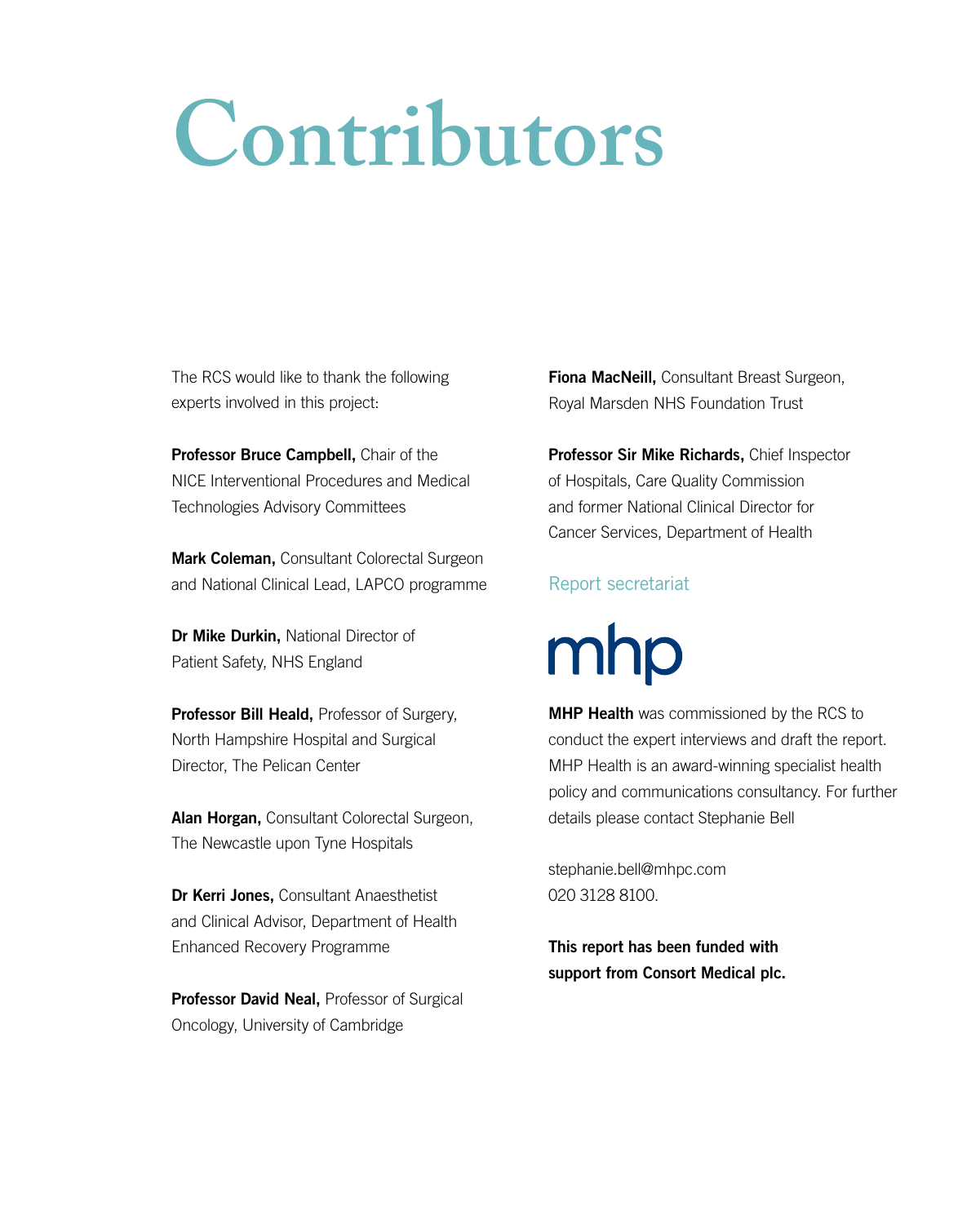### **From innovation to adoption**

Successfully spreading surgical innovation

| Foreword                                   | 2  |
|--------------------------------------------|----|
| Executive summary                          | З  |
| The pathway of surgical innovation         | 4  |
| Recommendations                            | 6  |
| Background                                 | 10 |
| Methodology                                | 12 |
| Surgical innovation in practice            | 14 |
| Sentinel lymph node biopsy                 | 14 |
| Enhanced recovery                          | 19 |
| Laparoscopic colorectal surgery            | 23 |
| Robotically assisted radical prostatectomy | 27 |
| Total mesorectal excision                  | 32 |
| Conclusions                                | 36 |
| References                                 | 38 |
|                                            |    |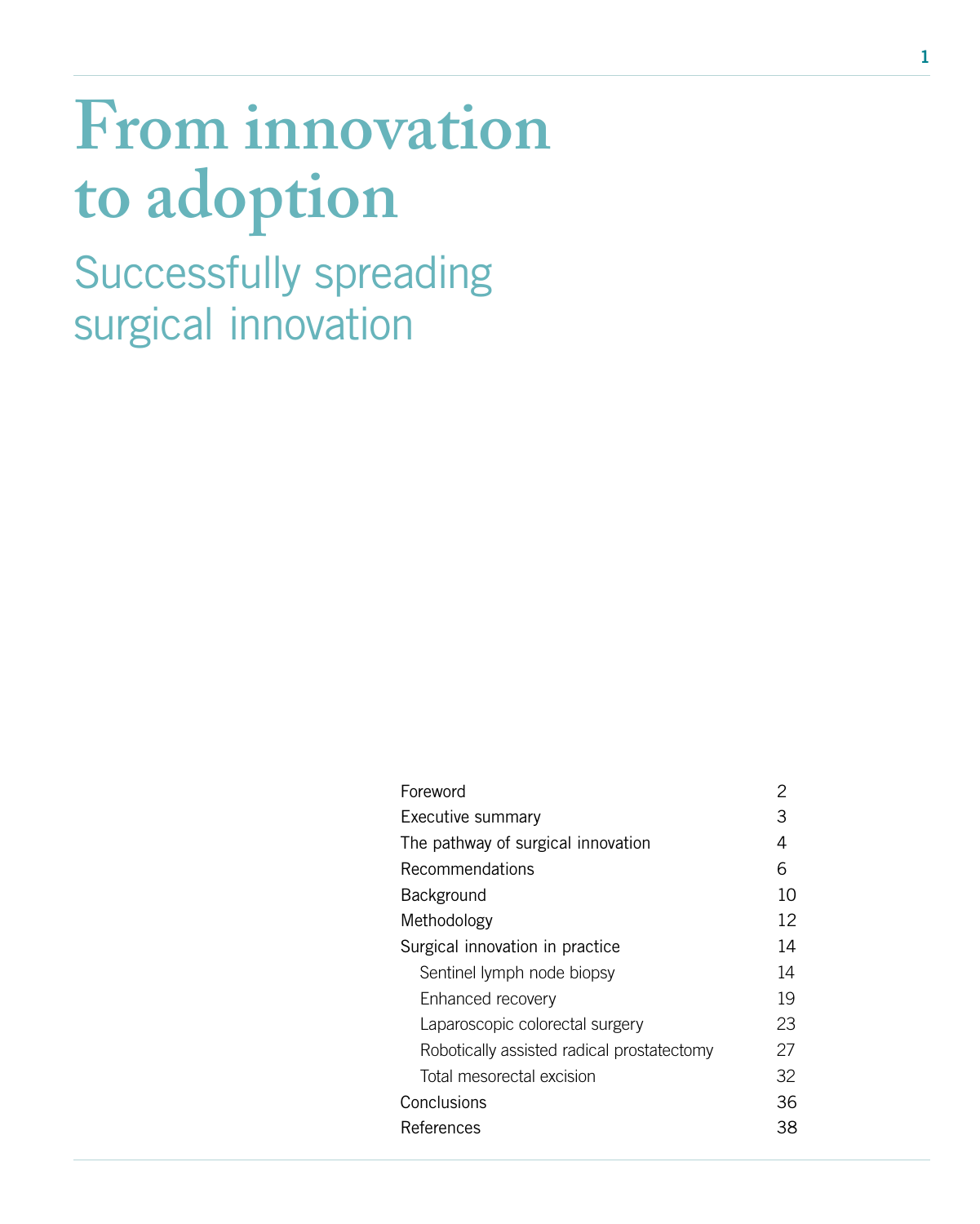### **Foreword**

Surgeons have a rich tradition of innovation, pioneering new techniques and developing technology that improves and extends lives. In our first report on innovation, *From Theory to Theatre*, 1 we explored the barriers to surgical research and called for increased investment and support to safeguard the future of surgical innovation. Since then, we have worked with our partners, the National Institute of Health Research (NIHR), the Rosetrees Trust and Cancer Research UK (CRUK), to establish a national network of surgical trial centres to develop and expand clinical trials in surgery, raise surgical standards and transform the quality of patient care across a number of conditions.

Support for surgical research remains vital, but it is one side of the coin. Successful innovation requires both the discovery and the implementation of a new technique. Like research, diffusion of surgical innovation in England has been patchy and there is much more to do to ensure the value of innovation is realised for every patient.

In this report we present a detailed analysis of five surgical case studies and explore the barriers and the drivers that helped to shape patterns of adoption in the NHS. By studying these experiences we have identified, for the first time, the critical factors that underpin surgical adoption. These factors occur along a pathway of surgical innovation. By

mapping out this pathway, we hope to stimulate a more systematic approach to the uptake of surgical innovation, providing greater certainty and improved benefits for commissioners, clinicians and patients.

I would like to thank the contributors to this report for sharing their knowledge and experience and providing insights that will help us innovate in the future. I hope that stakeholders from the government, the NHS, healthcare professions, charities, research funders, researchers and industry will reflect on the findings and recommendations in the report and establish a new consensus to underpin surgical adoption in England.

#### Professor Norman Williams

President, The Royal College of Surgeons of England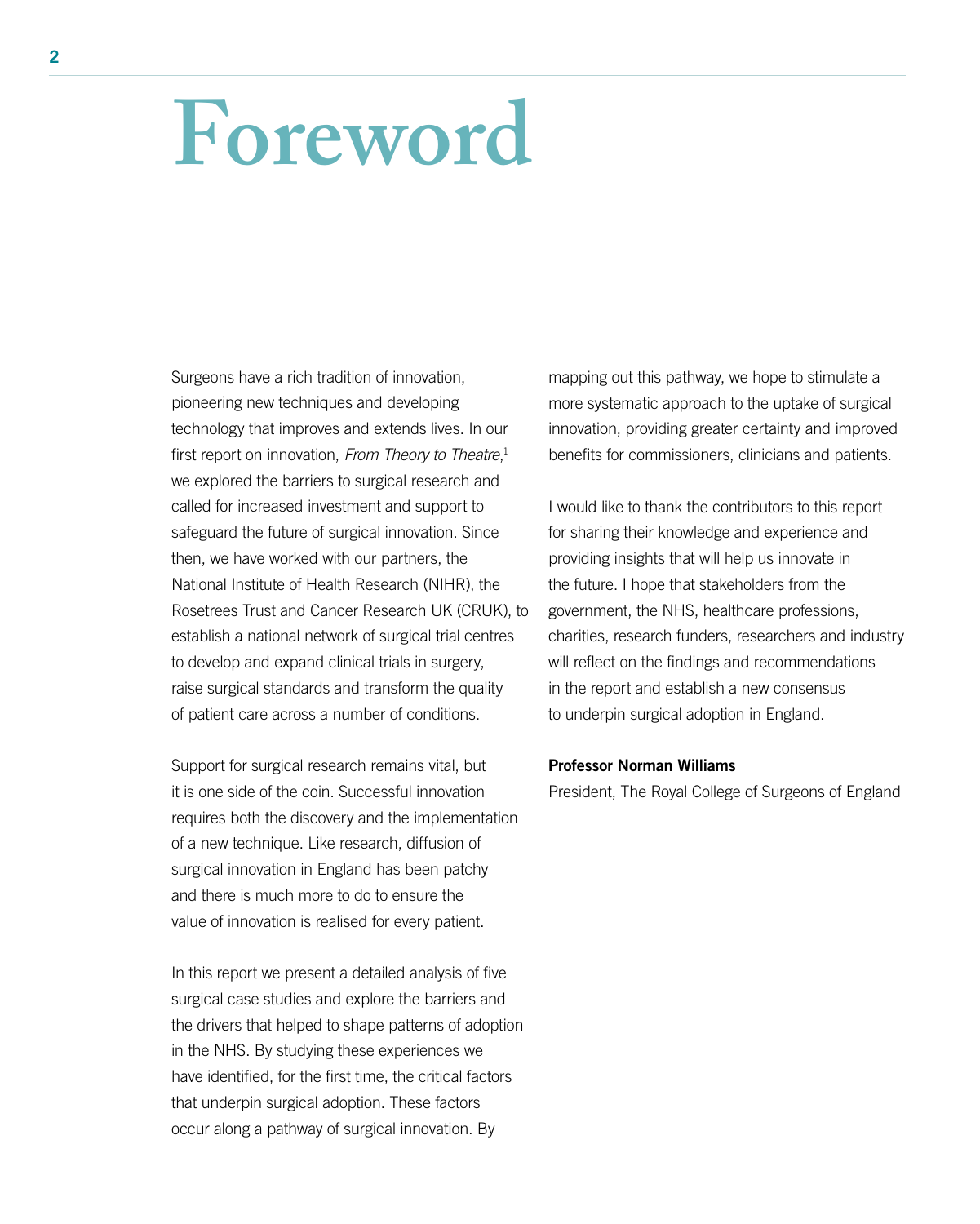# **Executive summary**

From the first antiseptic operation, through to organ transplantation, keyhole techniques and robotic technology, surgery has revolutionised NHS care and challenged our expectations about the outcomes of healthcare.

'Innovation' can seem an abstract concept but by challenging the status quo, testing new principles and discovering superior techniques, the process can drive improvement in surgery, bringing new benefits to patients. Furthermore, the government has made clear in *Innovation,*  Health and Wealth<sup>2</sup> that it wishes to establish the NHS as a world leader in innovation, delivering economic benefits to the UK economy, efficiency benefits to the health service and health benefits to the population. Driving innovation in surgery is fundamental to achieving this vision.

This is the second report in a series. Our first report, From Theory to Theatre,<sup>1</sup> explored the barriers to translational research that threaten to stifle surgical innovation and identified a series of actions to deliver high quality surgical research. But the challenges do not stop there. The fruits of research are of little value if they are poorly implemented. Discovery only matters if it reaches and benefits patients.

Spreading innovation in surgery is an attractive principle, but it can be difficult to achieve in practice. The diffusion of surgical innovation has posed particular challenges, from evidence, to training, to capacity. For example, the absence of appropriate evidence underpinning new techniques can inhibit investment in skills or infrastructure, and limit clinical and patient demand for the innovation. The result has been that many innovations that have been developed in England have failed to spread to the same extent as in other countries.

If we are to address the slow diffusion of innovation we must learn from experience. This report sets out what makes adoption of surgical innovation different and why we need a new approach. It is based on a review of five mainstream surgical procedures across a number of specialties, in which we analyse patterns of uptake and explore the factors that helped and hindered surgical adoption in England, based on the insights of clinical experts.

As a result, we have developed a pathway of surgical innovation, made up of six critical factors that underpin surgical adoption.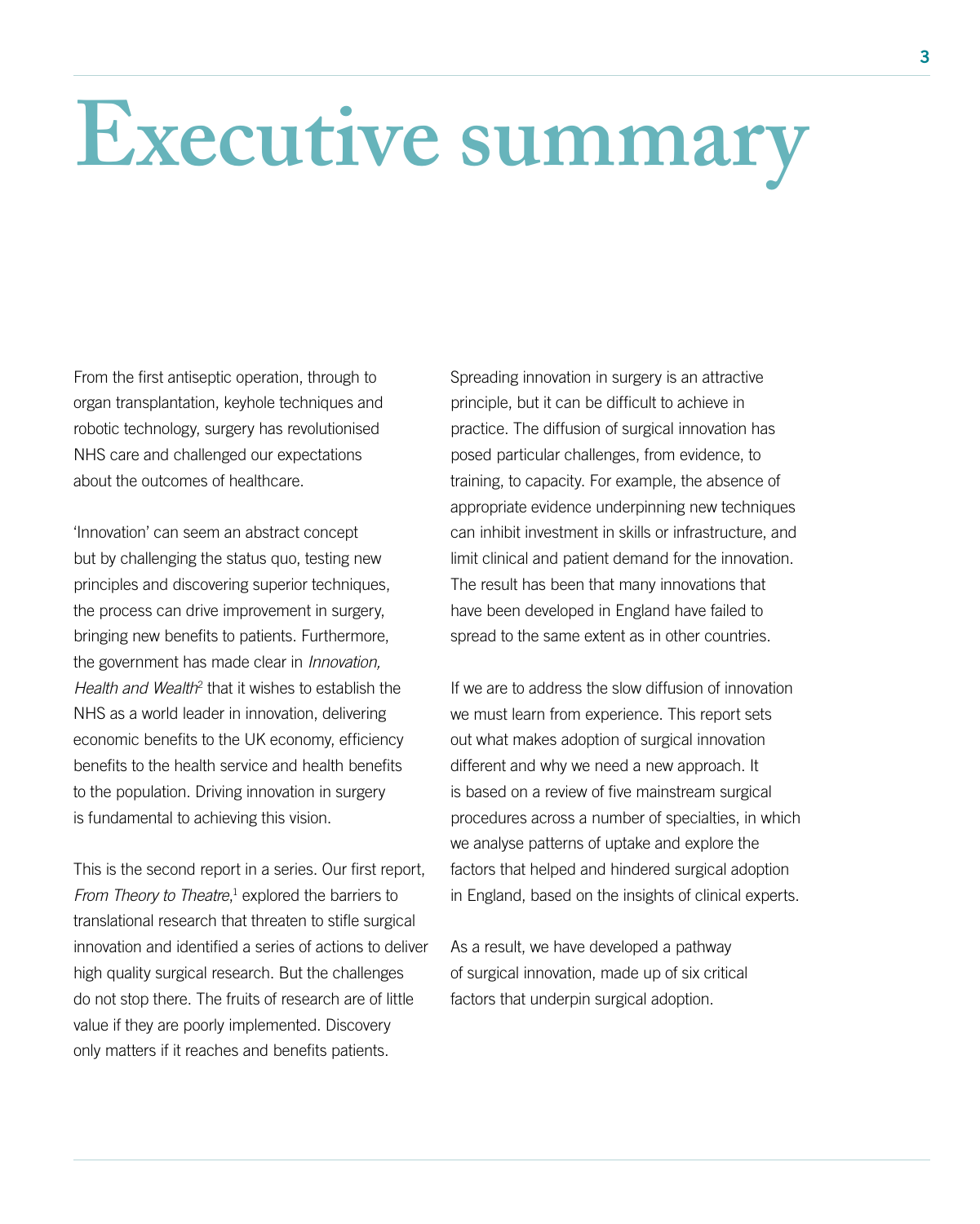Leadership to champion and advocate its adoption

Establishing the

Providers

Promising new techniques arising from research should be identified without delay. Early recognition helps to catalyse the overall process of adoption by ensuring that the NHS focuses its attention on changes that bring the greatest benefits to patients.

Leaders articulate the benefits of the innovation and act as proponents of change. Leadership at a clinical, managerial and policy level helps set out a clear vision and a goal, which can be used to engage others and win support to deliver change.

 Surgical innovation relies on the development of new knowledge and skills, the use of new equipment and technology and the reconfiguration of services. Teams will need to work together differently and engage others in new ways. Local and national action is therefore critical to establish the right surgical capacity and organisational structure to deliver change.

**The pathway of surgical innovation**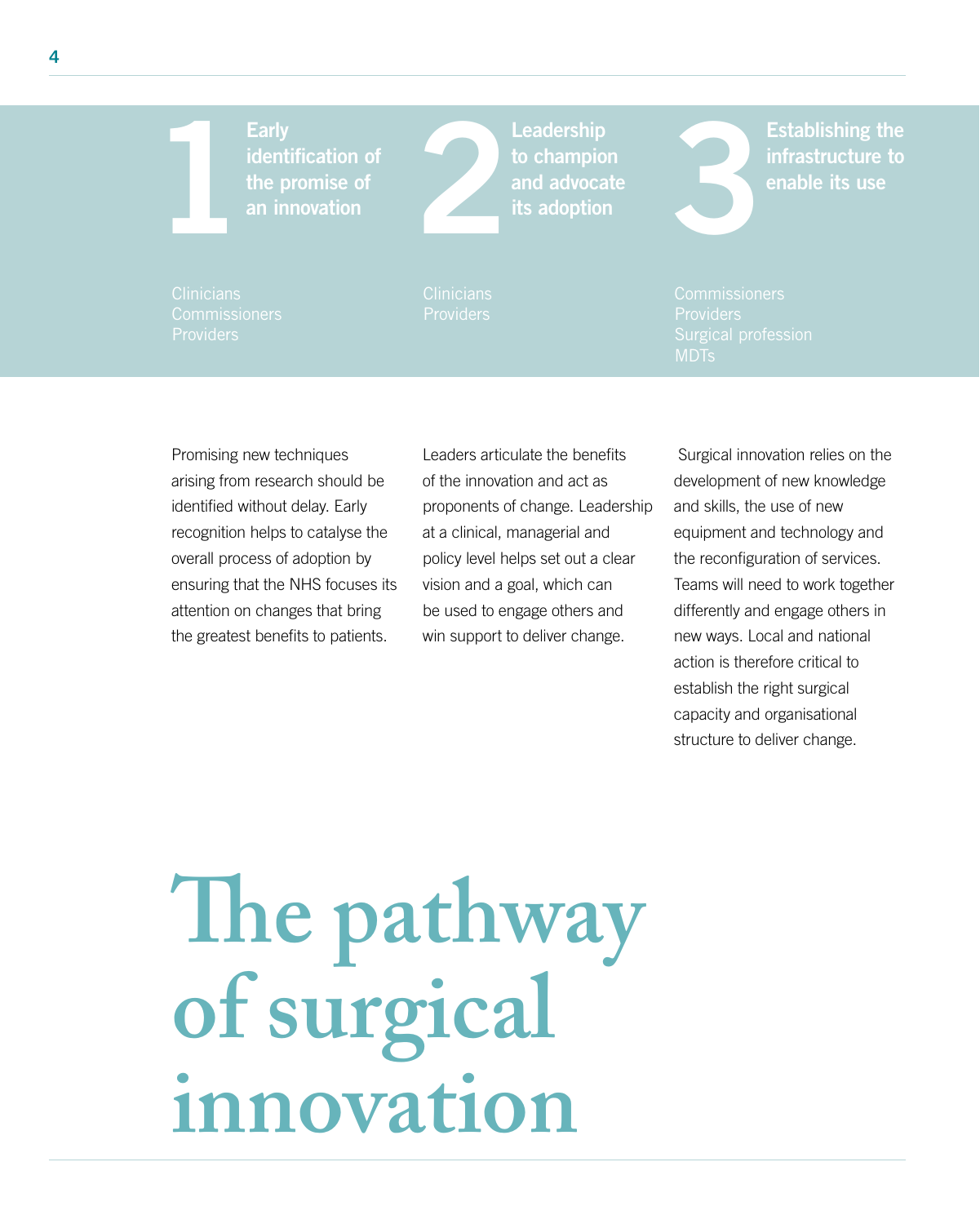Defining what should be implemented and how its impact will be measured Defining what<br>
should be<br>
implemented<br>
and how its<br>
impact will be<br>
measured<br>
adoption<br>
and appropriate<br>
adoption<br>
adoption<br>
adoption<br>
adoption<br>
adoption<br>
adoption<br>
adoption<br>
adoption<br>
adoption<br>
adoption<br>
adoption<br>
adoptio

Developing levers and incentives to encourage appropriate adoption

Providing information to support clinical

The development of clinical guidance by the National Institute for Health and Care Exellence (NICE) and surgical specialty associations establishes a common set of principles and practices that underpin an innovation. By codifying the core components of care, guidance becomes a reference point for commissioners, providers and healthcare professionals, enabling them to adopt innovation safely and consistently. The use of new procedures should be recorded by providers to support monitoring of both implementation and impact.

Providers and commissioners face a host of competing healthcare priorities amid unprecedented budgetary pressures. The adoption of innovation must be aligned to the quality and efficiency imperatives that underpin NHS decision-making. Payment schemes such as the Commissioning for Quality and Innovation (CQUINs) framework and best practice tariffs can be used to reward providers for delivering quality goals, helping to win buy-in for change within the NHS, and to ensure that adoption of new procedures becomes a local priority.

Patients rely on clear and accurate information to participate in decisions about their care in partnership with clinicians, and to make an informed choice about new surgical procedures that may benefit them.

These factors occur in the pathway as part of a wider innovation ecosystem, and although the relative importance of each factor will vary according to the innovation in question, it is important that each is addressed if rapid and consistent diffusion is to occur.

As leaders of the profession, we look forward to working with the NHS to deliver marked improvements in patient access to new, life-changing procedures as soon as possible. We hope that this report – and the pathway it identifies – will make a contribution.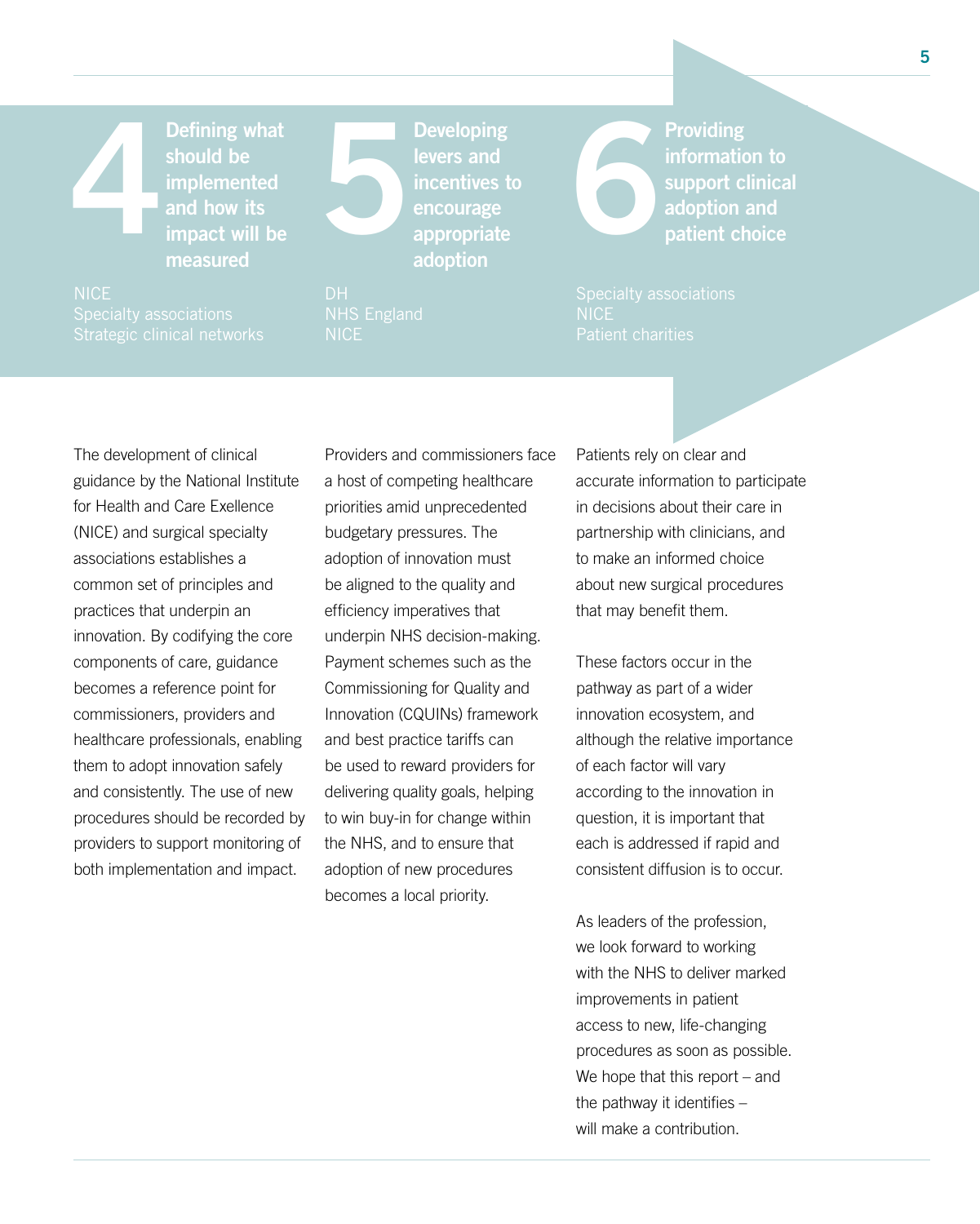## **Recommendations**

We have identified 15 recommendations for short and medium term actions that will enable the surgical profession, working with key partners in the NHS and government, to address the six critical factors along the pathway of surgical innovation.

### Early identification of the

Recommendation 1: NHS England should work in partnership with NICE and The Royal College of Surgeons of England (RCS) to develop a horizon-scanning process to identify and review promising new surgical procedures.

Early identification of the promise of an innovation and advocate its adoption and advocate its adoption **Example 18 Example 18 Advocate its adoption**<br>
2

Recommendation 2: Strategic clinical networks should be required to review and advise on the roll-out of innovative surgical procedures at a regional level.

Recommendation 3: Surgical specialty associations should develop good practice guidance to support clinical teams to work effectively together at a local level to deliver an effective business case and drive organisational change.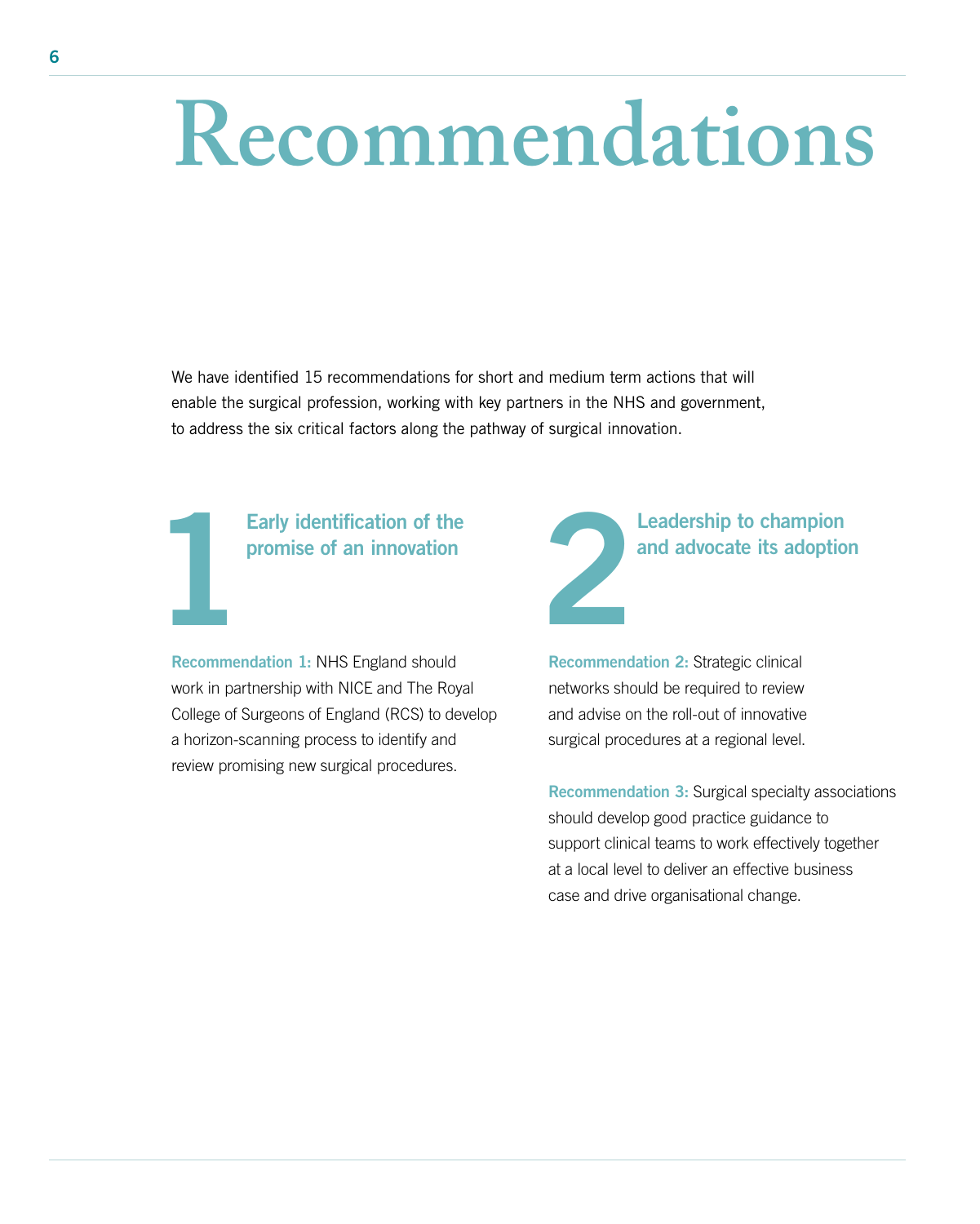

### Establishing the infrastructure

Recommendation 4: NHS England should work in partnership with NICE and the RCS to agree the preferred model of service delivery (including how best to achieve economies and qualities of scale). The RCS should provide advice on training requirements, including the number of centres, to safely introduce the new technique.

Recommendation 5: NICE technology appraisal guidance that addresses surgical procedures should have a mandatory training direction attached to it and local compliance with training arrangements should be evaluated as part of clinical audit.

Recommendation 6: Tariffs for new procedures should be established within three months to ensure providers can be reimbursed for the procedure as soon as possible. These tariffs should be refined each year as part of the reference costs return by providers.

Recommendation 7: The NHS tariff should be adjusted for new surgical procedures, to include reimbursement in the first year to cover the training needs of providers that undertake that procedure. Provision of this training should be a contractual requirement for providers, and providers should demonstrate compliance with training programmes in order to be reimbursed through the tariffs for those procedures.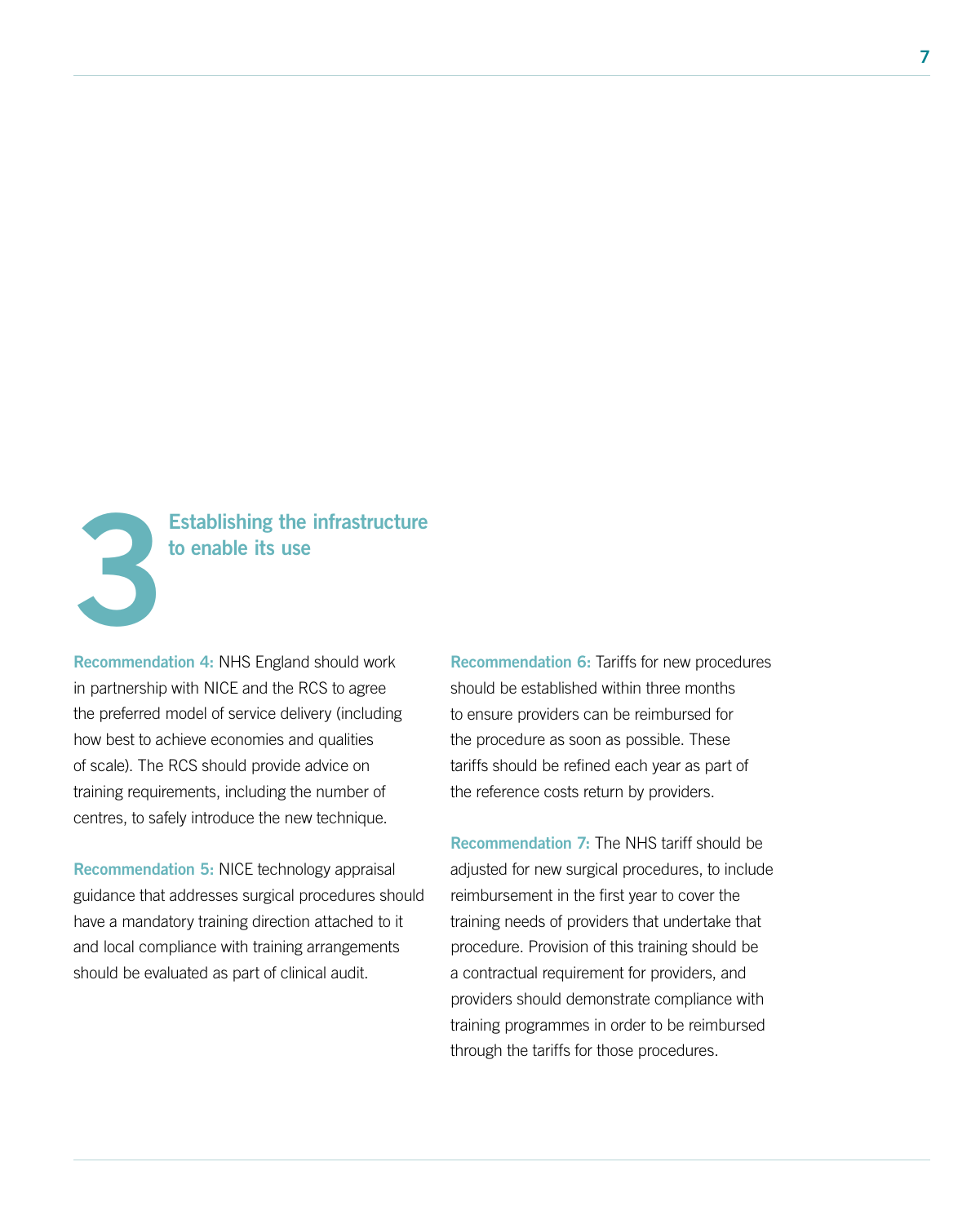

Recommendation 8: Relevant specialties should develop clinical guidance on new surgical techniques as early as possible building on the work of NICE.

Recommendation 9: NHS England should work in partnership with NICE and the RCS to agree the point at which the procedure should be reviewed as part of NICE's technology appraisal programme (where this is appropriate).

Recommendation 10: Data collection for all new procedures should begin as soon as practically possible in the development cycle and be carried out to the standards required by the NICE interventional procedure guidance. This should be led by the relevant specialty association and appropriate guidance should be issued by the Association of British Healthcare Industries (ABHI). Recommendation 11: Promising new procedures should be supported with dedicated terminology within the Systematized Nomenclature of Medicine Clinical Terms (SNOMED) to ensure accurate coding of the procedure. NHS England should assess the roll-out of SNOMED clinical terminology and take the requisite steps to ensure that it is used consistently in all parts of the NHS.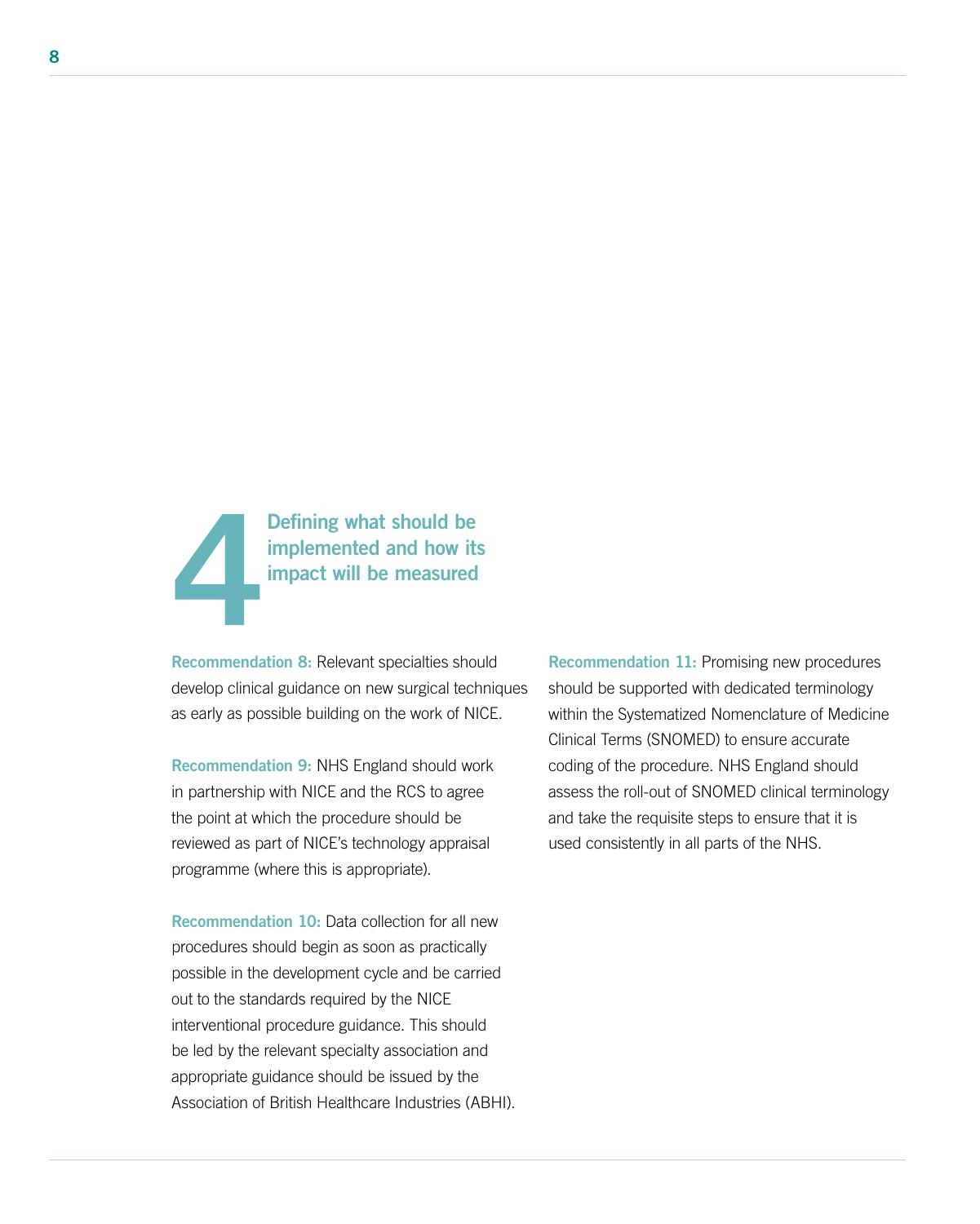Developing levers and Developing levers and<br>incentives to encourage<br>appropriate adoption

Recommendation 12: Best practice tariffs and CQUINs should be developed for use by commissioners to reward providers for the adoption of promising new surgical procedures.

Recommendation 13: Providers of NHS care should be required to report on how they are supporting surgical research and the adoption of new techniques and technologies, as part of their annual quality account.

Providing information to support clinical adoption and patient choice

Recommendation 14: Patient groups should work with surgical specialty associations to develop appropriate information for patients on new surgical procedures.

Recommendation 15: Patients should be offered a choice of different surgical interventions that are appropriate for them, including new practices and techniques.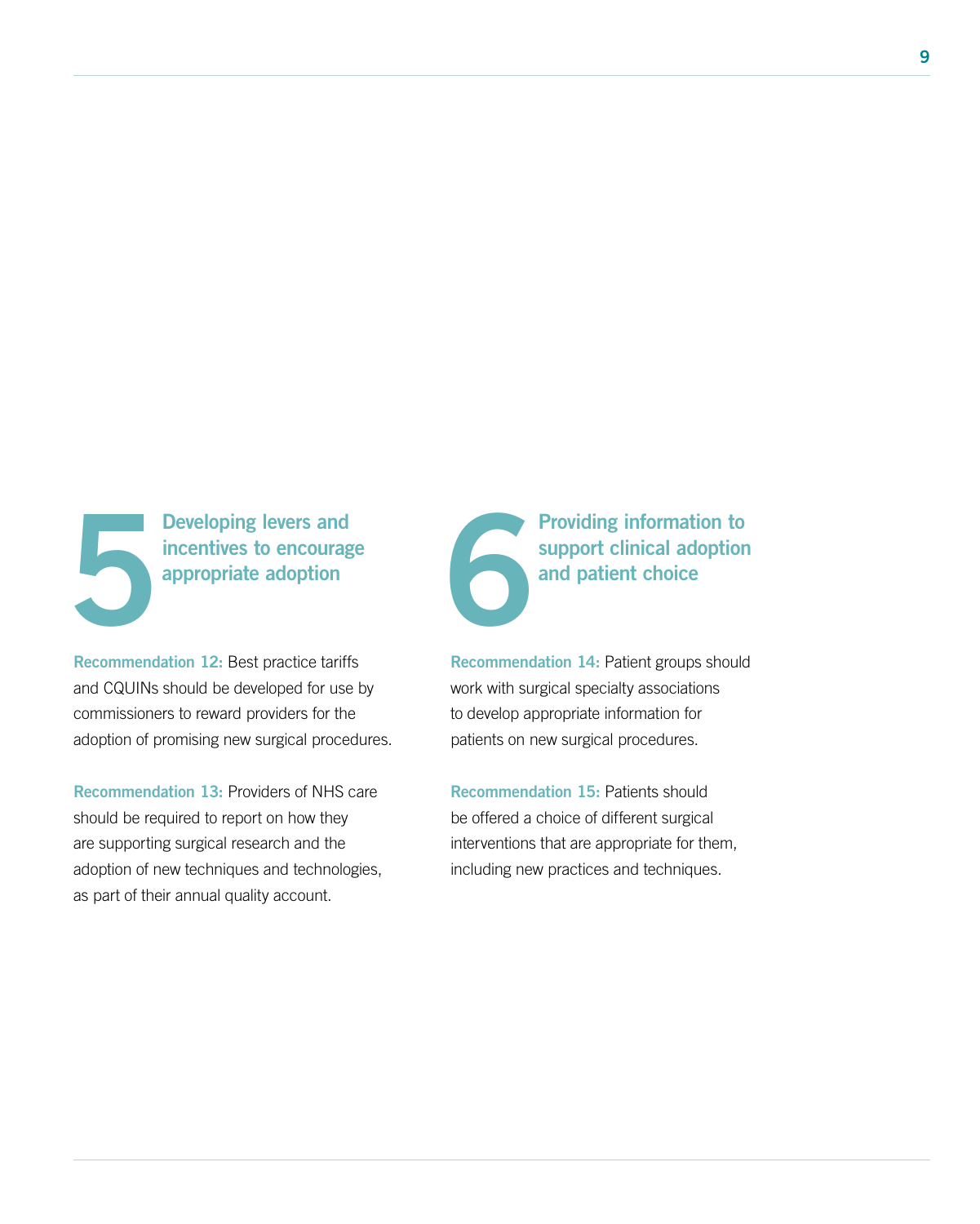# **Background**

Developing and implementing a formula for successful innovation has proved difficult. Over time a series of government reviews led by Sir David Cooksey – the Life Sciences Review and the current strategy, *Innovation, Health and*  Wealth<sup>2</sup> – have recognised the broad benefits of health innovation for patients, the NHS and our wider economy. They have sparked numerous initiatives to support research and discovery, and make sure new technologies, ideas and practices become 'business as usual' for the NHS.

Nevertheless, identifying and supporting clinical talent, investing time and resource into ideas to test their worth, and managing change across an organisation as large and fragmented as the NHS still feels like a formidable challenge. Just getting to the stage at which evidence on the effectiveness of an innovation can be collected is a lengthy process; problems remain in securing funding to undertake the research and gaining ethical approval for the trial. For example, clinical ethics committees (which differ from research ethics committees) in trusts play an important role in getting research started but they are still not present in every trust.

For the purposes of this report, we understand innovation to be "an idea, service or product,

new to the NHS or applied in a way that is new to the NHS, which significantly improves the quality of health and care, wherever it is applied".1

The recent review of innovation, *Innovation, Health and Wealth: Accelerating adoption and*  diffusion in the NHS,<sup>2</sup> identifies eight key themes to promote greater uptake and diffusion, which underpin the current NHS agenda. These are:

- Reducing variation in the NHS, and driving greater compliance with NICE guidance.
- Working with industry to develop and publish better innovation uptake measures and more accessible evidence and information about new ideas.
- Establishing a more systematic delivery mechanism for diffusion and collaboration within the NHS by building strong cross-boundary networks.
- Aligning organisational, financial and personal incentives and investment to reward and encourage innovation.
- Improving arrangements for procurement in the NHS to drive up quality and value, to make the NHS a better place to do business.
- Instigating a major shift in culture within the NHS, developing people by 'hard-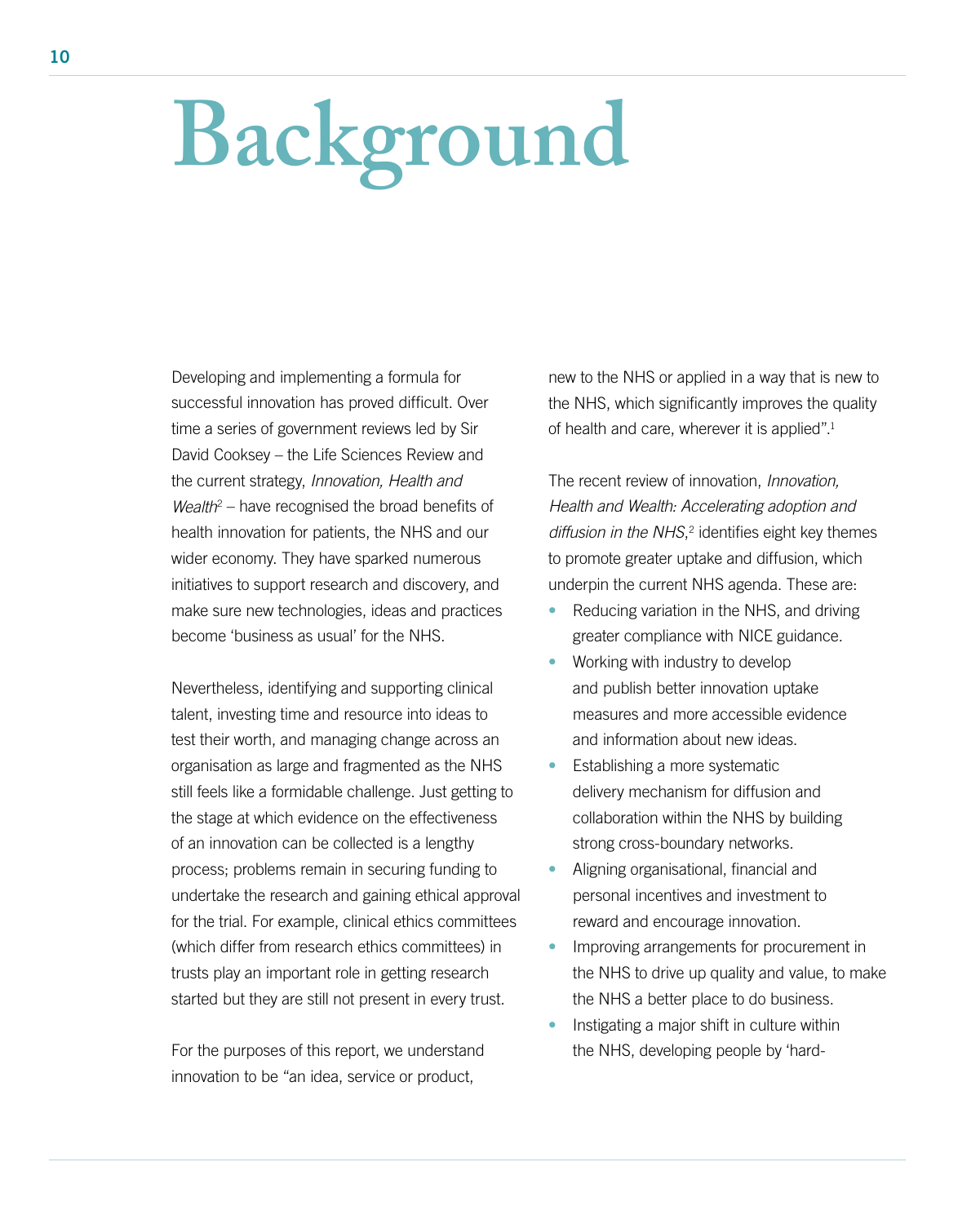

wiring' innovation into training and education for managers and clinicians.

- Strengthening leadership in innovation at all levels of the NHS, setting clearer priorities for innovation, and sharpening local accountability.
- Identifying and mandating the adoption of high-impact innovations in the NHS.

By getting these enablers right we can start to create a virtuous circle, with the availability of evidence supporting the case for investment in skills and infrastructure, which in turn leads to greater uptake and the development of stronger evidence, as set out in Figure 1.

The critical question is: how do these themes apply to surgical practice? There is a clear role for the NHS, the government and the surgical profession to understand how the adoption and diffusion of new, innovative surgical practices can be accelerated.

Our first report in this series, *From Theory to Theatre*, 1 made a strong case for embedding a culture of surgical research within the NHS to ensure the continued development of new and innovative surgical techniques and practices. We are delighted that the government has since accepted the report's major recommendations towards 'hard-wiring' research into fabric of the NHS and supporting this through the NIHR's ongoing commitment to investment in high quality surgical research. Meanwhile, the RCS has established a new network of surgical research centres to deliver the infrastructure, skills and investment for success.

The next challenge, which this report seeks to address, is how to shape the mechanisms for uptake of surgical innovations in a practical way, and ensure their benefits are realised for patients as quickly as possible. The case studies in this report demonstrate how long it can take to get from innovation to adoption in surgical research. The solutions to this lie in infrastructure, training and leadership.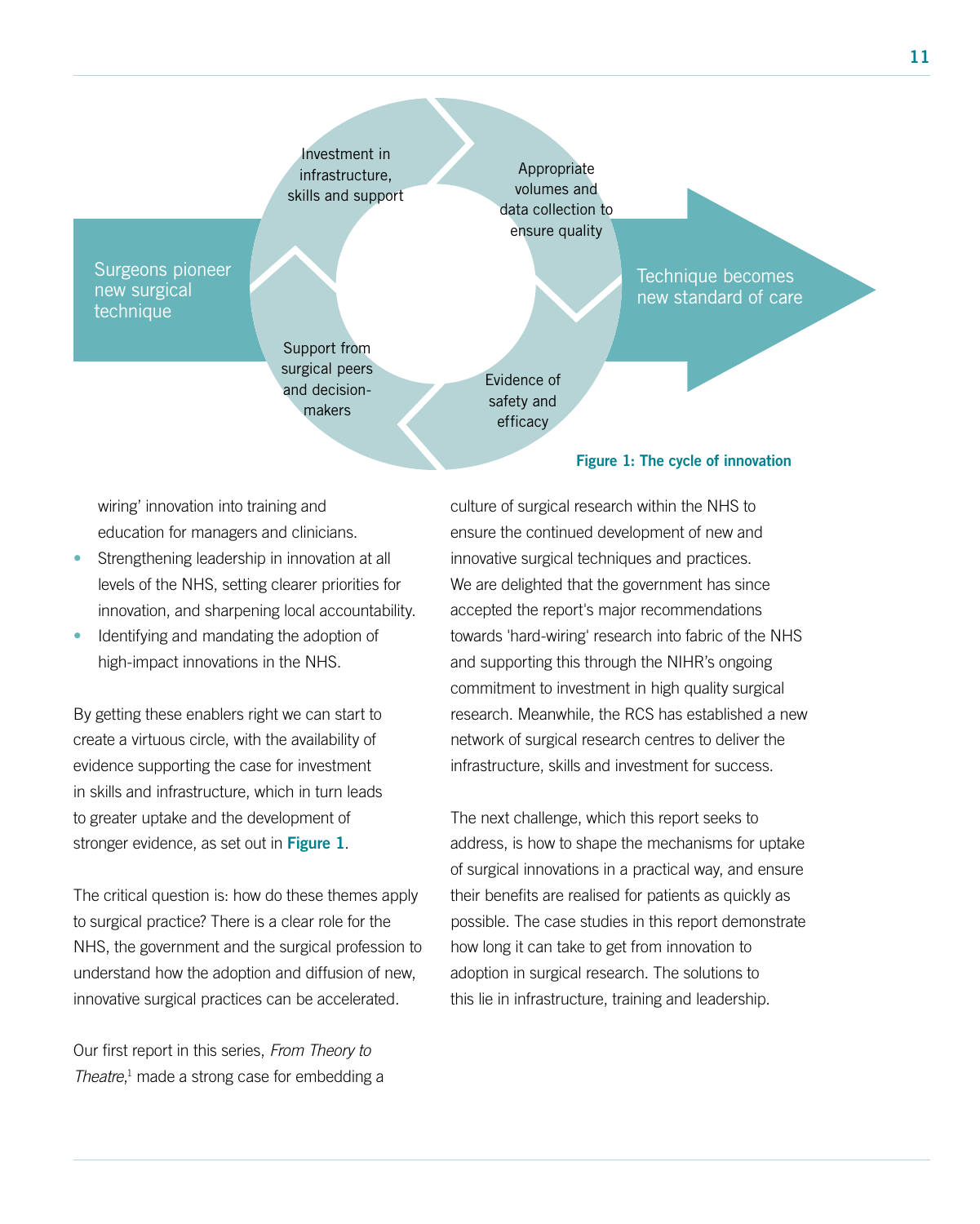# **Methodology**

The report examines five different surgical procedures:

- 1. Sentinel lymph node biopsy a low-impact diagnostic procedure on the underarm region for determining the stage of breast cancer.
- 2. Enhanced recovery a multi-stage pre-, periand postoperative clinical pathway for ensuring patients recover as quickly and fully as possible.
- 3. Laparoscopic colorectal surgery for cancer – a minimally invasive procedure for removing cancerous tissue from the bowel and/or rectum of a patient.
- 4. Robotically assisted radical prostatectomy a minimally invasive procedure for precisely removing a cancerous prostate gland and surrounding tissue with the assistance of a complex, high-cost surgical robot.
- 5. Total mesorectal excision  $-$  a highly technical procedure for meticulously removing a defined section of the bowel to remove cancerous cells and prevent recurrence.

These procedures were chosen because:

- each is deemed 'innovative' they involve principles or practices that are, or were, new to the NHS with the potential to improve the outcomes and experiences of patients; and
- the combination of procedures allows a range of surgical specialties to be considered.

Data on treatment numbers were elicited through parliamentary questions, which provided Hospital Episode Statistics (HES) data for each procedure that took place in the NHS in England.3–6 These data were analysed in detail to identify patterns of uptake over time and to identify the impact of any national initiatives intended to improve adoption, such as national training programmes and the use of financial incentives. Data from relevant clinical audits were also analysed.

We conducted a series of detailed interviews with leading surgeons who were involved in the discovery and/or adoption of the procedures covered within this report, as well as with senior NHS stakeholders who have an overarching view of the process by which surgical innovations are integrated into NHS practice. This informed our understanding of the following factors:

- the patterns and the extent of uptake of each surgical procedure or technique;
- whether the speed and breadth of uptake is deemed to be appropriate; and
- the key barriers and enablers to successful implementation.

Where appropriate we shared the data with the clinical experts to gain a surgical opinion on the treatment rates. Our findings from the data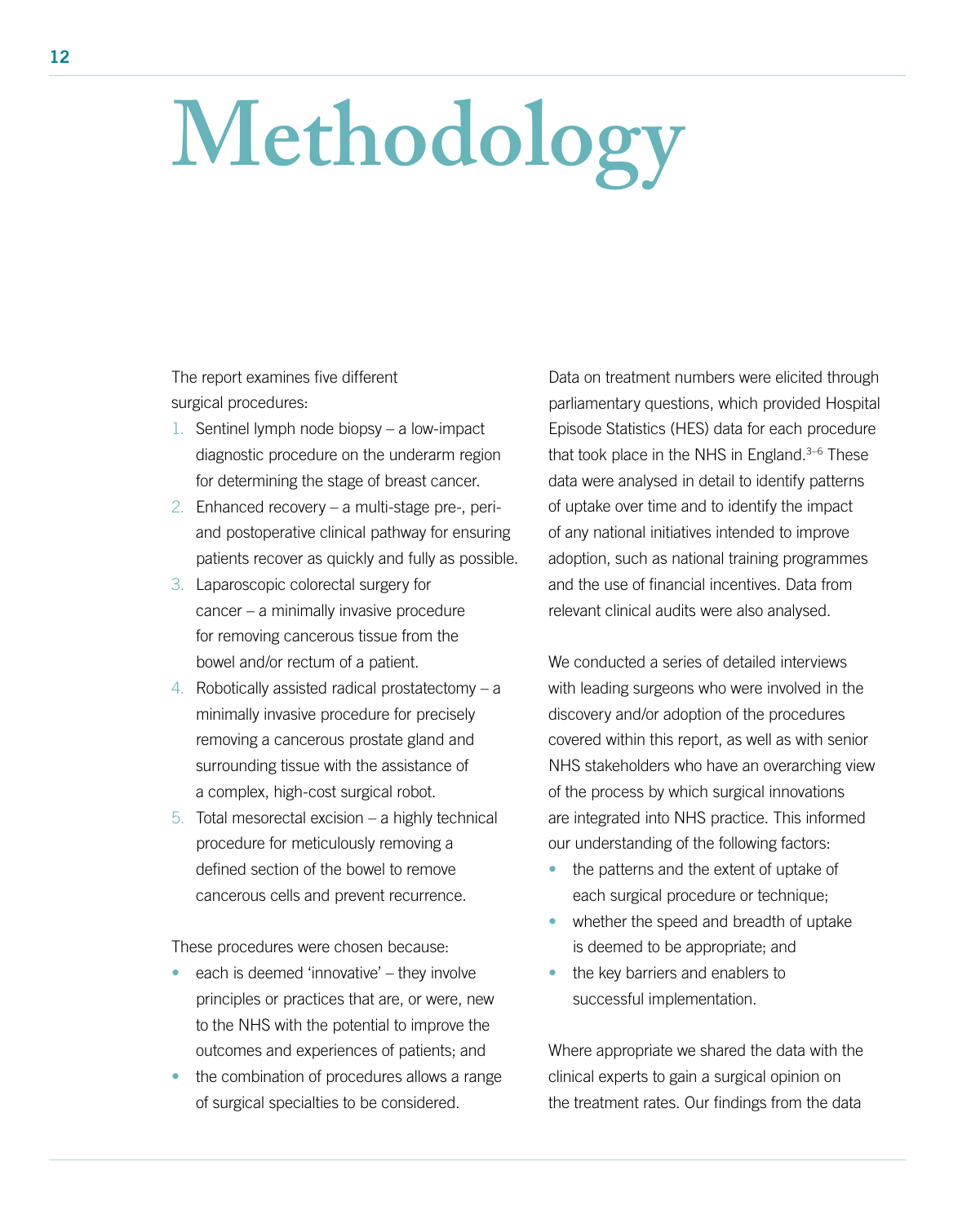and the key themes to emerge from the clinical commentary were used to identify the six factors that underpin surgical adoption. From this we developed a pathway of surgical innovation to underpin the rapid and consistent roll-out of new surgical procedures in the NHS.

Our review culminated in the formulation of 15 recommendations to enable the surgical profession, working with key partners in the NHS and government, to realise the success factors for surgical innovation across the pathway.

It should be noted that the contributions of the clinical experts are based on their own practice and individual views and are not representative of the practice or views of the surgical profession as a whole, nor of the organisations for which they work.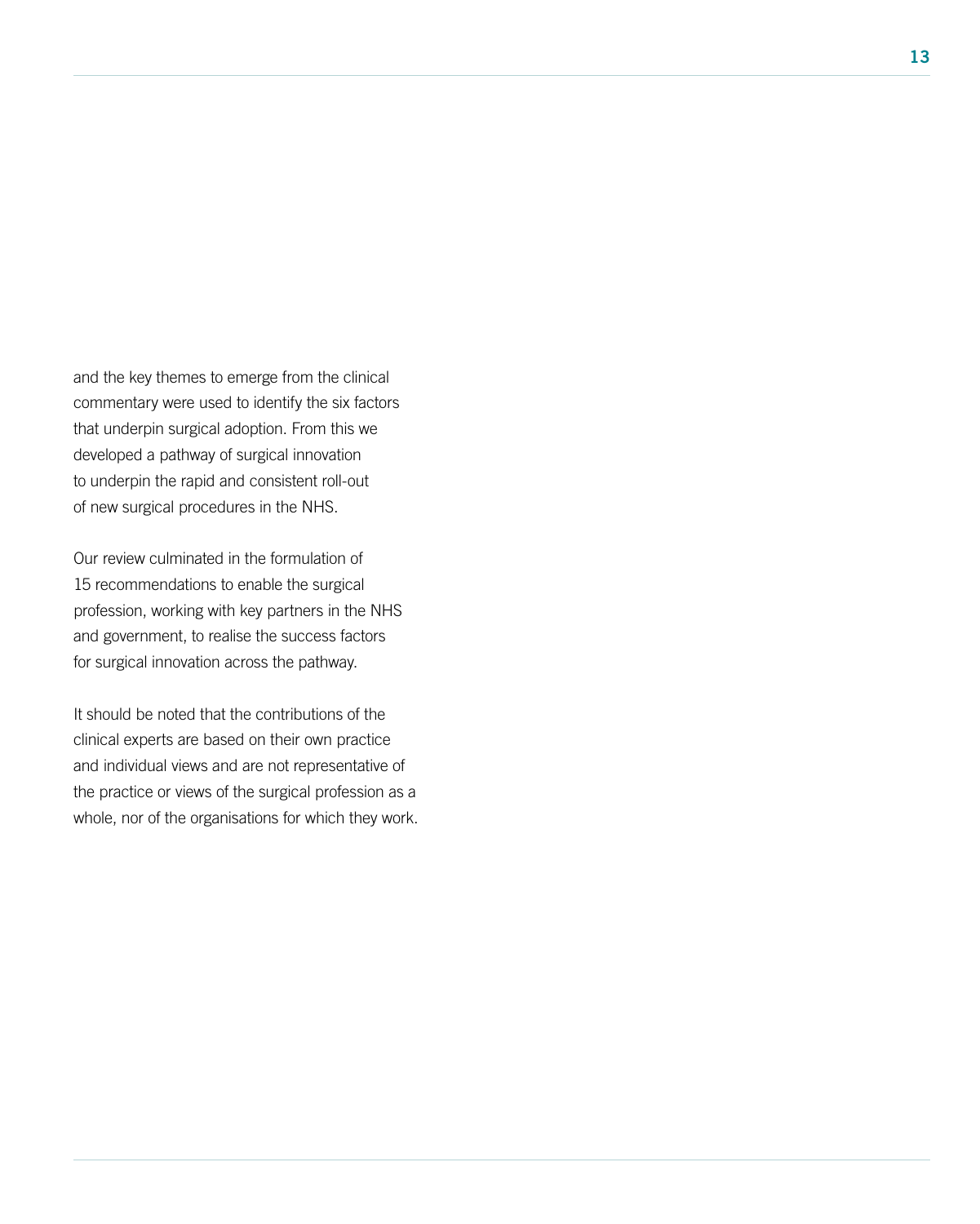## **Surgical innovation in practice**

### **Sentinel lymph node biopsy**

#### Key findings

- The perceived lack of robust evidence was an initial barrier to the timely adoption of sentinel lymph node biopsy (SLNB) in the UK.
- Clinicians who advocated change were often met with resistance from surgical colleagues and managers who were reluctant to support a new technique that was being practised on a relatively small scale.
- Clinical champions played a key role in convincing the Department of Health (DH) to implement a national training programme, and in driving participation in training across England.
- Support from the DH provided essential start-up funding, created the infrastructure to deliver training on the scale required, and established a national mandate for change.
- The national training programme enabled swift and safe roll-out of the technique. Financial and logistical challenges existed in some trusts, but in most cases these were overcome through local support and problem solving.
- Participation in the *NEW START* national training programme and the wider adoption of SLNB were deliberately aligned to key NHS imperatives to help convince trusts of their utility.
- The use of payment mechanisms such as best practice tariffs and CQUINs has played a role in rewarding the use of SLNB in more recent years.
- The inclusion of SLNB within NICE and professional guidance helped to cement its position today as the standard of care.

#### About the procedure

The sentinel lymph node is defined as the first node or group of nodes to which cancer cells are most likely to spread from the primary tumour. Sentinel lymph node biopsy is a procedure in which the sentinel lymph node is identified, removed and examined to determine whether cancer cells are present. A positive SLNB result indicates that cancer is present in the sentinel lymph node and may be present in other nearby lymph nodes and, possibly, other organs. This information can help a doctor determine the stage of the cancer and develop an appropriate treatment plan.<sup>7</sup>

If the sentinel node or nodes are found to be negative, there may be no need for further clearance to look for involved lymph nodes. For some breast cancer patients, SLNB avoids the need for more extensive surgery and is associated with a low false negative rate. Side effects including lymphedema, seroma, numbness, pain and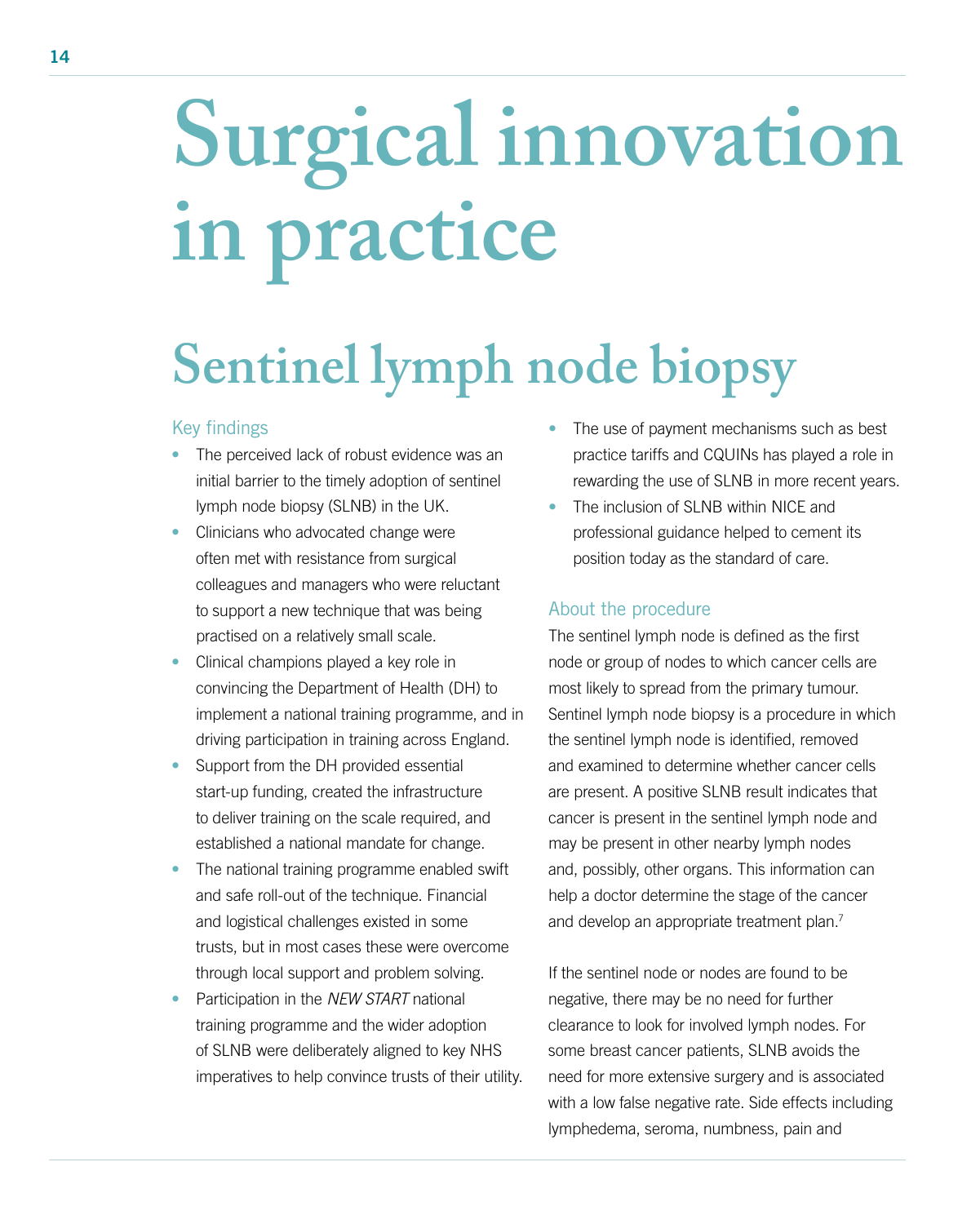difficulties with movement of the arm are likely to be reduced or avoided through the use of SLNB.<sup>8</sup>

#### Patterns of uptake

A new treatment code for SLNB was introduced to the Office of Population Censuses and Surveys (OPCS) classification for 2006/2007 (which is used to classify the activity of hopsitals and remunerate them accordingly). However, an analysis of the HES data shows a marked decline in SNLB procedures recorded between 2007/2008 and 2010/2011. This is due to substantial errors in

clinical coding, which render the data inaccurate. A more accurate analysis is considered to be the data from the NHS Breast Screening Programme, which covers around 30% of breast cancer cases in the UK. Figure 2 shows the proportion of patients with screen-detected breast cancer undergoing axillary surgery where SLNB was performed.

Data from the NHS Breast Cancer Screening Programme show that in 2010/2011 there were at least 10,535 procedures performed for cancers detected through the NHS Breast Cancer Screening

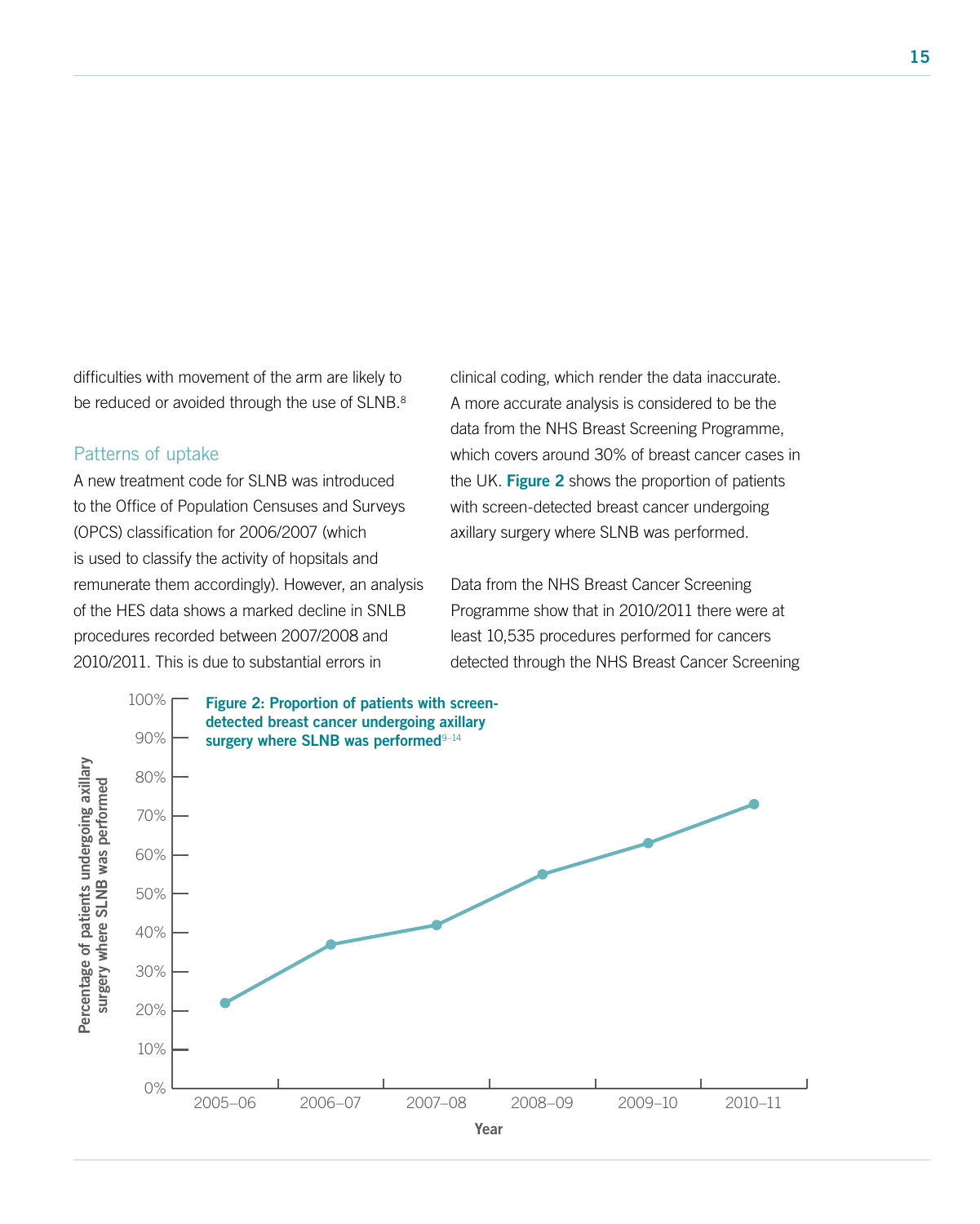Programme.<sup>14</sup> The data also demonstrate a significant year-on-year increase in the number of patients receiving the procedure since the introduction of the *NEW START* national training programme in 2006 (see **Box 1**). The limitation of the breast screening programme data is that it only covers screen-detected cancers, which account for about a third of all UK breast cancers.15 Breast units will perform the procedure on both screen-detected cancers as well as patients with symptomatic breast cancer not identified through screening, the latter of which is the larger group. The data is therefore considered to be indicative of wider trends.

More accurate coding would provide a full picture of all SLNB procedures undertaken in the NHS. Accurate, timely intelligence of this sort is important in supporting appropriate uptake of new procedures, by highlighting differences in practice around the country.

#### Spreading SLNB

SLNB was first developed in the USA in the mid 1990s. By the end of the decade the practice had spread to Europe and was beginning to be recognised as the standard of care. At this time the UK trailed behind other world-leading cancer centres. SLNB was not part of clinical practice, which was uncharacteristic given the UK's strong heritage in breast cancer treatment and care.

By 2006 less than 10% of surgeons were using SLNB, and most of these surgeons were located in a small number of specialist services.

The introduction of the NHS Breast Cancer Screening Programme led to a dramatic increase in early detection of breast cancer, before tumours had spread to nearby lymph glands. This meant that many thousands of women would undergo invasive lymph node clearance, putting them at greater risk of complications that could have been avoided through the use of SLNB.

A number of surgeons began to call for the adoption of SLNB, but the procedure did not have a clear UK champion. Those who advocated change were often met with resistance from surgical colleagues and managers who were reluctant to support a new technique that was being practised on a relatively small scale. The depth of evidence supporting the procedure was also questioned by some. Momentum for change developed slowly, as clinical backing became more widespread and increasing numbers of surgeons were involved in clinical trials and gained experience of the procedure. These factors created the ethical imperative and critical mass of support to modernise clinical practice in the UK.

Professor Robert Mansel in Cardiff become the lead proponent of SLNB and proposed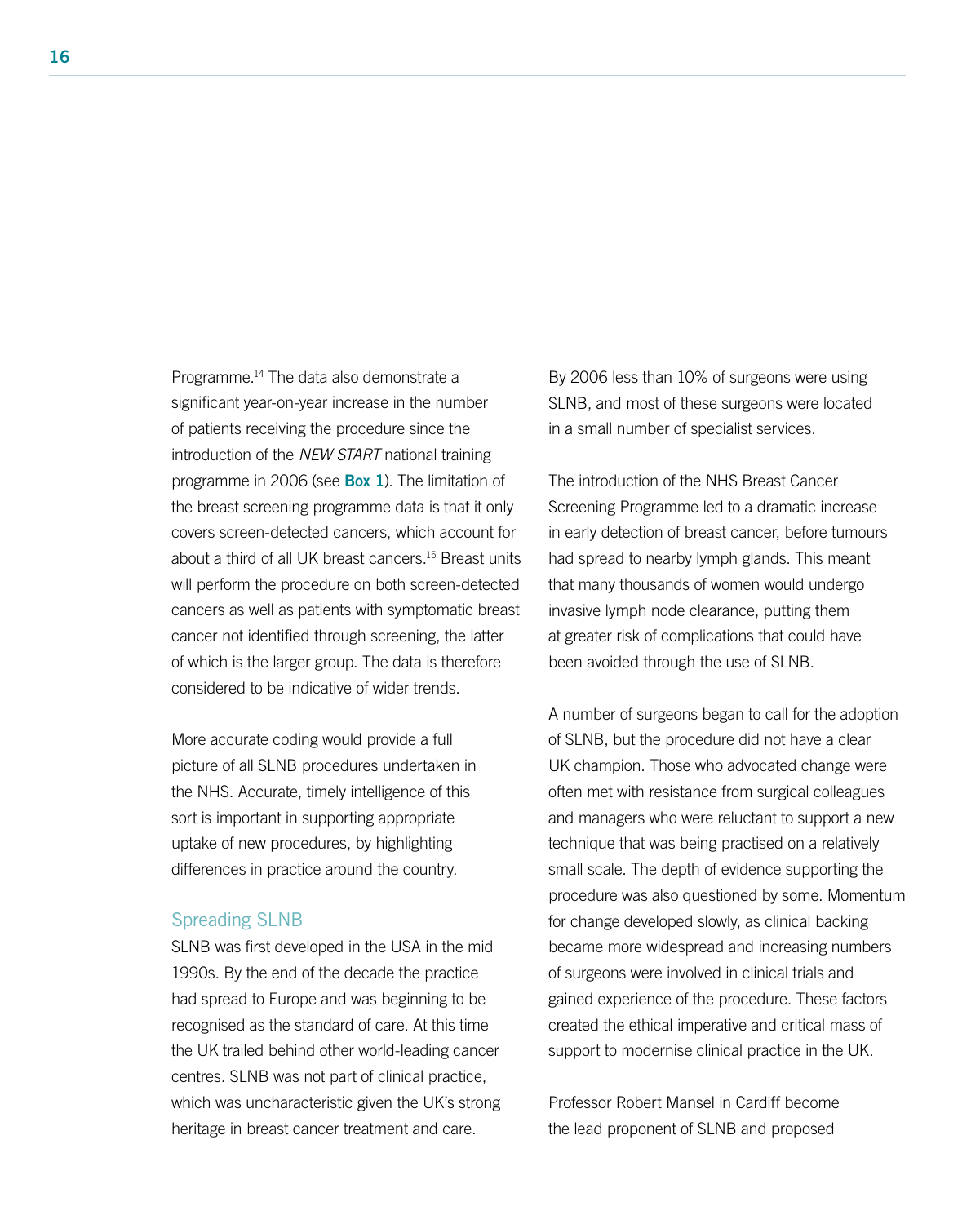#### 1 The *NEW START* training programme

a detailed training model to the National Cancer Action Team, discussed in **Box 1.** 

Evidence through randomised control trial was not available before 2011 when the NSABP-32 trial<sup>16</sup> was published. Nonetheless, indirect and circumstantial evidence was deemed sufficient to support the introduction of the training programme. Some sceptics within the profession remained, and the absence of evidence was used to support their decision to not to adopt SLNB. SLNB represented an extension of principles used in axillary node sampling, which had been gaining traction and for which there was some limited evidence. Surgeons who were already convinced of the merits of this procedure were more ready to accept the benefits of SLNB.

Since SLNB can be performed as day case, which reduces length of stay and frees up surgical capacity, the main financial barrier to uptake was the cost of training. Individual trusts provided financial support for their surgical teams to be trained, which allowed the programme to become self-financing. A discounted price was offered for ten or more team members to encourage full team participation (as

low as £1,000 per team). Some trusts were quick to train their surgical teams; others were reluctant to invest initially, largely owing to the issue of 'siloed' budgeting. There were instances where surgical teams used reserve charitable money, or personally financed the training. This prompted the DH to write to all trusts to stress the importance of the initiative.

Infrastructure issues were a limiting factor within some of the smaller trusts. Trusts operating without a local nuclear medicines unit and pathology teams were unable to offer the procedure to all patients, because of the need for rapid access to isotopes. Infrastructure issues were deliberately discussed with individual trusts through the training programme to help providers develop local solutions.

#### SLNB today

Since the *NEW START* programme officially ended in December 2009, training has continued locally through an apprenticeship model, resulting in comprehensive coverage. *NEW START* is widely regarded as an exemplary surgical training programme that was instrumental to the spread of SLNB. With only a small initial investment and a well applied training model, the roll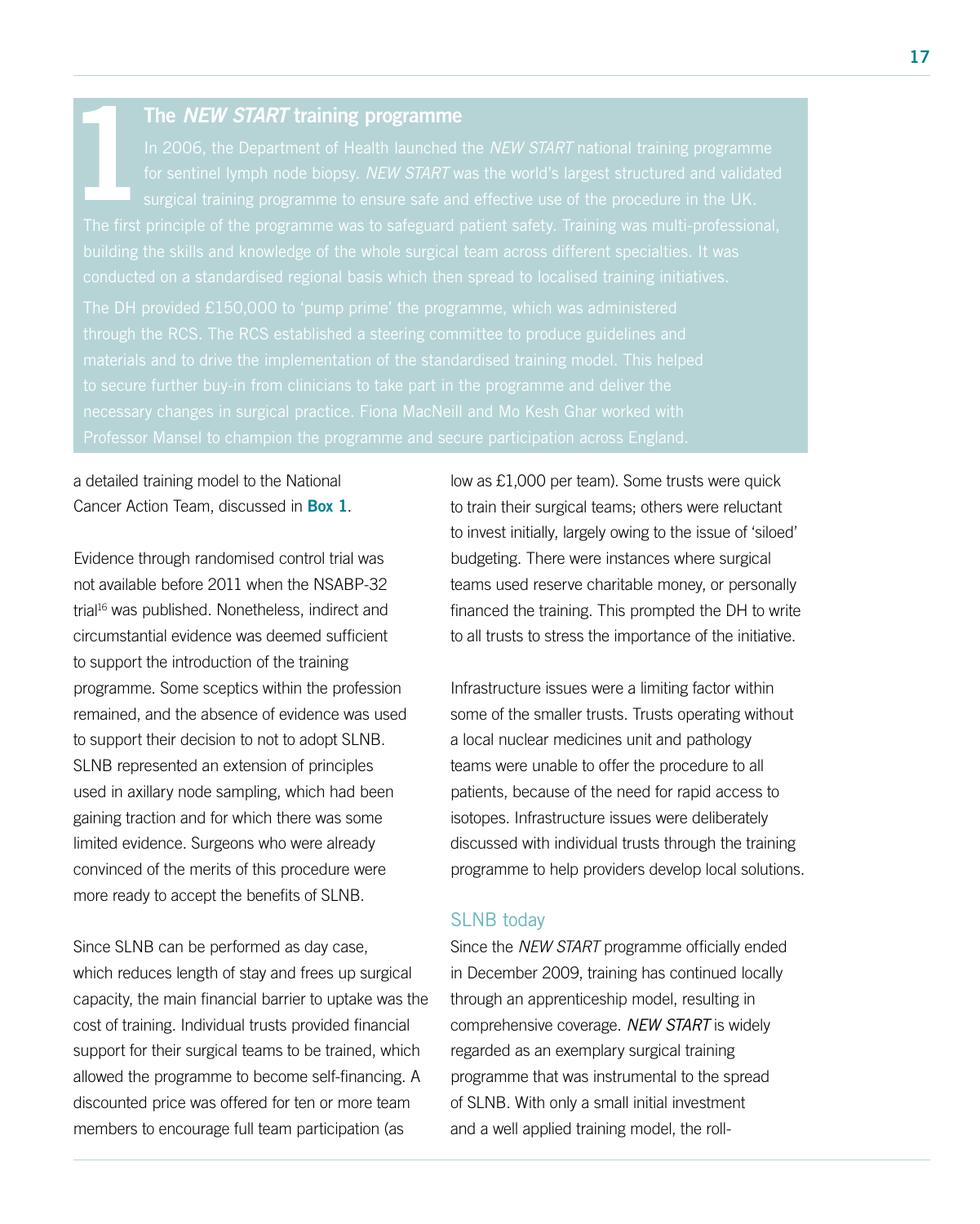out achieved coverage of 85–95% of breast surgeons and has saved 25,000 women each year an unnecessary axillary clearance.17

*"*NEW START *is a unique training programme that establishes a benchmark for future surgical training. It demonstrates that carefully planned multi-professional training can translate specialist performance standards across a national service and abolish learning curves so ensuring patient safety during training".*<sup>18</sup>

SLNB is now reflected within clinical guidance, including the NICE clinical guideline, *Early and locally*  advanced breast cancer,<sup>19</sup> the NICE breast cancer quality standard<sup>20</sup> and the Association of Breast Surgery *Surgical guidelines for the management of breast cancer*. 21 The guidance consolidates the new standard of care, helping to embed the practice and ensure take-up within outlying breast cancer units.

Payment mechanisms have also supported the wider use of SLNB. For example, best practice tariffs for day case surgery were extended to breast surgery in both 2011/2012 and 2012/2013. These incentivise day cases in sentinel node mapping and resection and simple mastectomy.<sup>22</sup> In 2011/12 this increased the tariff payment for both procedures by £300 each over the standard elective rate (a 28%

increase for SLNB).<sup>23</sup> Meanwhile, a number of local CQUIN schemes have been put in place that aim to increase the number of day case procedures for breast surgery, and reduce overall length of stay.<sup>24</sup>

It has been argued that a national training programme should have been introduced more quickly given the demonstrable improvement that SNLB has made to patient care, clinical outcomes and hospital efficiency. It is unlikely, however, that widespread participation of surgeons in the training programme would have been possible without some appetite for change on which to build.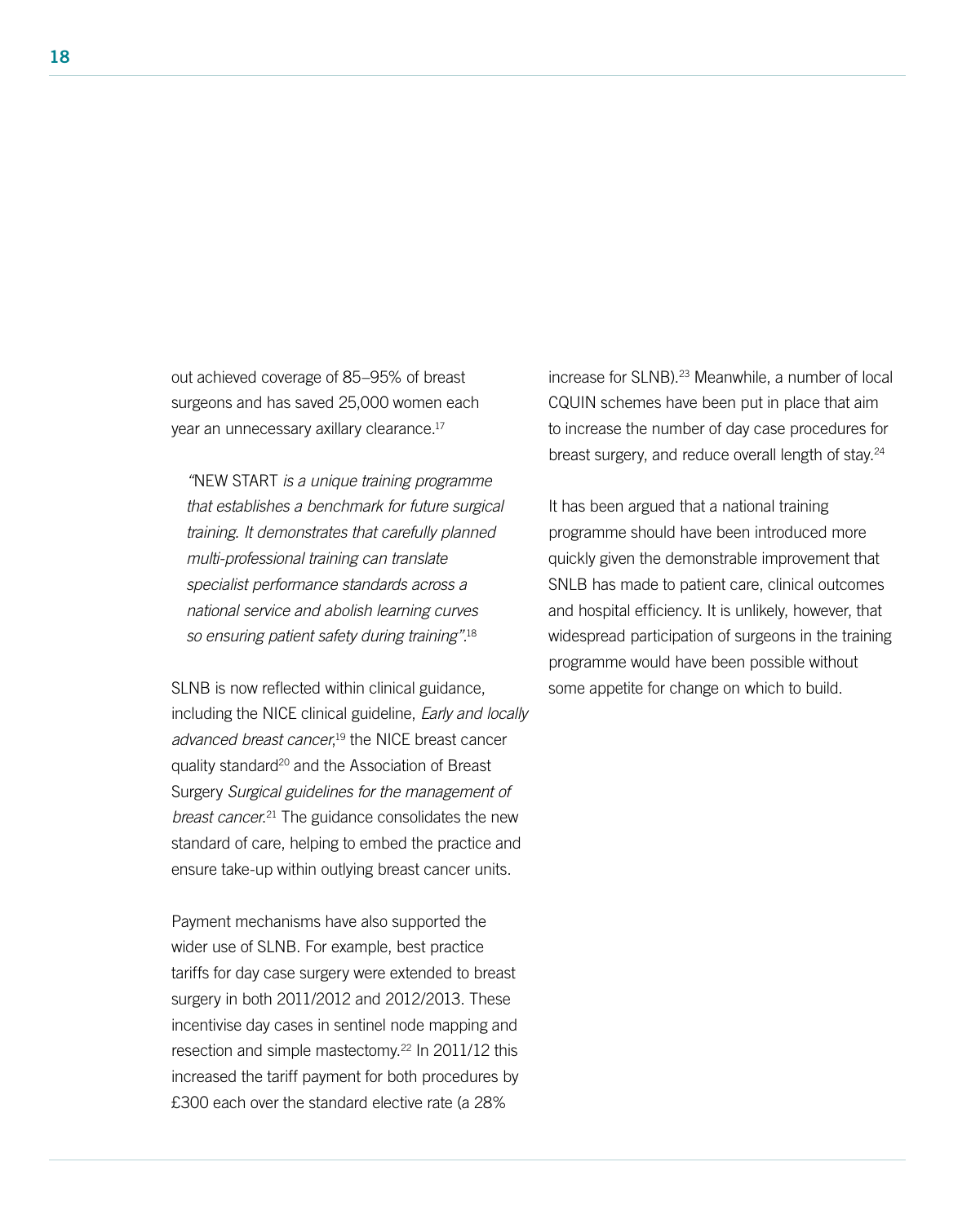# **Surgical innovation in practice**

### **Enhanced recovery**

#### Key findings

- Early use of enhanced recovery practice in the UK varied significantly between NHS trusts with some trusts using few, if any, elements of the pathway.
- A number of strong clinical champions emerged and pioneered the pathway, compelling the DH to support national rollout to ensure every patient could benefit.
- The involvement of the DH helped to codify the principles and practices of enhanced recovery, and established the infrastructure and national-level endorsement and guidance required to implement the model.
- At a local level, strong multidisciplinary team working and an organisational culture helped to drive the required changes to practices and systems, although a failure to collect enhanced recovery data in a systematic and timely way has stymied progress.
- The use of payment schemes such as CQUINs has helped to overcome the reluctance of some trusts to accept the financial and patient benefits because of concerns about costs and unplanned implementation.
- Further action is required both nationally and locally to help cement enhanced recovery as the standard of care within modern clinical

practice. A lack of evidence to underpin the whole pathway continues to validate a partial approach to implementation within some trusts.

#### About the procedure

Enhanced recovery is a model of care that is delivered across the entire surgical pathway to improve patient fitness and reduce complications before, during and after surgery. The approach optimises individual recovery, allowing patients to resume normal life more quickly after surgery, and secures efficiencies for NHS trusts through reduced length of stay and lower rates of morbidity.<sup>25</sup>

A standardised pathway is underpinned by clinical protocols that set out optimal practices and procedures at each stage. For example:

- On admission: pre-operative carbohydrate loading and fluid hydration is encouraged.
- During surgery: new minimally invasive techniques and fluid management technologies are deployed wherever possible and epidural anaesthesia is used wherever possible.
- After surgery: planned mobilisation, avoidance of opiate-based analgesia and high quality post-discharge care.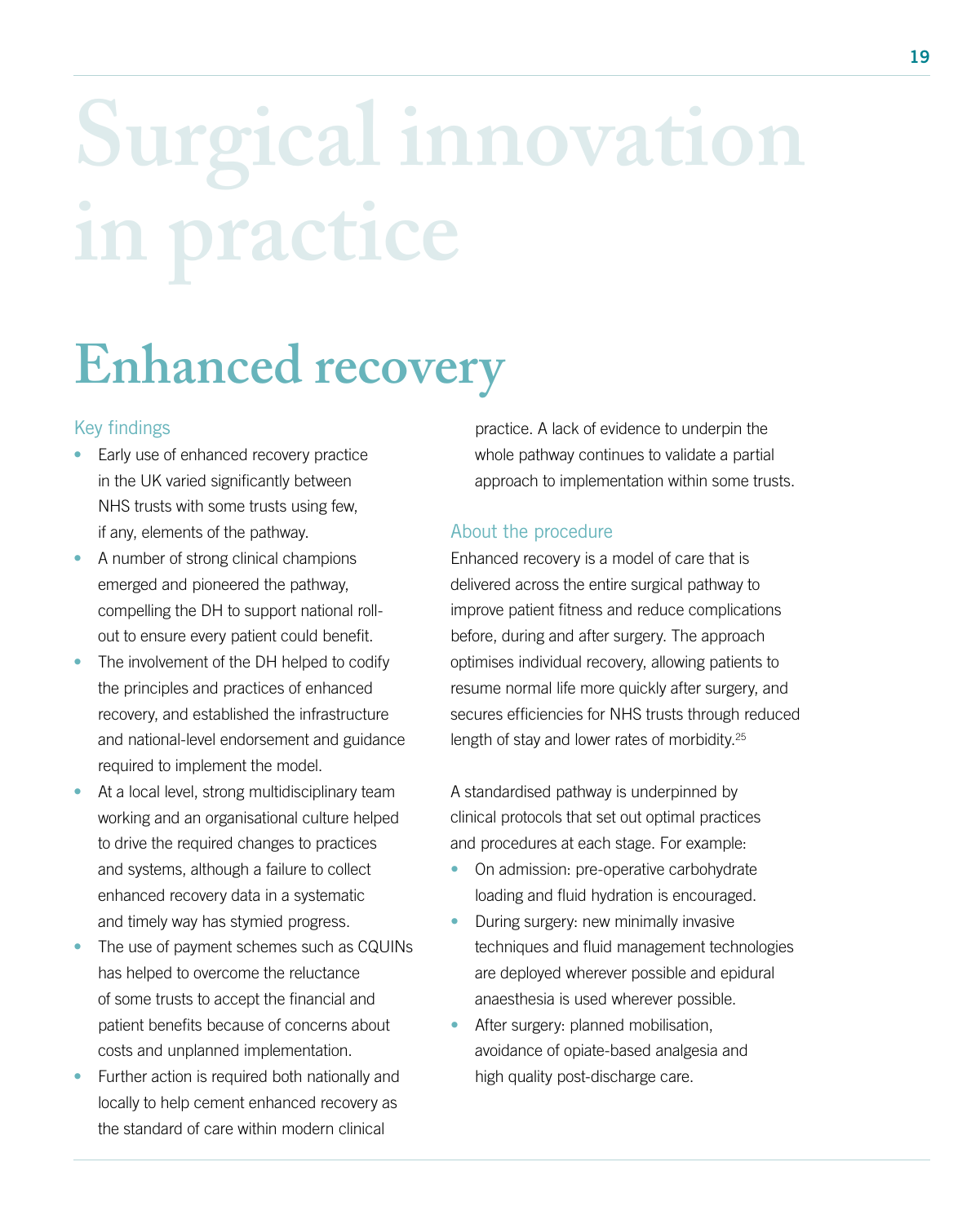#### The Enhanced Recovery Programme Partnership

Enhanced recovery is also grounded in principles of shared decision-making in which patients are partners in their care, taking active steps to improve their fitness before surgery, and aiding their own recovery.

Enhanced recovery pathways are most established within colorectal, orthopaedic, gynaecological and urological surgery, although the principles are now being used in other specialties, and have wider application for hospital medicine, particularly acute care. Unlike the other procedures examined within this report, enhanced recovery requires changes to both clinical systems and interventions. This has presented unique challenges and opportunities for its adoption and spread within the NHS.

#### Patterns of uptake

The transition to enhanced recovery involves multiple changes along the pathway, which poses practical challenges for data collection. National-level measurement of enhanced recovery programmes (ERPs) has focused on outcomes rather than activity, hence it is difficult to provide a clear picture of the spread of enhanced recovery across England. However, a recent report published by the DH highlighted the good progress that had been made in the adoption of enhanced recovery practice, with NHS trusts known to be implementing enhanced recovery demonstrating high levels of compliance with most elements of the pathway (13 of the 19 elements), as well as achieving:25

• higher than average scores in the national inpatient survey;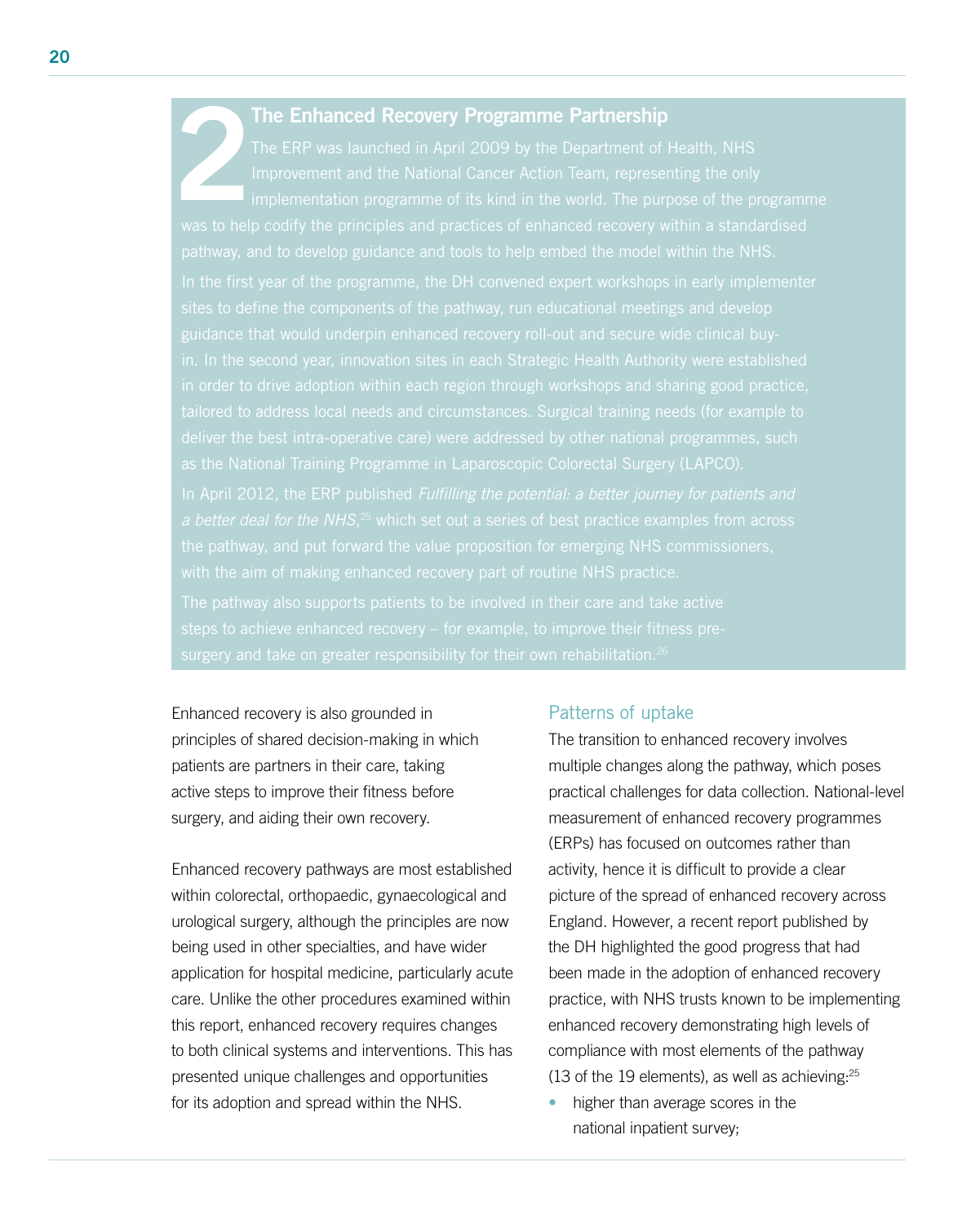*Enhanced recovery pathways lead to better outcomes and improves the patient experience.*

John McGrath, National Clinical Lead

- reductions in lengths of stay since the 2008–2009 baseline;
- comparable rates of readmission; and
- reductions in bed days despite rises in activity for almost all the procedures.

However, variation in practice still exists across the country in each of the four specialties and further action is required to drive adoption beyond key centres.

#### Spreading enhanced recovery

Enhanced recovery was pioneered by gastrointestinal surgeon Henrik Kehlet in Denmark in 2000. In the UK, pockets of interest began to develop soon after, primarily among colorectal surgeons, although practices were initially sporadic, geographically dispersed and non-aligned. A number of clinical advocates worked to champion enhanced recovery among national decision makers, until the decision was taken to establish the Enhanced Recovery Partnership Programme (ERP) in 2009 (see Box 2).

Before the ERP was introduced, the use of enhanced recovery practice varied significantly between NHS trusts, with some trusts using few, if any, elements of the pathway. The ERP standardised enhanced recovery practice, creating an imperative for action and the guidance needed to increase adoption.

Despite this, implementation was not universal, and work is ongoing to embed enhanced recovery as the standard of care. This is in part due to the lack of evidence to underpin the whole pathway (despite the fact that there is good evidence for some individual elements). This continues to validate a partial approach to implementation in some trusts.

While clinical leadership was pivotal in the early years of the programme, once the pathway was standardised and had won greater acceptance, the ethos that characterised individual teams – in particular good multidisciplinary relationships, trust and a commitment to drive change – became a more important condition of adoption.

However, not all parts of the pathway could be delivered through clinical will and changes in surgical practice alone. Interventions such as comprehensive preoperative services, postoperative rehabilitation and investment in new technology such as oesophageal Doppler monitoring rely on support from hospital managers and a commitment to invest. Although benefits are soon realised through a reduction in length of stay and readmission rates, managers were initially slow to accept the financial and patient benefits owing to concerns about costs and unplanned implementation.<sup>27</sup>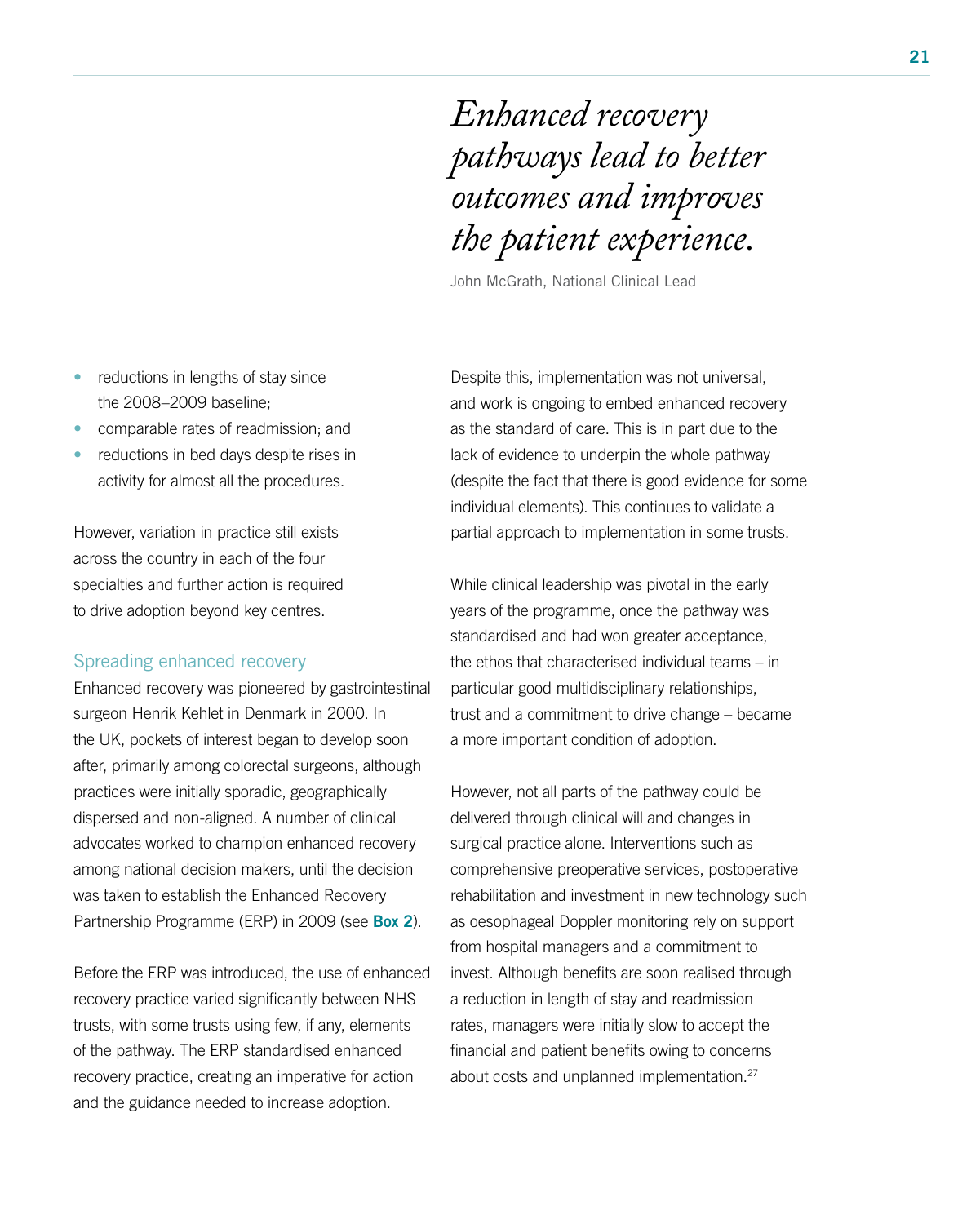#### The London enhanced recovery CQUIN scheme

- 
- 
- 
- 

As in the United States in the early 2000s, the recent use of financial incentives to reward enhanced recovery practices has helped to accelerate adoption. In 2011, an enhanced recovery CQUIN scheme was introduced in London (see **Box 3)** and further schemes have been established in the North East, South East and South West. Research has shown that 12 of the 20 providers (60%) who supplied data on their CQUIN schemes achieved the full payment for the CQUIN.<sup>28</sup> Similarly, the use of a best practice tariff (BPT) for fractured neck of femur and primary total hip and knee replacement have aided the transition to enhanced recovery owing to the reduced length of stay required by the BPT.

In the short term CQUINs brought immediate cost benefit for providers, allowing the clinicians to embed enhanced recovery practices and generate the efficiencies that would justify support from trusts in the long term.

The monitoring of performance in line with incentive schemes has helped to track the spread of enhanced recovery practices, although overall data collection has been relatively weak. This has also affected the extent to which enhanced recovery has gained

traction in different parts of the NHS. Robust, timely data collection has led to accelerated processes of change and adoption on a number of levels:

- Team level data supports changes in practice, allowing teams to "test, evaluate and embed changes based on evidence of their own practice".29
- Local level collection forms an important part of the business case for providers and commissioners.
- National data collection helps pinpoint where further action or support is need to drive adoption.

Professional bodies will play a crucial role in ensuring that models of care are sustainable beyond the lifespan of the national programme and regional payment schemes. This will involve embedding practice within clinical training and demonstrating national leadership to cement enhanced recovery within modern surgical practice.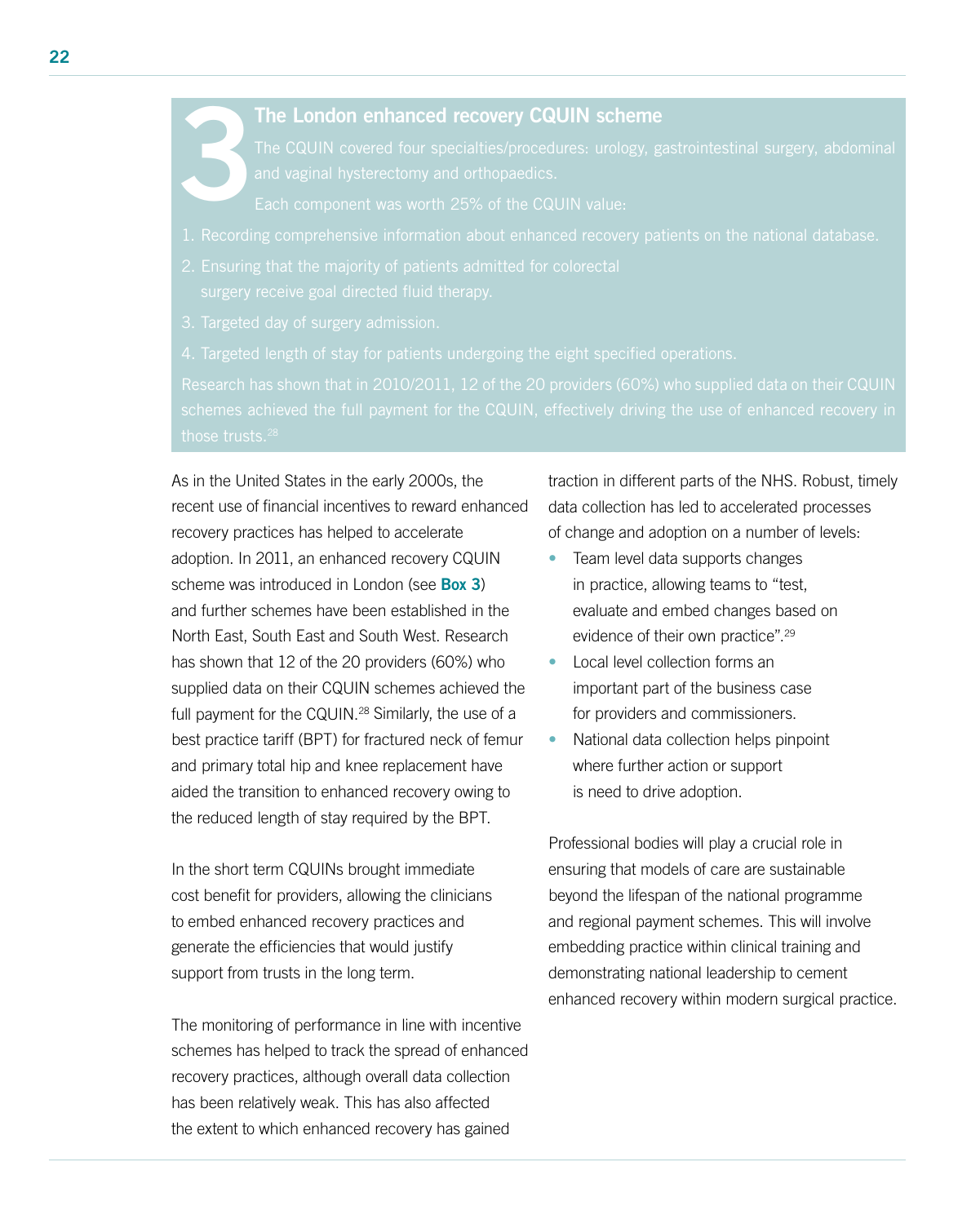## **Surgical innovation in practice**

### **Laparoscopic colorectal surgery**

#### Key findings

- The quality of the evidence for laparoscopic colorectal surgery meant that the technique received a positive recommendation through NICE's technology appraisal process, which carries with it a legal requirement for NHS providers to make the treatment available within three months.
- However, this requirement was waived for four years owing to a lack of appropriately trained surgeons in the NHS to deliver the desired workload, meaning the availability of the treatment on the NHS was not mandated.
- Strong clinical leadership, and advocacy from the then National Clinical Director for Cancer, was instrumental in securing action and adequate funding from the DH to ensure that this legal duty could be fulfilled by training surgical teams in the NHS through a national training programme (NTP).
- The novel approaches of the NTP further fuelled the speed of the programme and ensured adequate data were collected to continually demonstrate the benefits of the programme and maintain funding and momentum in the surgical community.

#### About laparoscopic colorectal surgery

Colorectal surgery encompasses a broad range of surgical techniques that are used to treat a wide number of conditions, including cancer, Crohn's disease and diverticulitis. LAPCO focuses on resection operations, which aim to remove cancerous tissue from the bowel or rectum of a patient.

Laparoscopic surgery, otherwise known as keyhole or minimally invasive surgery, is performed by making a small number of short incisions in the abdomen of a patient. The patient's abdominal cavity is then partially inflated using carbon dioxide to allow surgeons to operate on internal tissue and organs using special miniature surgical tools and a small flexible camera (laparoscope), which are inserted through the incisions. The technique is considered more complex to perform than conventional open surgery. However, owing to the minimally invasive nature of the technique, blood loss, pain, risk of infection and other surgical complications are reduced, meaning postoperative healing times and recovery of bowel function are significantly improved for patients who have undergone a laparoscopic rather than open operation. 30-37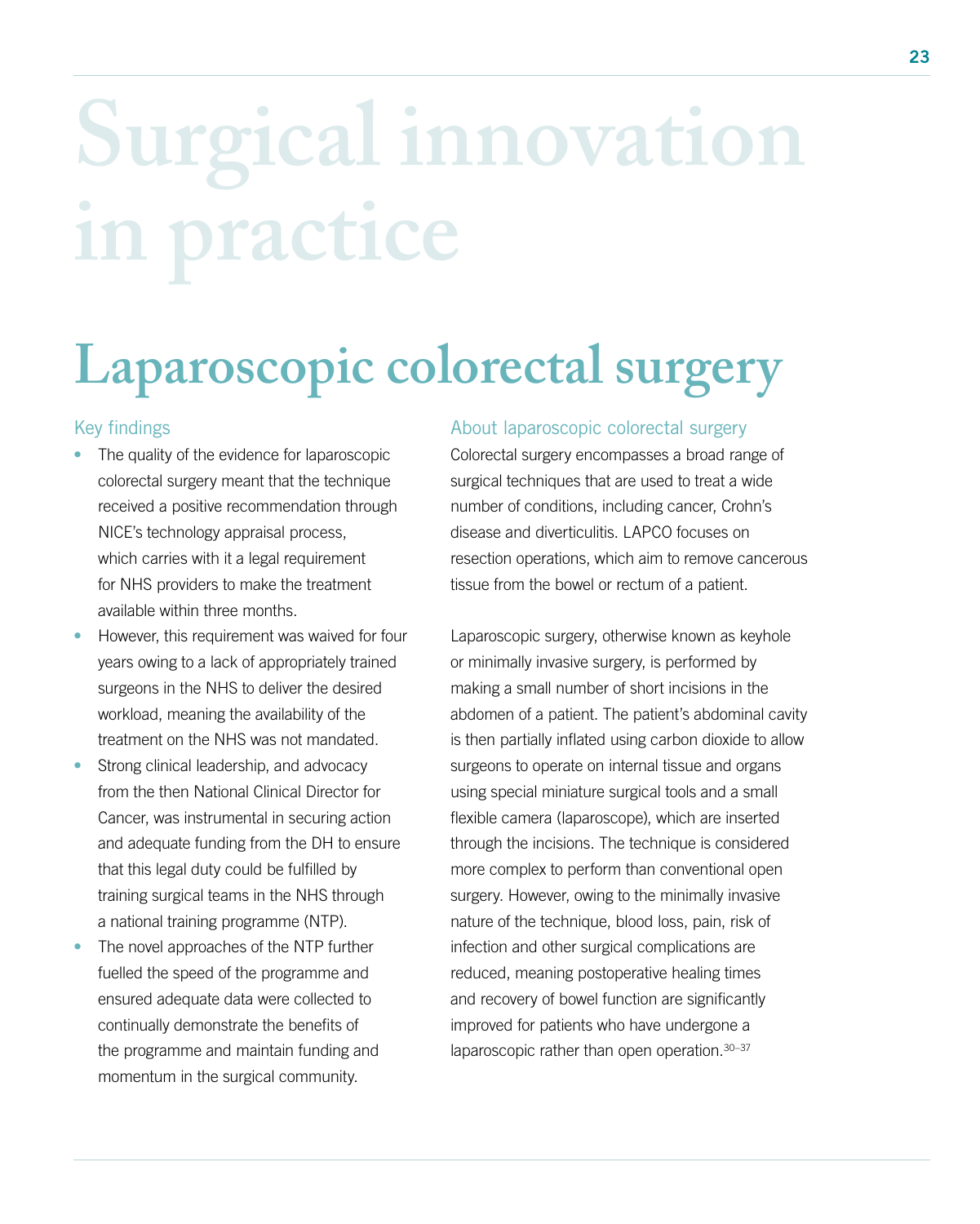#### Spreading laparoscopic colorectal surgery

Laparoscopic colorectal surgery began to be performed in complex cases in the early 1990s. There were initial concerns over patient safety owing to the complexity of the technique, and surgical associations therefore advised caution, though subsequent studies demonstrated the safety of the technique once an appropriate level of proficiency was achieved by a surgical team.

The emergence of encouraging data from multicentre randomised trials including the Medical research Council CLASICC trial, the USA COST trial, and the European COLOR trial showed that laparoscopic surgery reduced postoperative pain, reduced hospital stay and reduced complications, prompting increased uptake of laparoscopic practice among the surgical community in England and beyond.38–40 The scale and quality of this evidence led to the referral of the technique to NICE to undergo a full technology appraisal.

In 2006, NICE issued technology appraisal guidance stating that laparoscopic colorectal surgery should be offered to patients as an alternative to open surgery when deemed clinically appropriate, by a trained surgeon.<sup>41</sup> However, the National Cancer Action Team (NCAT) identified that there was insufficient capacity in the NHS' surgical workforce to fulfil the legal requirement for providers to make the treatment available within three months. This was due to the lack of surgeons trained in laparoscopic technique – at the time less than 10% of surgeons had the appropriate level of competency to perform the procedure.

At this point a small number of surgeons, including Robin Kennedy, consultant colorectal surgeon at St Mark's Hospital in London, put pressure on the Department of Health and NCAT to fund a national training programme (NTP). Once agreement had been reached, a three year waiver for the NICE guidance was issued by the DH to allow time to undertake the training programme and address the deficit in laparoscopic skills among the surgical workforce in England.

The national LAPCO training programme was initiated in 2007. In January 2008, ten groups were allocated training centre status across the country, and in September 2008 three national leads were appointed, including Mark Coleman as the National Clinical Lead. Professor George Hanna at Imperial College undertook research alongside the NTP, collecting data and analysing aspects of the training such as the best method of gaining competence in the procedure, optimal techniques in laparoscopic colorectal training and what constitutes surgical competence.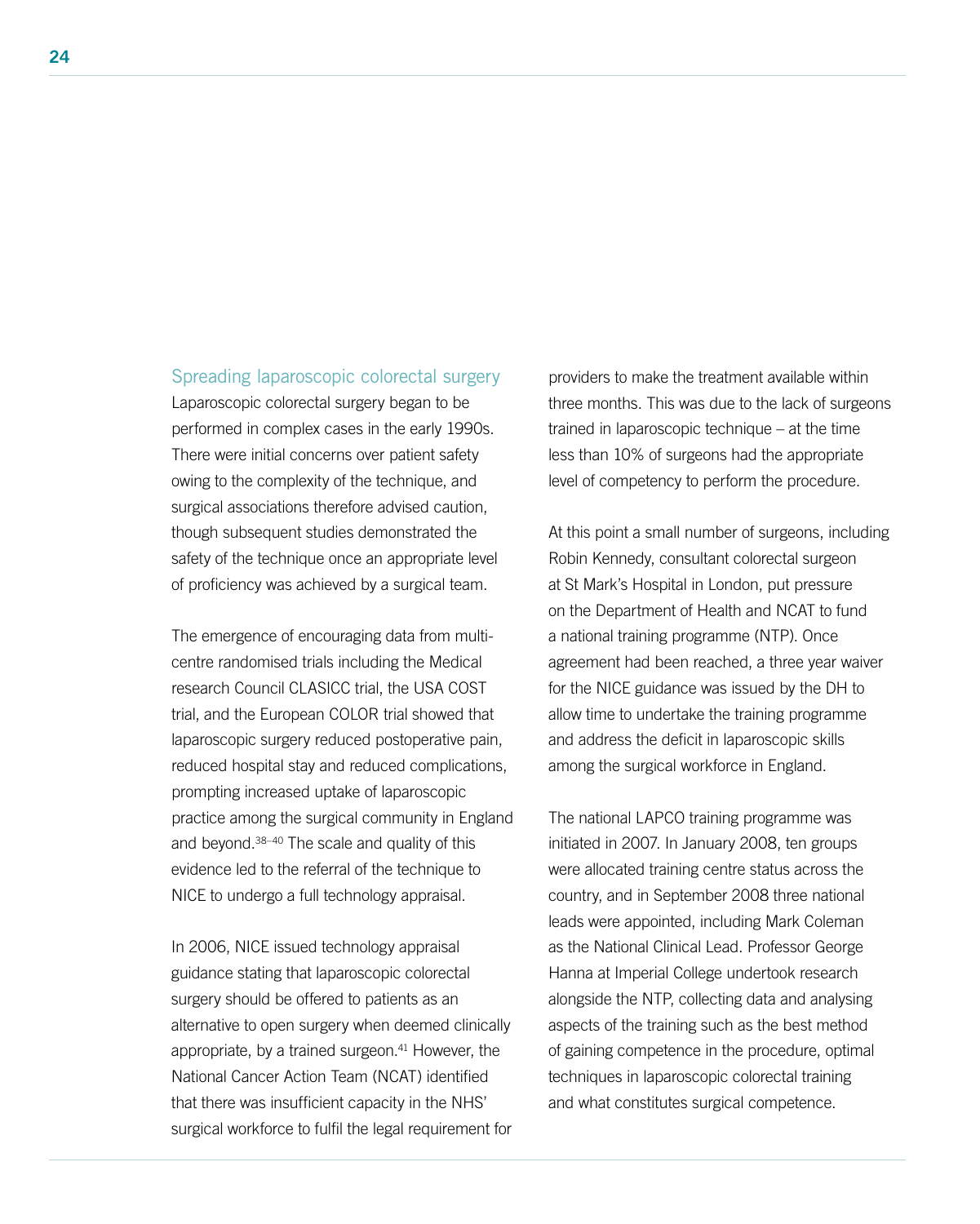



The LAPCO programme was designed in such a way as to reduce the learning curve of surgeons being trained in laparoscopic colorectal surgery, and thereby accelerate the spread of the technique in the NHS. Where the traditional surgical training model of 'see one, do one, teach one' requires in the region of 80 to 150 procedures to be undertaken to achieve a professional level of competency, the LAPCO programme concentrates learning over a short period of time and provides more hands-on exposure to the technique, thus shortening the learning curve to around 20–25 procedures.

The use of online Global Assessment Score (GAS) forms to capture local training activity and outcomes have also proven to be a simple and highly effective way of capturing data concerning both training compliance and outcomes, which has contributed to the evidence base, in particular demonstrating the learning curve for the procedure associated with the programme. Furthermore, the 'train the trainer' element of the programme

ensured that the number of qualified trainers has increased in line with the number of trainees.

By 2008, in the region of 37% of surgical sites across England had signed up to the LAPCO programme, though there was a dearth of training centres in the North West and the West Midlands.

As training capacity gradually expanded this need was met, and in October 2010 the waiver of the NICE technology appraisal was lifted.

NHS data show that the proportion of NHScommissioned colorectal excisions for cancer undertaken laparoscopically has increased year on year since the introduction of the LAPCO programme in 2007, from 5% in 2006/2007 to 25% in 2010/11. This is demonstrated in Figure  $3$ above, which covers both emergency and elective procedures. Additional analysis of elective-only HES data by the LAPCO programme show that coverage reached 40% during April 2012.42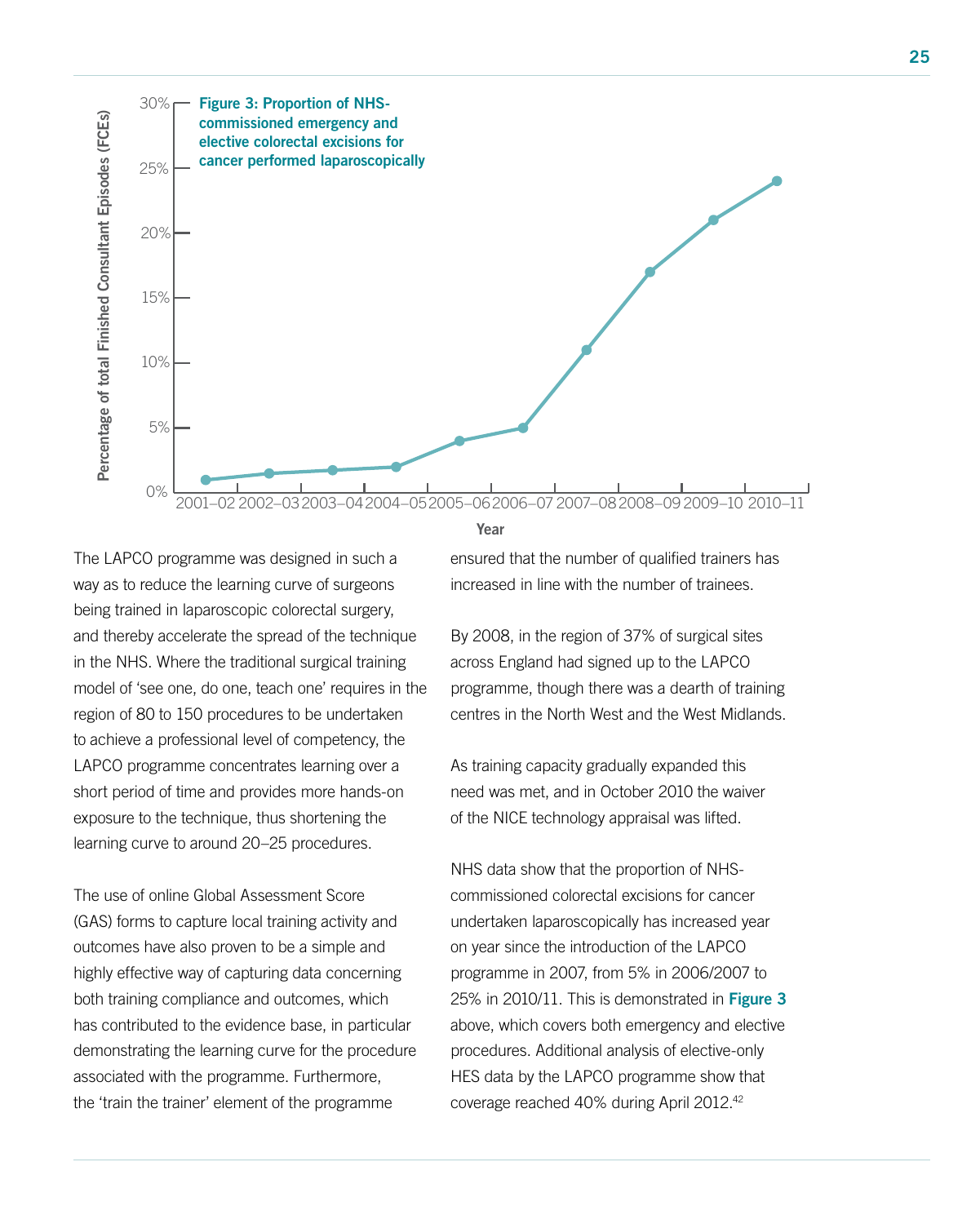

However, there is considerable variation amongst NHS providers in the proportion of procedures being undertaken, as set out in Figure 4. This demonstrates the potential of the programme to yet increase the proportion of appropriate procedures undertaken nationally. The second and third quartiles of providers each undertake between 23% and 31% of their procedures laparoscopically, and only one provider performed more than 56% in this manner.

#### Laparoscopic colorectal surgery today

The LAPCO training programme is widely considered a success, having addressed the shortage of laparoscopic expertise in the NHS, and achieving the desired rate of 25% of procedures being performed in this manner.43 Models also show that the NTP has more than paid for itself with savings delivered in the region of £11 million (based on the modelled cost of rolling out the procedure without the mentorship-based programme).

All major current guidance – the NICE technology appraisal and subsequent clinical guidelines

#### **Providers**

from NICE and the Association of Coloproctology of Great Britain and Ireland (ACPGBI) – recommends laparoscopic colorectal surgery as an alternative to open surgery to treat colorectal cancers, though all of the guidance notes the need for surgeons undertaking the technique to have undergone appropriate training.<sup>41,44,45</sup>

The LAPCO training programme continues, although Department of Health funding for the programme ended in April 2013, and training is now arranged and funded between the trainee's and trainer's trusts. More than 136 consultant surgeons had been trained through the LAPCO programme by the end of March 2013, with trainers in 61% of all colorectal MDTs in England;<sup>46</sup> full coverage is yet to be achieved. Charities such as Beating Bowel Cancer have also backed the need to promote informed choice among patients of whether to undergo a laparoscopic procedure.<sup>47</sup>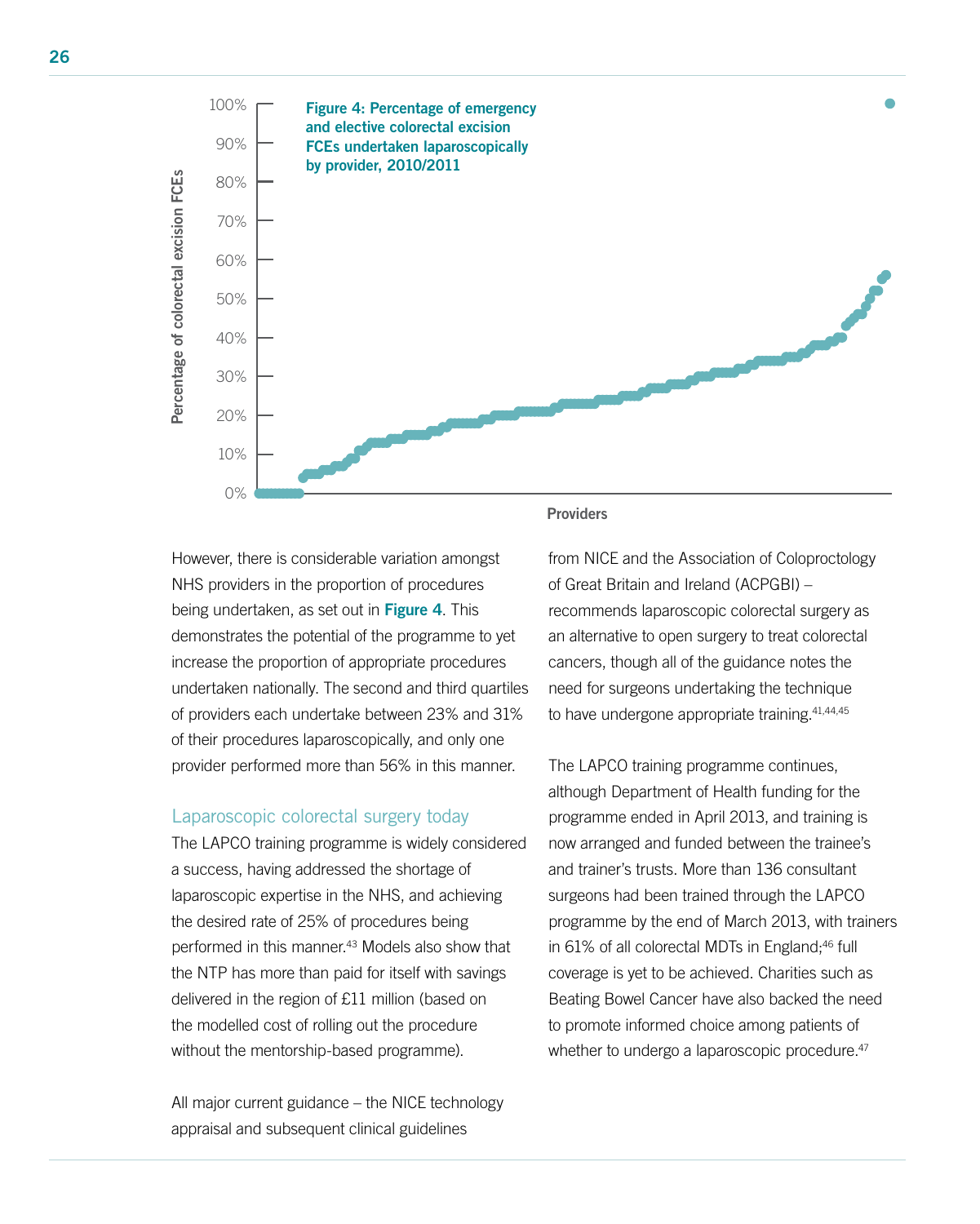# **Surgical innovation in practice**

### **Robotically assisted radical prostatectomy**

#### Key findings

- The first robotic surgery was offered to NHS patients in 2004. However, to date, funding for the procurement of surgical robots has mainly come from charitable donations and endowments. The lack of a substantial evidence base has meant that, until early 2014, a strong signal from national guidance was not given, which has fuelled NHS trusts' reluctance to invest in surgical robots.
- This is perpetuated by wider problems in undertaking surgical research, including clinical equipoise, and the necessity for individual surgeons to gain the same level of proficiency in different procedures. The relatively small number of robots in the UK, and the costs associated with data collection, have further slowed the production of evidence for the procedure.
- This has meant that the geographic spread of the technology has been varied and limited to trusts with such resources available.
- In 2010/2011, 20 providers performed robotically assisted procedures on the NHS, accounting for 13% of all prostatectomy and cystoprostatectomy procedures. Proponents

of the technique advocate for a doubling in the number of robots in use in the NHS.

#### About robotically assisted radical prostatectomy

Robotically assisted radical prostatectomy (RARP) involves the complete removal of the prostate and seminal vesicles using a complex robotic device to aid the surgeon in performing the operation laparoscopically. A commonly used device is the da Vinci Surgical System®, produced by Intuitive Surgical, which translates the movements of a surgeon's hands to highly accurate, small movements of robotic pincers which operate on internal tissue and organs through small incisions made in the patient's skin.

It is used as an alternative to open and standard laparoscopic prostatectomies to treat in situ or localised prostate cancer. The technique is also used to perform cystoprostatectomies, which involves the removal of all cancer-bearing tissues in the pelvis including the prostate, urinary bladder and regional lymph nodes. The procedure is primarily indicated for patients with localised bladder cancer.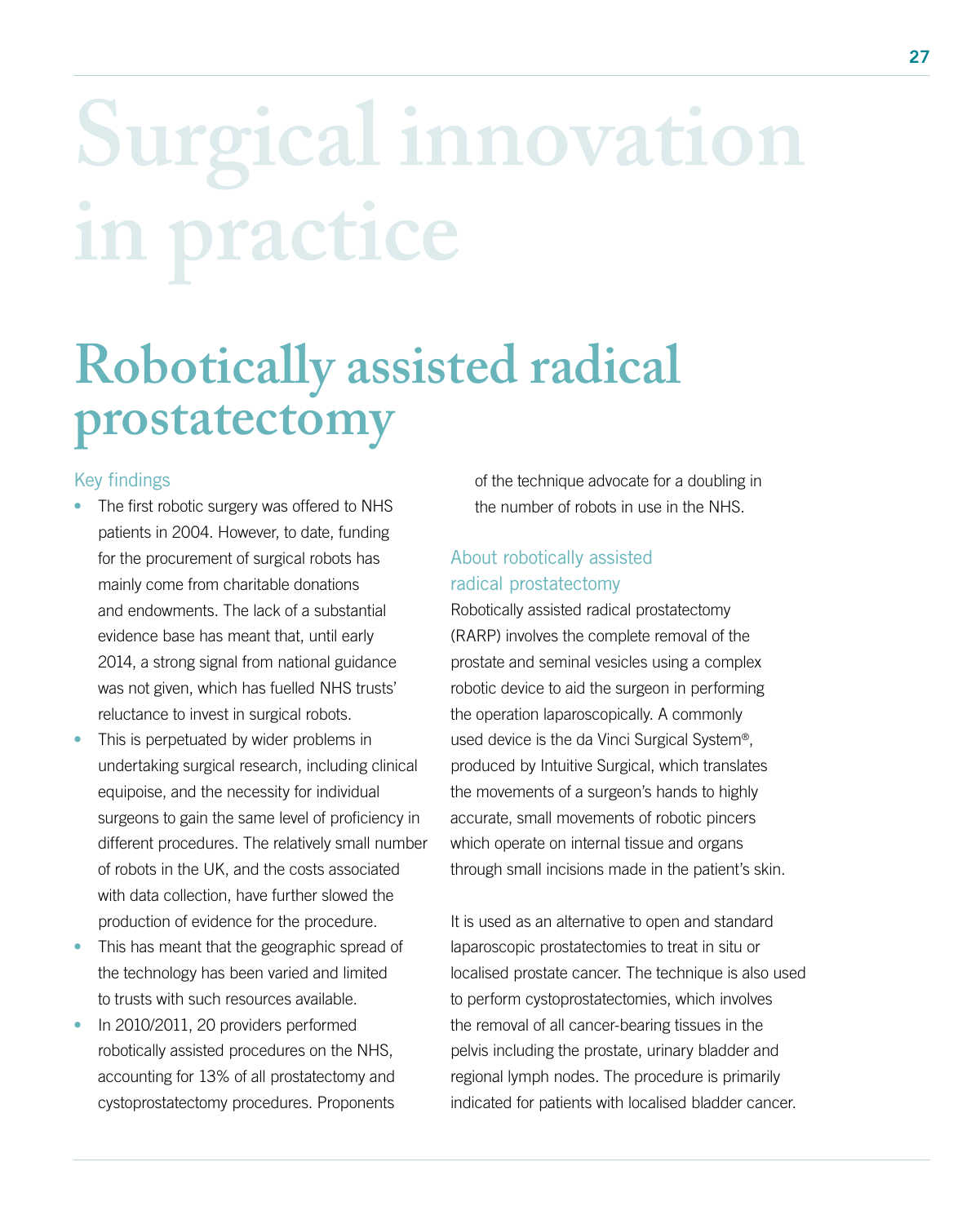

 *\*Data were provided for both prostatectomy and cystoprostatectomy procedures (which also includes the surgical removal of the urinary bladder), where the procedure was the main or secondary procedure listed for that finished consultant episode (FCE).* 

#### Spreading RARP

Surgery for the treatment of prostate cancer was pioneered in the USA in the early 1980s, though the use of robots in these procedures began a decade later by surgeons in Frankfurt, Germany. This use of robots to assist with the procedure was refined by surgical teams in Detroit, USA by 2001, after which use of the procedure grew rapidly in the USA.

During the 1990s pockets of interest in RARP were developing in the UK. Despite this, surgical advancement was focused on refinements to the open prostatectomy technique, meaning the latter was the predominant technique for performing prostatectomies in the UK around the year 2000.

However, following the publication of *The NHS Cancer Plan: a plan for investment, a plan for* 

*reform*48 by the Department of Health in 2000 and the accompanying guidance on *Improving Outcomes in Urological Cancers*49 in 2002, specialist cancer centres began to be established in each cancer network in England. This had the effect of increasing surgical volumes in those specialist centres which paved the way for some trusts to make the significant financial investment in the robot technology.

The first robotically assisted prostatectomy in the NHS was undertaken in 2004 at St Mary's Hospital in London by a team led by Chris Ogden. From 2006/2007 onwards a series of codes were introduced to the NHS that allowed the the procedures to be routinely recorded and classified by the means of excision (open, laparoscopic, robotically assisted). Figure 5 shows how the number of providers undertaking robotically assisted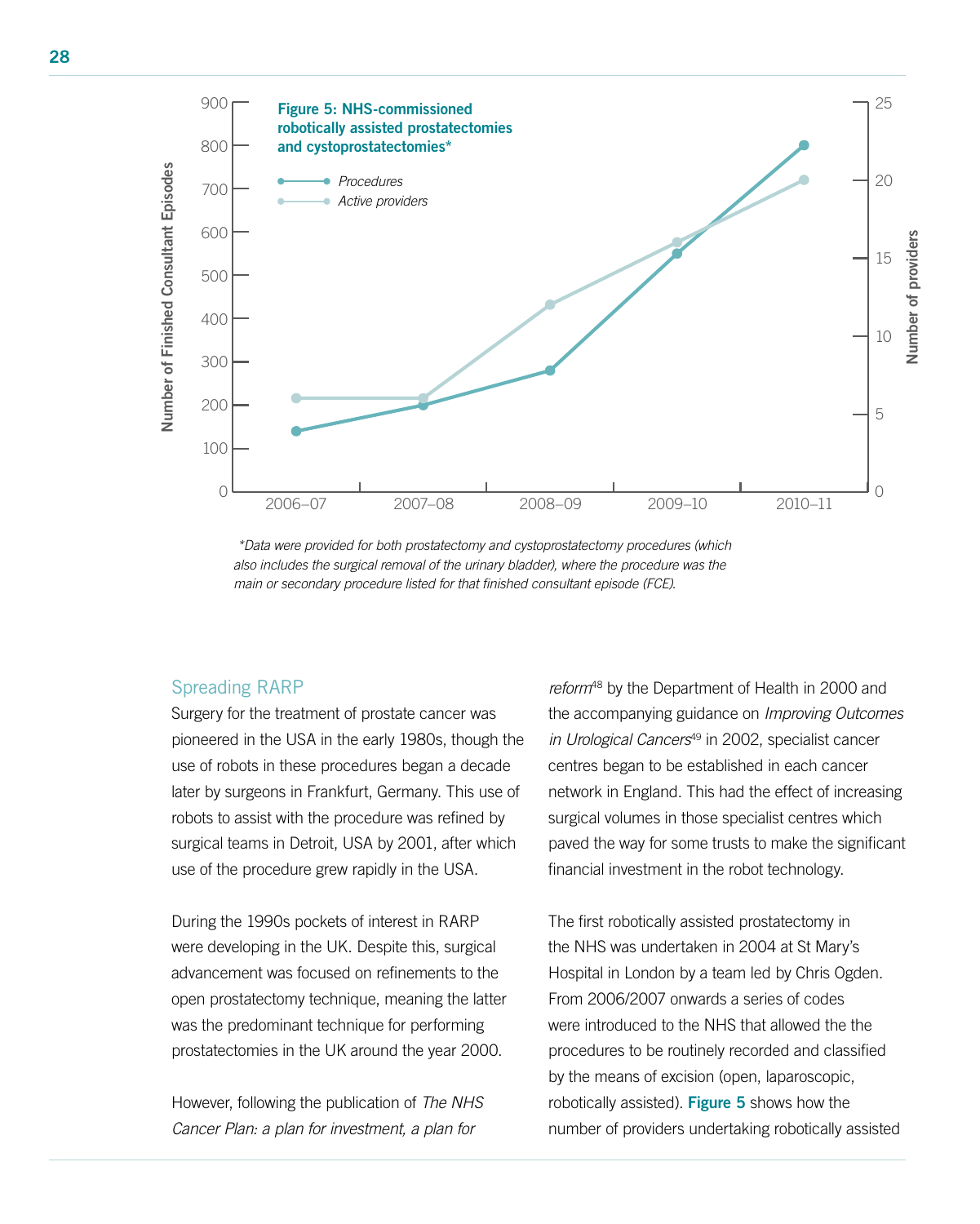procedures has increased since 2006/2007, alongside a marked increase in the number of procedures being undertaken nationally.

However, as demonstrated by Figure 6, the proportion of all prostate procedures that were performed using this method, though increasing, remains relatively small, growing from 3% in 2006/2007 to 13% in 2010/2011.

Although the number of robots used to perform NHS operations over the last five years has increased, it is important to note that none of them has been funded directly by the NHS. The national tariff does not include an additional payment reflecting the costs of the technology, though in some areas of the country local top-ups to the tariff have been negotiated to offset maintenance costs. Rather, funding from charitable donations and endowments has been used by the different centres to meet the significant costs of procuring and maintaining the technology (around £1.5 million, plus annual maintenance costs).50 This has meant that the geographic spread of the technology has been varied and limited to trusts with such resources available, as demonstrated by Figure 7.

This geographical variation is largely due to a lack of clinical guidance that assesses the costeffectiveness of the procedure. RARP has not

undergone a technology appraisal and therefore it is not mandatory to provide the procedure on the NHS. Furthermore, the existing NICE guidance does not differentiate between the benefits of the robotically assisted and the laparoscopic technique:

*"Robotically assisted laparoscopic prostatectomy is a development of this procedure but it is not yet clear whether there is any advantage over conventional laparoscopy."*<sup>51</sup>

This lack of distinction is also reflected in guidance from the British Association of Urological Surgeons.<sup>52</sup>

However, recent NICE clinical guidelines for the diagnosis and treatment of prostate cancer support the uptake of RARP and recommend that commissioners should consider providing robotic surgery to treat localised prostate cancer. NICE recommends that robotic systems should be based in centres that are expected to perform at least 150 robot-assisted laparoscopic radical prostatectomies per year, in order to ensure they are cost effective.<sup>53</sup>

Despite there being a consensus in the urological surgical profession in the UK that RARP delivers improved outcomes for patients, including better cancer control, better maintenance of sexual function and continence and faster recovery, the current guidance is ultimately underpinned by the lack of a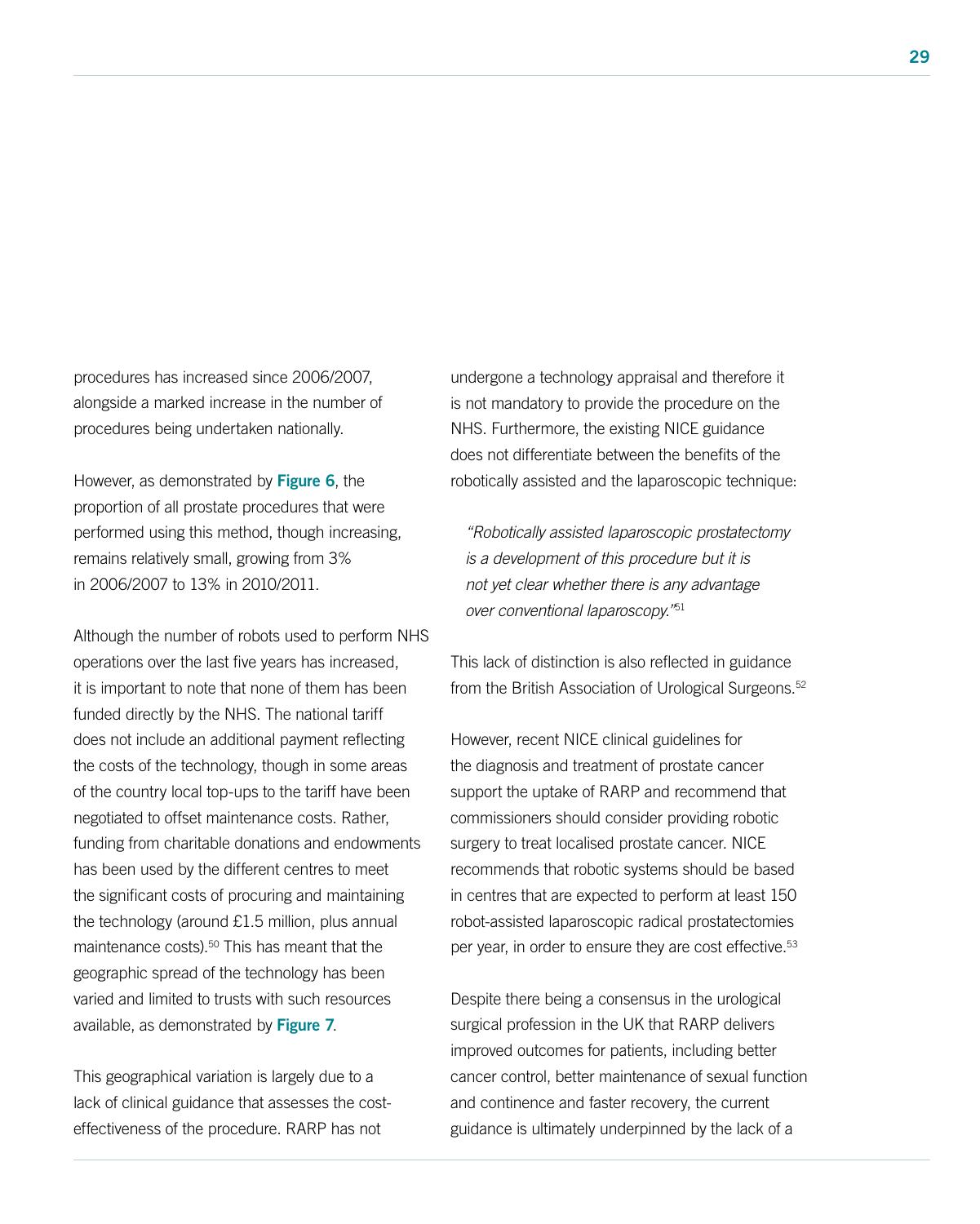substantive evidence base documenting the relative advantages of the procedure. This is fuelled by wider problems in undertaking surgical research, including clinical equipoise, and the necessity for individual surgeons to gain the same level of proficiency in different procedures, for example robotically assisted and laparoscopic prostatectomies. The relatively small number of robots in the UK, and the costs associated with data collection, have further slowed the production of evidence for the procedure.

#### RARP today

In 2010/2011, 20 providers performed robotically assisted procedures on the NHS, accounting for 13% of all prostatectomy and cystoprostatectomy procedures. Proponents of the technique believe at least 80% of prostatectomies in the UK should be robotically assisted, requiring a doubling of the number of robots in use in the NHS, and adjustments to their operation to ensure patient throughput five days a week, in line with the US model. This would be more efficient than the current UK practice and ensure high volume centres are sustained with consequential financial and clinical benefits in terms of surgical experience levels.

A 2012 review comparing RARP with other techniques in terms of perioperative complications found that blood loss and transfusion rates were significantly lower with RARP than other techniques, although all other features were similar regardless of the surgical approach. The data showed lower overall complication rates for RARP and low prevalence of specific surgical complications such as lymphocele/ lymphorrea, urine leak and reoperation.<sup>54</sup>

Further outcomes data for RARP (reportation rates and patient-reported outcomes) will be captured as part of the National Prostate Cancer Audit (NPCA), which started on 1st April 2013 and is managed as a partnership between a team of clinical, cancer information and audit experts from the Royal College of Surgeons' Clinical Effectiveness Unit, the British Association of Urological Surgeons, the British Uro-oncology Group, and the National Cancer Registration Service. The first annual report from the NPCA will be published in October 2014 and will present an analysis of the organisational audit and existing datasets.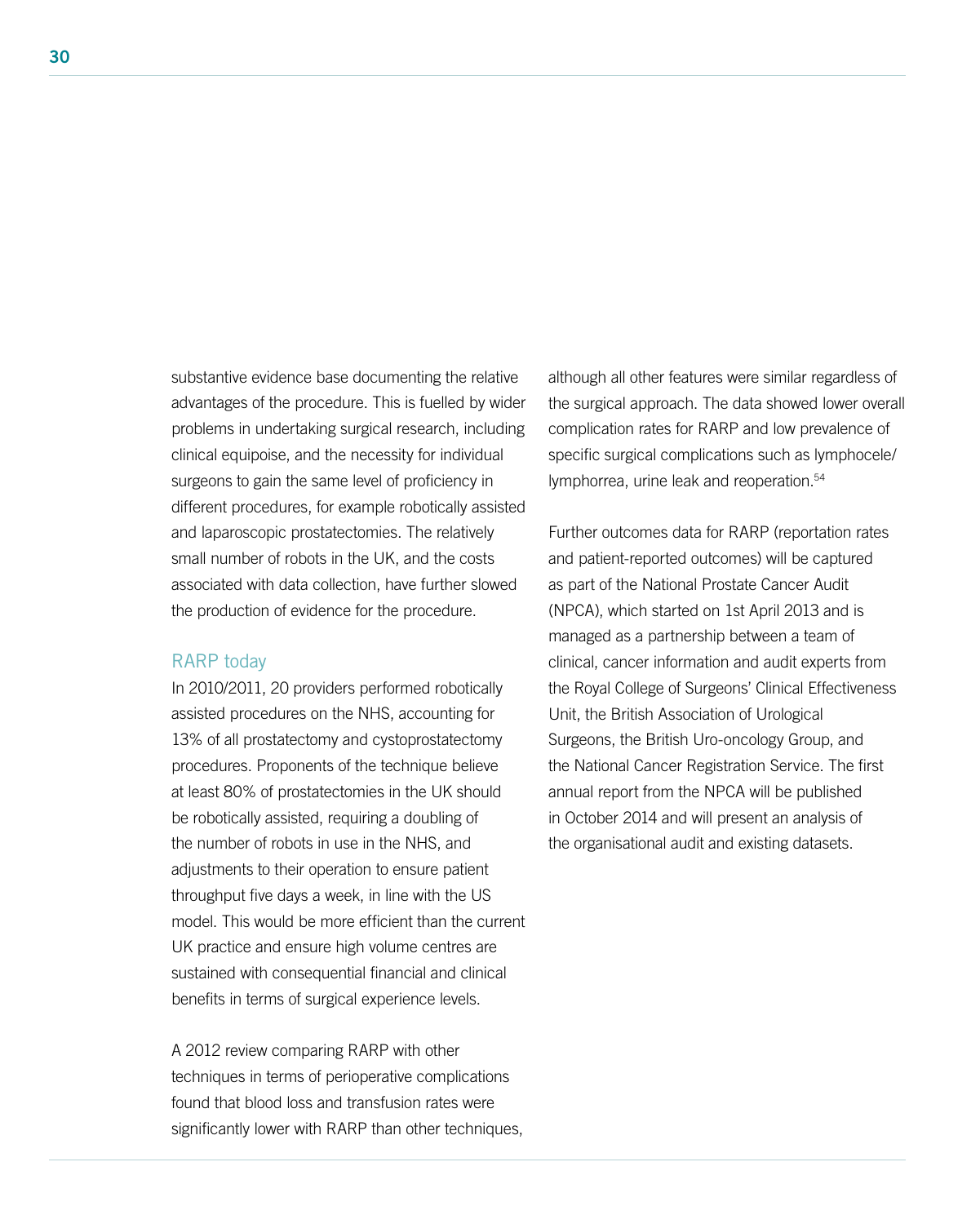



Number of Finished Consultant Episodes Number of Finished Consultant Episodes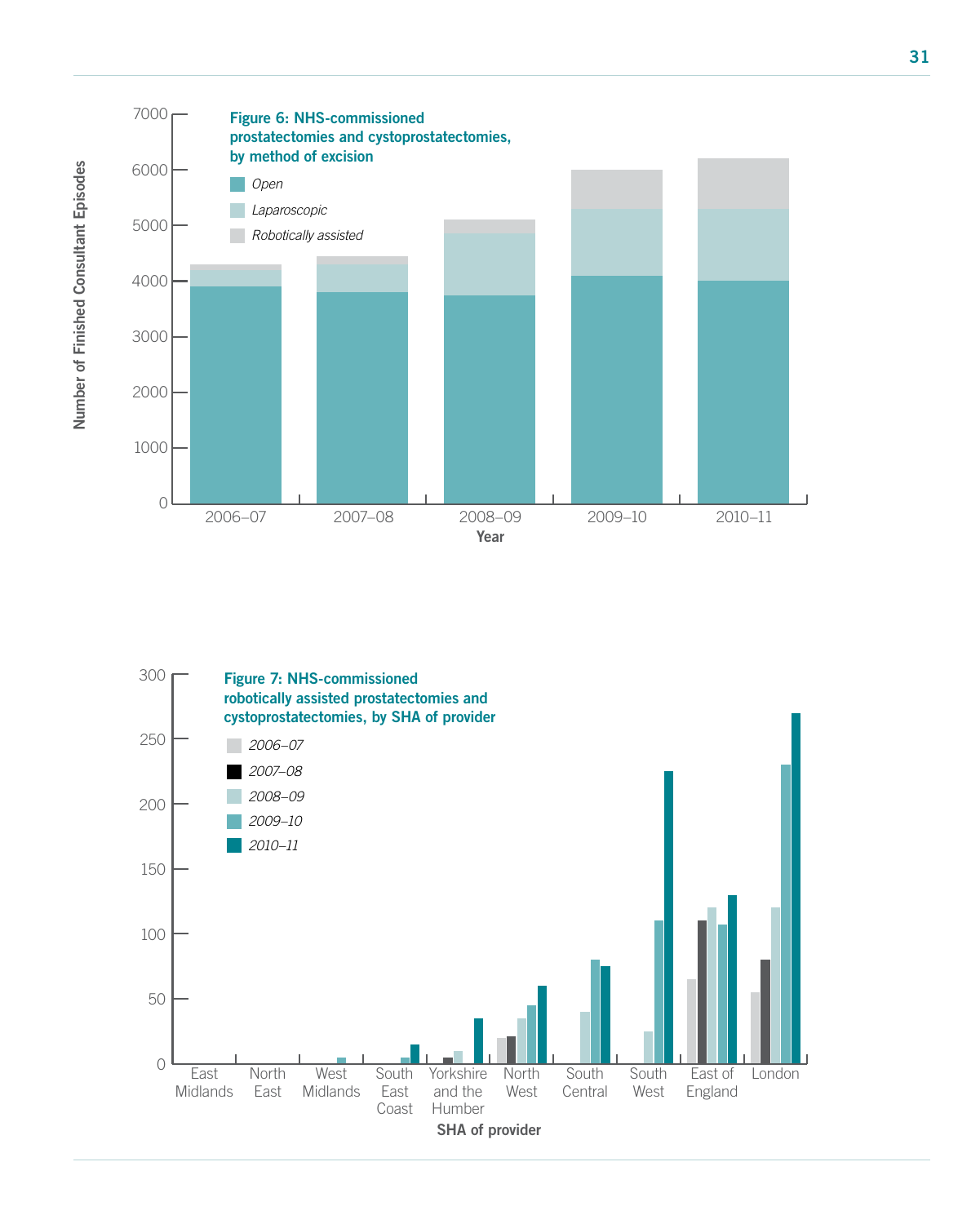## **Surgical innovation in practice**

### **Total mesorectal excision**

#### Key findings

- Total mesorectal excision (TME) was pioneered in the UK in the early 1980s but national involvement in spreading the procedure in England only came over 20 years later, despite other regions implementing national programmes in the 1990s.
- A lack of systematic data collection in the NHS, combined with the ongoing challenges in undertaking prospective randomised control trials in surgery, meant that a sufficiently compelling evidence base for the procedure was not developed until some 20 years after it was first performed.
- The complexity of the practice meant training could only be delivered by experts in the procedure which were relatively few in number in the first 20 years of the procedure's life.
- Strong clinical leadership from Professor Heald and his surgical colleagues was instrumental in generating the initial pull factor for implementing TME within the NHS, and delivering the training programme itself.
- Involvement of the then National Clinical Director for Cancer secured backing from the Department of Health to spread the procedure. Combined with new cohort evidence, this resulted in the NHS commissioning the Multidisciplinary

Team-TME Development Programme in 2003, which funded the Pelican Foundation to deliver a national training programme.

• Funding for the national training programme was necessary for nationally resourcing and regulating an intensive training requirement for the procedure and the associated safety considerations.

#### About the procedure

Total mesorectal excision (TME) is a surgical technique used to treat bowel cancer, which involves the precise removal of the entire lining of the lower bowel. Key to the procedure is the surgeon's ability to remove this section of the bowel along a natural tissue boundary that results from the different embryological origins of the components of the bowel and surrounding tissue. Cleanly cutting away the bowel section along this so-called 'holy plane' greatly reduces the chance of the cancer recurring as the plane is preserved and cancerous cells are contained to the section of the bowel that is removed.

Owing to its precise nature, the procedure requires a high level of technical skill on the part of the surgeon. The procedure is particularly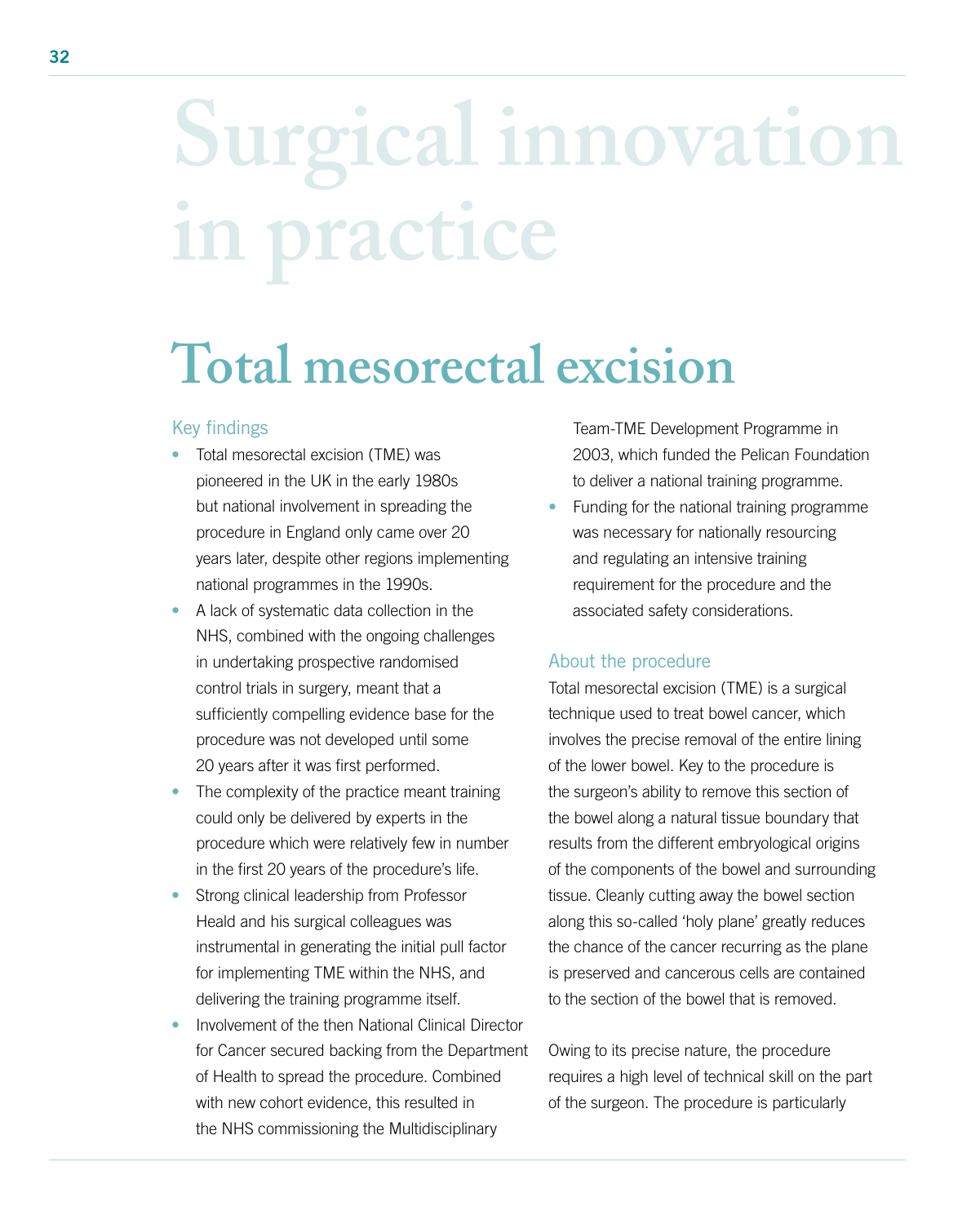challenging to be performed laparoscopically compared to some other colorectal operations.

#### Spreading TME

The concept of TME was first introduced by Professor Bill Heald in Basingstoke Hospital in the late 1970s. At that point colorectal surgery for cancer involved a clinical balance as to how much tissue to remove around the tumour – the removal of a greater amount of tissue reduces the risk of the cancer returning (recurrence) but often has a negative impact on other outcomes such as bowel function or the need for a colostomy. Owing to the desire to preserve the bowel function of patients as much as possible, mortality rates due to recurrence in patients who had undergone colorectal surgery for cancer were around 50%. TME avoided this by meticulously removing the entire tissue enveloping the lower bowel based on a distinction of tissue of different embryological origins.

In 1979 the Wessex Cancer Trust funded a staff member to collect data around the technique that was being performed by Professor Heald and colleagues at Basingstoke. Charitable donations then saw the Basingstoke Bowel Cancer Research Programme established, which ensured data collection continued in the following decade.

In the early 1980s Professor Heald published his first cohort study of approximately 135 TME surgical cases which demonstrated recurrence rates of only 3.7% – outcomes markedly better than those generally observed at the time. Despite this, further evidence was not produced following this study. The lack of further data and the absence of compulsory consecutive surgical data collection in the NHS further stymied the development of an evidence base in the UK for the next 20 years. As a result of this, TME practice in the UK was limited to a very small number of interested specialists for most of the 1980s and 1990s.

Scandinavia became the first region to formally adopt TME in the early 1990s, following initial interest in Professor Heald's work from three surgeons in Sweden. Throughout the 1990s Professor Heald was regularly invited to provide training workshops to interested surgeons and their teams in Scandinavia and beyond, facilitated by camera equipment donated by Sony that allowed him to broadcast his operations and teach the complex technique to large groups of surgeons.

In the UK, in collaboration with Sir Peter Michael, Professor Heald formed the Pelican Cancer Foundation in 2000 to work to disseminate TME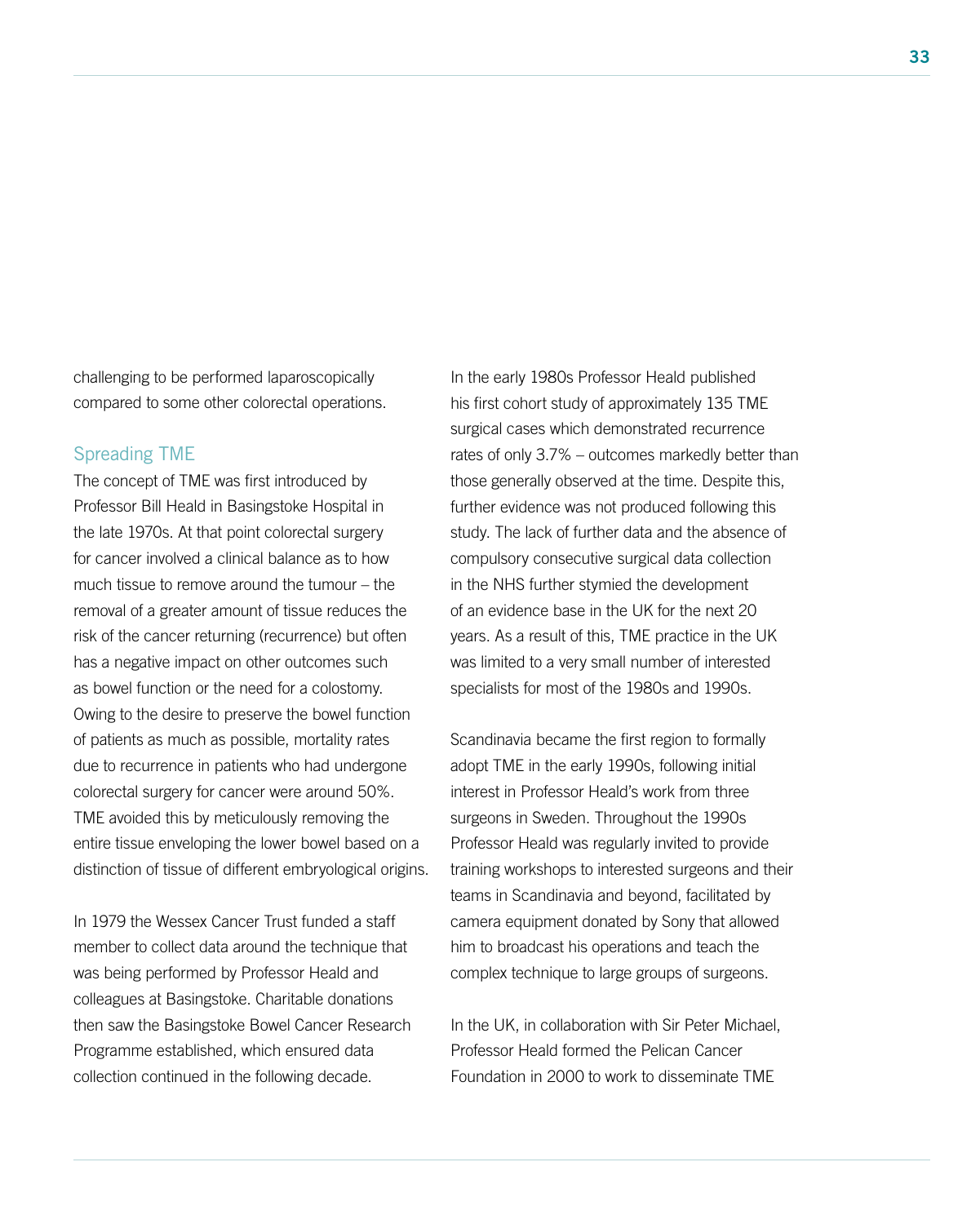in the UK to the increasing number of interested surgical teams. The foundation gradually developed from the small Basingstoke Bowel Cancer Research Programme into a professional teaching academy, receiving around £5 million in local donations to develop the Ark training facility, on land donated to the purpose by the local NHS.

However, national involvement in spreading the procedure in the UK only began following a visit by Professor Mike Richards, National Clinical Director for Cancer, to Stockholm in 2000 to observe the country's national approach to the adoption of TME, and to verify the outcomes associated with the procedure. Convinced of the benefits of the procedure following his visit, Professor Richards made the case for TME at the Department of Health. His efforts coincided to a degree with the first widely-accepted evidence for the benefits of the procedure, stemming from Anna Martling at the Swedish Karolinska Institutet, and further validation work from John MacFarlane from the University of British Columbia, who had taken a sabbatical at Basingstoke.

The result was that the NHS commissioned a National MDT-TME Development Programme in March 2003, which provided the Pelican Foundation with a significant grant in order to roll-out training for TME more widely within the NHS. This provided not only the resource to expand the programme but also structure and credibility to the programme which allowed the spread of the training to be more rapid and more regulated, addressing the safety issues associated with teaching a complex new surgical technique.

#### TME today

The major role of TME in colorectal surgery is now recognised in all major clinical guidance in the UK. The recent clinical guideline for colorectal cancer published by NICE states that "TME is the accepted standard resection for most rectal cancers".44 NICE Improving Outcomes guidance gives a strong direction to the national training programme, stating "Every MDT which treats patients with rectal cancer should undergo training in total mesorectal excision".55 The current clinical guidelines from the specialty association, the Association of Coloproctology of Great Britain and Ireland (ACPGBI), recognises "... the practice of total mesorectal excision (TME) surgery has become the standard of care in the UK. As a result, local recurrence following surgery has fallen significantly."45

TME training in the NHS also continues, including through the national LAPCO programme and Low Rectal Cancer National Development Programme (LOREC).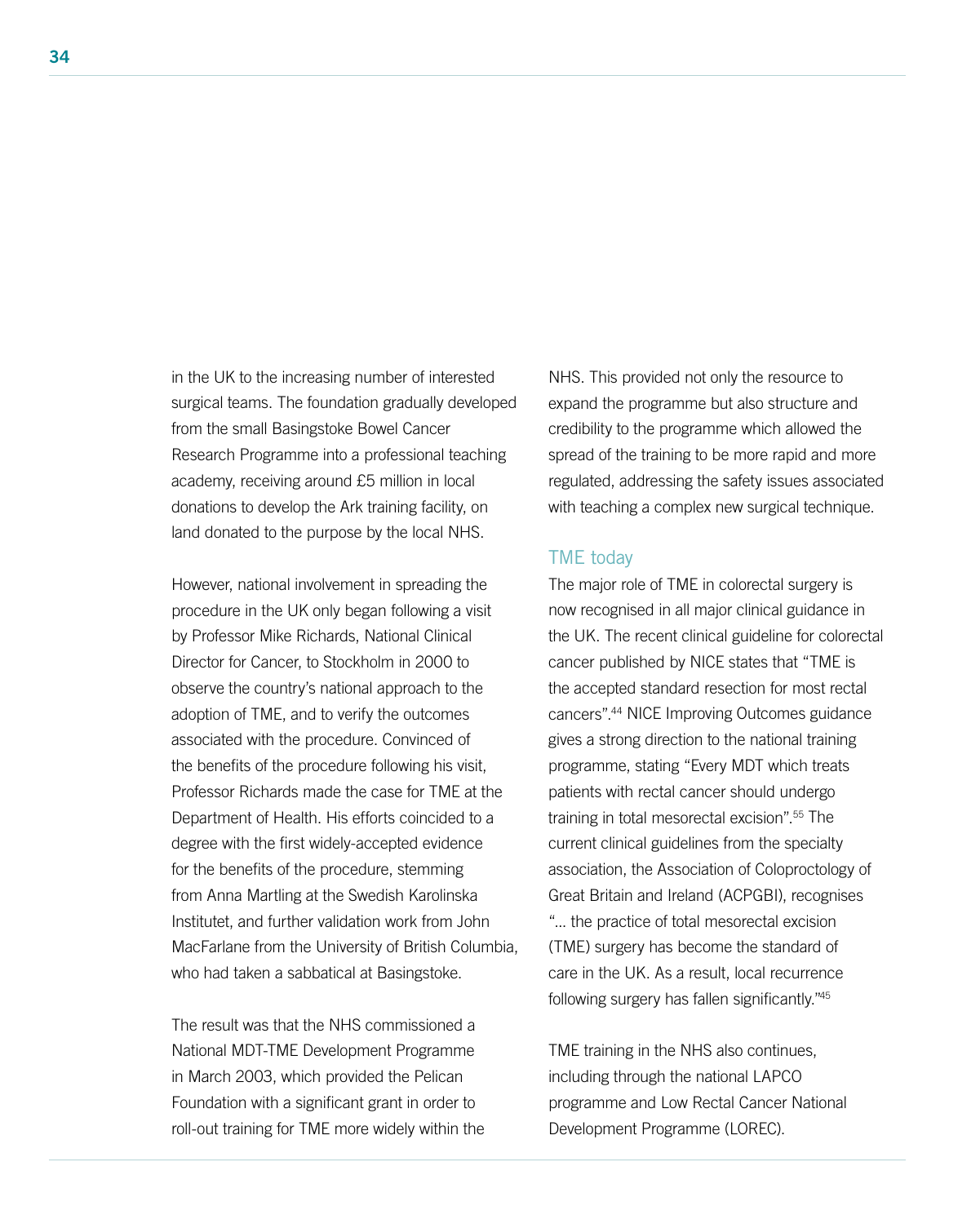Despite this clear direction, routine data collection regarding TME in the NHS remains very poor. No dedicated OPCS-4 codes exist for the procedure.<sup>56</sup> As such, it is not possible to accurately gauge the impact of the training programme and measure how far TME has spread within the NHS in England. Anecdotal evidence from some surgeons suggests that fewer than half of all rectal cancer cases are treated with TME, despite the fact that all but the very earliest colon cancers are best treated with the procedure. Advocates of the procedure with experience of its spread suggest that the NHS should mandate consecutive surgical data collection to gauge a more accurate picture of practice and outcomes regarding new techniques and technologies, which would inform an evidence base for these innovations.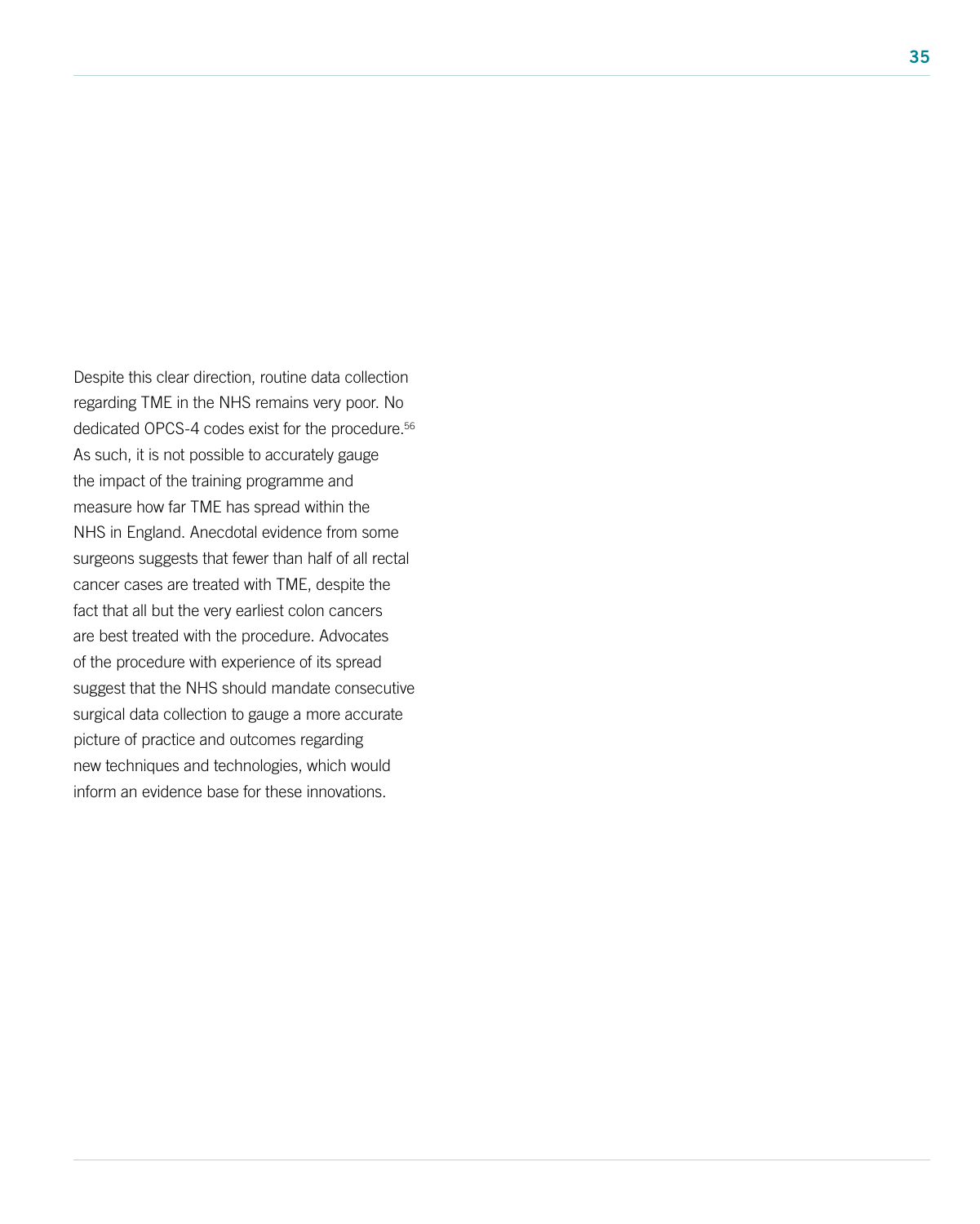### **Conclusions**

### **Overcoming the barriers to innovation**

Through the examination of these different types of surgical innovation, we have been able to identify critical blocks to their spread, as well as the moments or interventions which ultimately led to their widespread adoption.

Although the circumstances of a particular innovation will inevitably differ, there are common issues that need to be addressed for any innovation to spread.

- **Establishing evidence:** establishing sufficient evidence to satisfy commissioners, providers, clinicians and patients of the safety and efficacy of a new procedure can be challenging. This is due to a number of factors including the level of skill required to undertake often complex new techniques, a lack of investment in surgical research, and the challenges of clinical equipoise in developing gold standard evidence. NICE interventional procedure guidance is a useful starting point because it evaluates safety and efficacy, but it does not include an evaluation of comparative clinical effectiveness or cost effectiveness, nor does it send a clear implementation signal to the NHS owing to a lack of appropriate evidence.
- **Building new skills: new techniques will often** require new skills. Training must be delivered on the right scale and at the right pace to assure the quality, safety and efficiency of a new technique. The quality of delivery and the safety of many techniques requires the surgeon to undertake appropriate volumes of procedures.
- Establishing the correct infrastructure: surgical innovation may require new equipment, working arrangements or the configuration of services, requiring capital investment as well as service redesign. This is in contrast to the introduction of many pharmacological innovations which may require additional investment, but are associated with relatively modest (if any) changes in clinical practice.
- Clinical and patient demand: ultimately clinicians must want to use an innovation and patients must want to receive it if it is to disseminate into widespread use. This will require the provision of appropriate information on its benefits and risks.

The absence of evidence can make it harder to secure the investment needed to develop surgical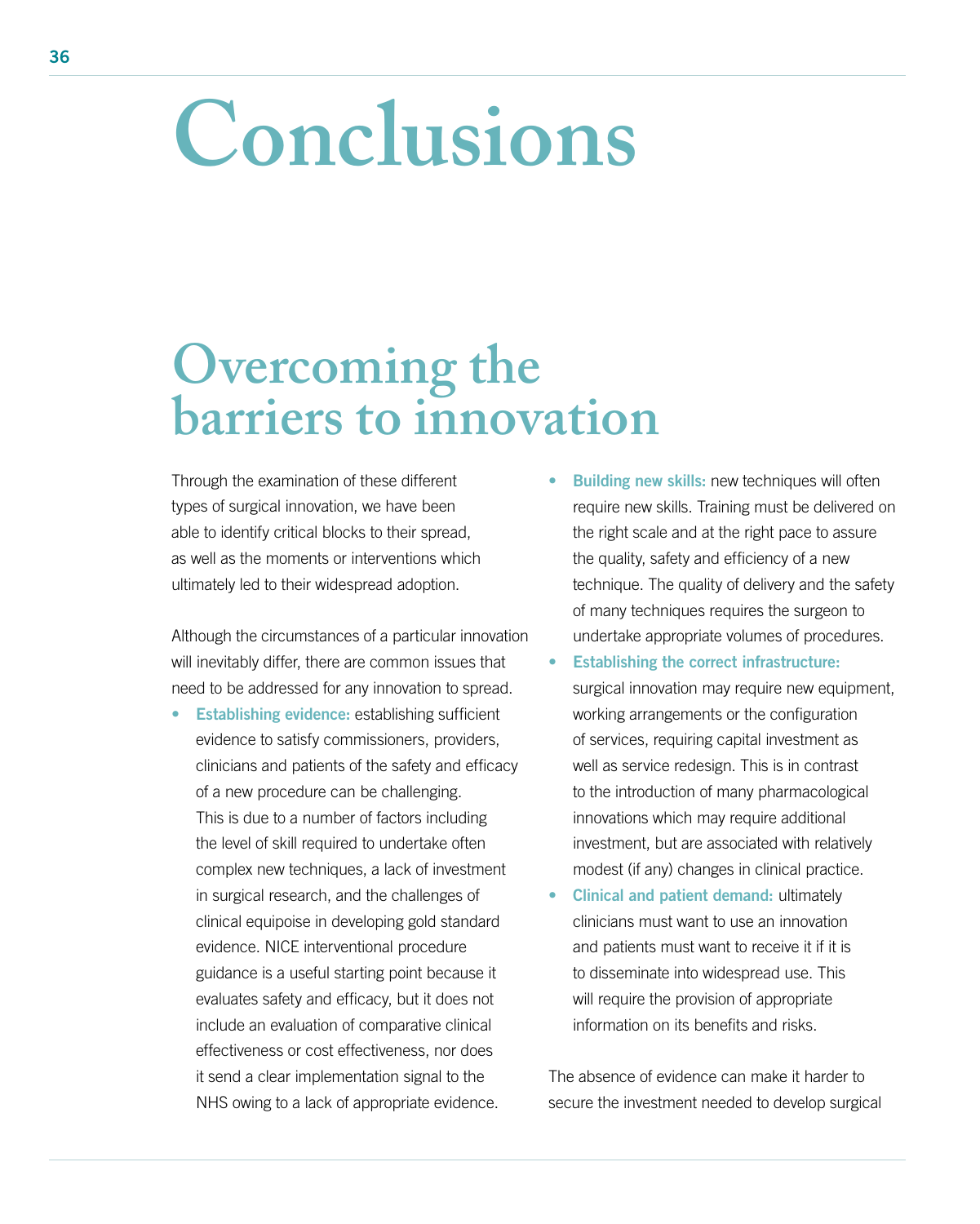skills and establish the correct infrastructure to support the innovation's wider use. Breaking this cycle is critical to establishing an environment in which new practices and procedures can begin to be cultivated in the NHS. By getting these enablers right we can start to create a virtuous circle, with the availability of evidence supporting the case for investment in skills and infrastructure, which in turn leads to greater uptake and the development of stronger evidence.

Through the case studies in this report, we have identified six common factors that help to overcome these issues and encourage the spread of innovation:

- 1. Early identification of the promise (ie the potential benefits) of an innovation.
- 2. Leadership to champion and advocate its adoption.
- 3. Establishing the infrastructure to enable its use.
- 4. Defining what should be implemented and how its impact will be measured.
- 5. Developing levers and incentives to encourage appropriate adoption.
- 6. Providing information to support clinical adoption and patient choice.

These factors occur along a pathway of surgical innovation. Although the relative importance of each factor will vary according to the innovation in question, it is important that each is addressed to underpin rapid and consistent diffusion. The pathway works first at a local and then a national level. It underpins local discovery and piloting by surgeons and their teams, followed by national level action by different parts of the NHS.

We hope that the pathway of surgical innovation will become an immediate reference point for anyone with an interest in realising the benefit of health innovation. Our recommendations set out a series of short and medium term actions to underpin the delivery of the pathway for every new surgical innovation. It should be noted that not every success factor can be effectively written into policy or guidance. Innovation will always depend in part on the qualities of the individuals involved – the strength of leadership, team working and tenacity – but by establishing the right framework to support adoption, these attributes can be most effectively nurtured and deployed.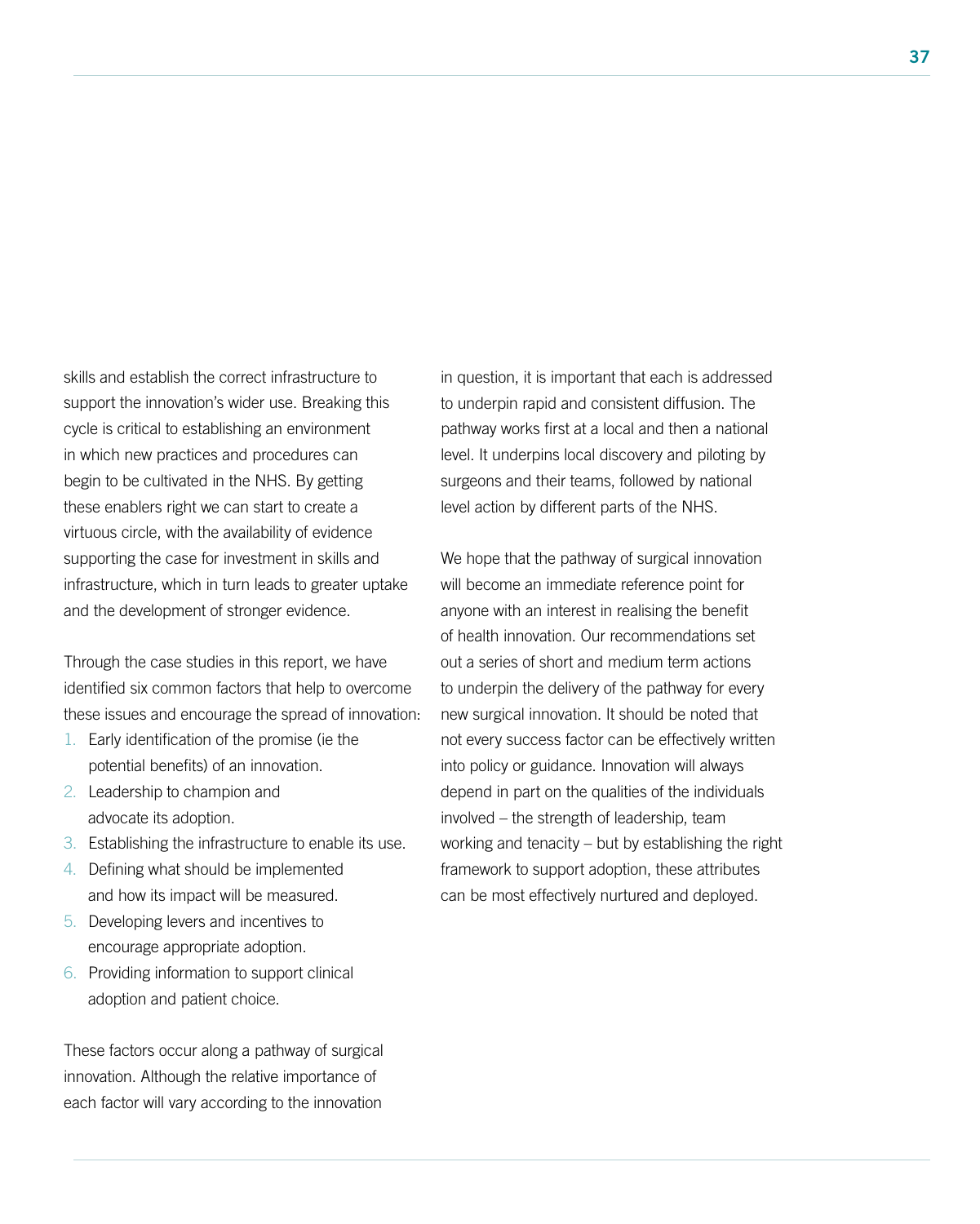### **References**

- 1. The Royal College of Surgeons of England. *From Theory to Theatre: Overcoming barriers to innovation in surgery.* London: RCS; 2011.
- 2. Department of Health. *Innovation, Health and Wealth: Accelerating adoption and diffusion in the NHS.* London: DH; 2011.
- 3. HC Deb 24 Apr 2012, c860W
- 4. HC Deb 24 Apr 2012, c871W–872W
- 5. HC Deb 24 Apr 2012, c852W
- 6. HC Deb 23 Apr 2012, c712W–713W
- 7. Checking the lymph nodes for breast cancer in women. MacMillan. http://www.macmillan. org.uk/Cancerinformation/Cancertypes/Breast/ Treatingbreastcancer/Surgery/Checkingthelymphnodes. aspx#DynamicJumpMenuManager\_4\_ Anchor\_1 (cited February 2014).
- 8. Types of breast cancer surgery: Sentinel Lymph Node Biopsy. *Cancer Research UK.* http://www. cancerresearchuk.org/cancer-help/type/breastcancer/treatment/surgery/types-of-breast-cancersurgery#sentinel (cited February 2014).
- 9. NHS Breast Screening Programme and Association of Breast Surgery. *An audit of screen detected breast cancers for the year of screening April 2005 to March 2006.* London; NHS: 2007.
- 10. NHS Breast Screening Programme and Association of Breast Surgery. *An audit of screen detected breast cancers for the year of screening April 2006 to March 2007.* London; NHS: 2008.
- 11. NHS Breast Screening Programme and Association of Breast Surgery. *An audit of screen detected breast cancers for the year of screening April 2007 to March 2008.* London; NHS: 2009.
- 12. NHS Breast Screening Programme and Association of Breast Surgery. *An audit of screen detected breast cancers for the year of screening April 2008 to March 2009.* London; NHS: 2010.
- 13. NHS Breast Screening Programme and Association of Breast Surgery. *An audit of screen detected breast cancers for the year of screening April 2009 to March 2010.* London; NHS: 2011.
- 14. NHS Breast Screening Programme and Association of Breast Surgery. *An audit of screen detected breast cancers for the year of screening April 2010 to March 2011.* London; NHS: 2012.
- 15. NHS Cancer Screening Programmes. *NHS Breast Screening Programme: Annual Review 2011.* London; NHS: 2011.
- 16. Krag DN, Julian TB, Harlow SP et al. NSABP-32: Phase III, Randomized Trial Comparing Axillary Resection with Sentinal Lymph Node Dissection: A Description of the Trial. *Ann Surg Oncol* 2004; 11(3 Suppl): 208S–210S.
- 17. NEW START data (on file).
- 18. Goyal A, MacNeill F, Newcombe RG, et al. *Results of the UK NEW START sentinel node biopsy training program: A model for future surgical training.* Poster Discussion at the 2009 Breast Cancer Symposium.
- 19. NICE. *Early and locally advanced breast cancer: diagnosis and treatment.* Cardiff: National Collaborating Centre for Cancer; 2009.
- 20. NICE quality standard: breast cancer (QS12). Issued September 2011. http://guidance. nice.org.uk/QS12 (cited February 2014).
- 21. Association of Breast Surgery at Baso 2009. Surgical guidelines for the management of breast cancer. *Eur J Surg Oncol* 2009; 35(Suppl 1): 1–22.
- 22. NHS Care Records Service, Best practice tariff: day case 2011-12, accessed 14 September 2012 via http://www.ic.nhs.uk/SUS\_eLearning/ SUS\_R9\_data\_access\_service/modules/su12\_pbr/ t6/su12t6p5\_1.htm [no longer available]
- 23. Department of Health. *Payment by Results: Guidance for 2011–12.* Leeds: DH; 2011.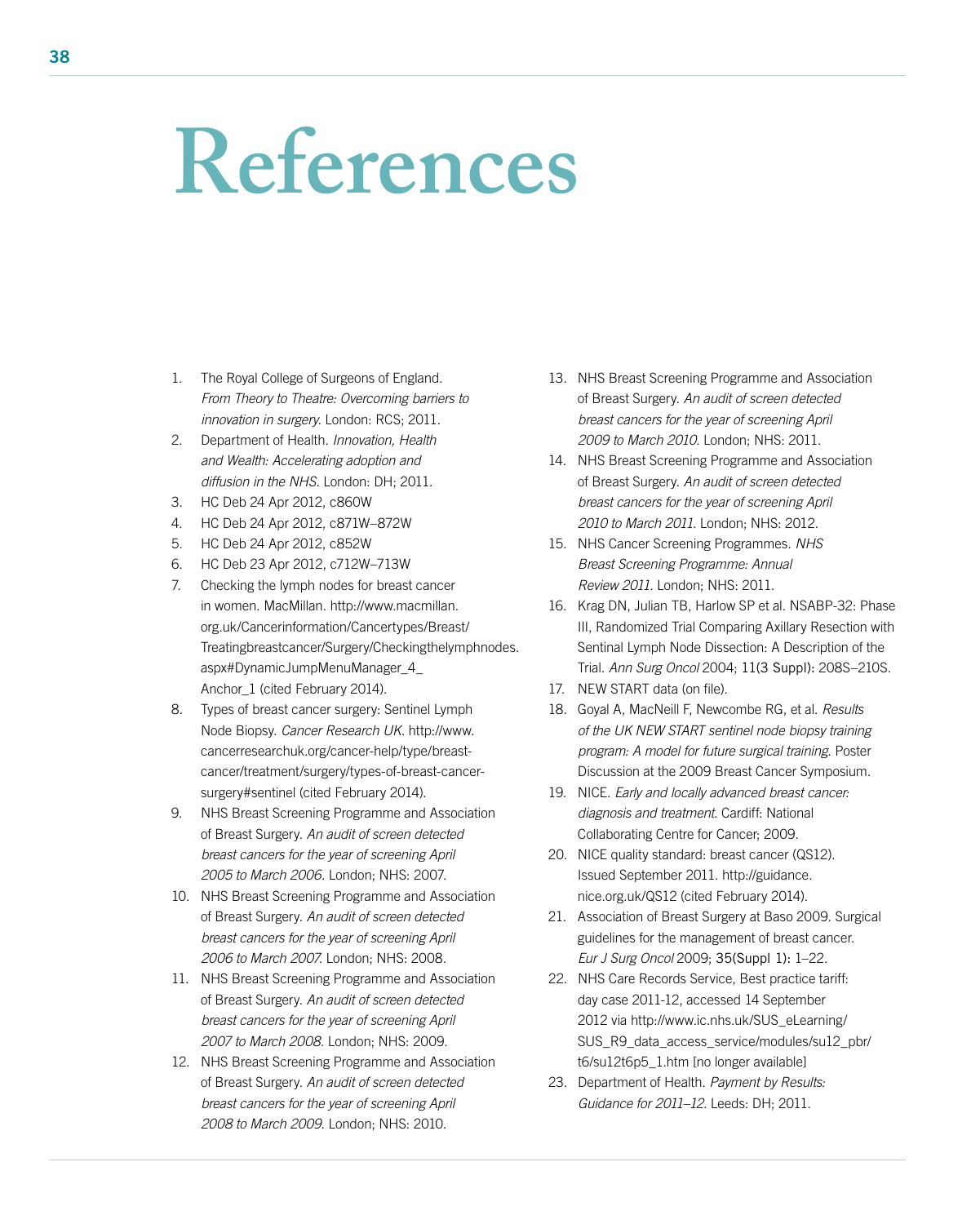- 24. Commissioning for Quality and Innovation (CQUIN) payment scheme. NHS Institute for Innovation and Improvement. http://www. institute.nhs.uk/commissioning/pct\_portal/ cquin.html (cited February 2014).
- 25. NHS Improvement Enhanced Recovery Partnership. *Fulfilling the potential: a better journey for patients, a better journey for the NHS.* Leicester: NHS; 2012.
- 26. NHS Improvement. *My role and my responsibilities in helping to improve my recovery.* NHS Public information leaflet, 2013.
- 27. Kuper M, Gold SJ, Callow C et al. Intraoperative fluid management guided by oesophageal Doppler monitoring. *BMJ* 2011; 342: d3016.
- 28. MHP Health Mandate. *Paying for quality An analysis of the impact of the 2010/11 Commissioning for Quality and Innovation scheme in London.*  London: MHP Health Mandate; 2012.
- 29. Department of Health. *Enhanced Recovery Partnership Programme Report.* Leeds: DH; 2011.
- 30. Lacy AM, Garcia-Valdecasas JC, Delgado S et al. Laparoscopy-assisted colectomy versus open colectomy for treatment of non-metastatic colon cancer: a randomised trial. *Lancet* 2002; 359: 2,224–29.
- 31. Leung KL, Kwok SPY, Lam SCW et al. Laparoscopic resection of rectosigmoid carcinoma: prospective randomised trial. *Lancet* 2004; 363: 1187–92.
- 32. Stage JG, Schulze S, Møller P et al. Prospective randomized study of laparoscopic versus open colonic resection for adenocarcinoma. *Br J Surg* 1997; 84: 391–96.
- 33. Delaney CP, Kiran RP, Senagore AJ et al. Casematched comparison of clinical and financial outcome after laparoscopic or open colorectal surgery. *Ann Surg* 2003; 238: 67–72.
- 34. Kiran RP, Delaney CP, Senagore AJ et al. Operative blood loss and use of blood products after

laparoscopic and conventional open colorectal operations. *Arch Surg* 2004; 139: 39–42.

- 35. Milsom JW, Bohm B, Hammerhofer KA et al. A prospective randomized trial comparing laparoscopic versus conventional techniques in colorectal cancer surgery: a preliminary report. *J Am Coll Surg* 1998; 187: 46–54.
- 36. Braga M, Vignali A, Gianotti L et al. Laparoscopic versus open colorectal surgery: a randomised trial on short-term outcome. *Ann Surg* 2002; 236: 759–66.
- 37. Duepree HJ, Senagore AJ, Delaney CP, Fazio VW. Does means of access affect the incidence of small bowel obstruction and ventral hernia after bowel resection? *Laparoscopy versus laparotomy. J Am Coll Surg* 2003; 197: 177–81.
- 38. Guillou PJ, Quirke P, Thorpe H et al. Short-term endpoints of conventional versus laparoscopicassisted surgery in patients with colorectal cancer (MRC CLASICC trial): multicentre, randomised controlled trial. *Lancet* 2005; 365: 1718–26.
- 39. Clinical Outcomes of Surgical Therapy Study Group. A comparison of laparoscopically assisted and open colectomy for cancer. *N Engl J Med* 2004; 305: 2050–59.
- 40. Hazebroek EJ; Color Study Group. COLOR: a randomized clinical trial comparing laparoscopic and open resection for colon cancer. *Surg Endosc* 2002; 16: 949–53.
- 41. NICE guidance. Laparoscopic surgery for colorectal cancer (TA 105). Issued August 2006. http:// publications.nice.org.uk/laparoscopic-surgery-forcolorectal-cancer-ta105 (cited February 2014).
- 42. Proportion of Colorectal Resections Undertaken Laparoscopically in England. LAPCO. http:// www.lapco.nhs.uk/activity-latest-HESdata.php (cited February 2014).
- 43. Implementation of NICE's Laparoscopic Colorectal Surgery Appraisal NHS Management Note.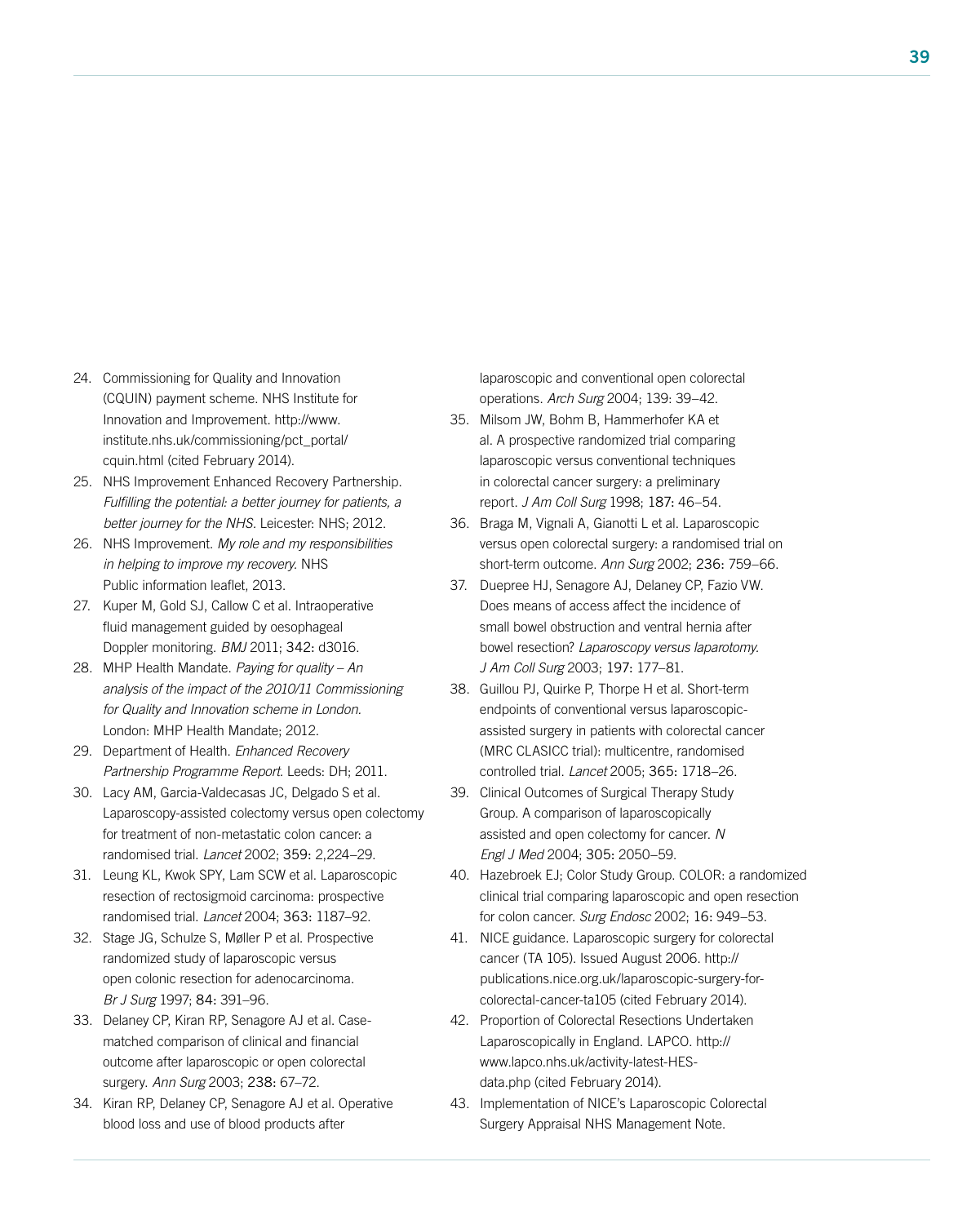LAPCO. http://www.lapco.nhs.uk/about-theprogramme.php#Notes (cited February 2014).

- 44. NICE guidance. Colorectal cancer: the diagnosis and management of colorectal cancer (CG131). Issued November 2011. http://publications.nice.org.uk/ colorectal-cancer-cg131 (cited February 2014).
- 45. The Association of Coloproctology of Great Britain & Ireland. *Guidelines for the Management of Colorectal Cancer, 3rd edition.* London: ASCBGI; 2007.
- 46. National Training Programme Updates. LAPCO. http://www.lapco.nhs.uk/ (cited February 0214).
- 47. Beating Bowel Cancer. *Equity and Excellence for Bowel Cancer.* London: Beating Bowel Cancer; 2012.
- 48. NHS. *The NHS Cancer plan: a plan for investment, a plan for reform.* London: NHS; 2000.
- 49. National Institute for Clinical Excellence. *Improving Outcomes in Urological Cancers: The Manual.* London: NICE; 2002.
- 50. Oxford Radcliffe Hospitals' Board meeting minutes, 29 January 2009. http://www.oxfordradcliffe.nhs.uk/ aboutus/trustboard/tbdocs09/jan/090129roboticsurgery. pdf (cited17 September 2012). [no longer available]
- 51. NICE guidance. Laparoscopic radical prostatectomy (IPG193). Issued November 2006. http://guidance. nice.org.uk/IPG193 (cited February 2014).
- 52. BUG, BAUS and BPG. *MDT (Multidisciplinary Team) Guidance for Managing Prostate Cancer.* London: BAUS; 2009.
- 53. NICE clinical guidelines. Prostate cancer: diagnosis and treatment (CG157). Issued January 2014. http://publications.nice.org.uk/prostate-cancerdiagnosis-and-treatment-cg175 (cited April 2014).
- 54. Novara G, Ficarra V, Rosen R et al. Systematic Review and Meta-analysis of Perioperative Outcomes and Complications after Robotically-assisted Radical Prostatectomy. *Eur Urol* 2012; 62: 431–52.
- 55. NICE. *Improving Outcomes in Colorectal Cancers (Manual Update).* London: NICE; 2004.
- 56. The NHS Information Centre's Cancer Data Manual (http://www.ic.nhs.uk/webfiles/Services/Datasets/ cANCER/appendixforcolorectalcancer.pdf) [no longer available] stipulates that code H33.8, 'Other specified excision of rectum', should be used to record TME procedures, though over the last ten years this code has constituted less than 4% of recorded colorectal surgery procedures for colorectal cancers and therefore is clearly not being used comprehensively.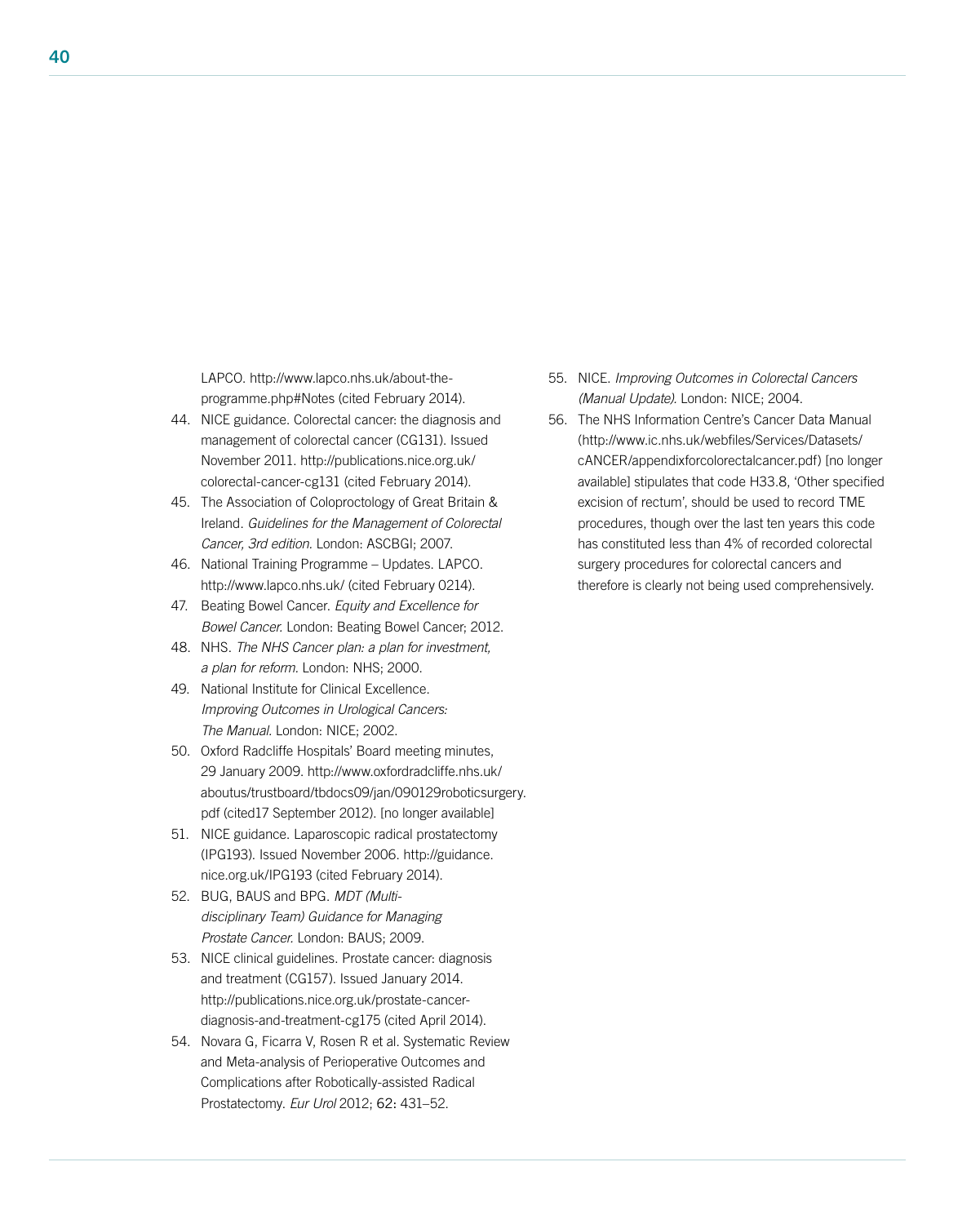

Produced by RCS Publishing

The Royal College of Surgeons of England 35–43 Lincoln's Inn Fields London WC2A 3PE www.rcseng.ac.uk

The Royal College of Surgeons of England © 2014 Registered charity number 212808

All rights reserved. No part of this publication may be reproduced, stored in a retrieval system or transmitted in any form or by any means, electronic, mechanical, photocopying, recording or otherwise, without the prior written permission of The Royal College of Surgeons of England.

While every effort has been made to ensure the accuracy of the information contained in this publication, no guarantee can be given that all errors and omissions have been excluded. No responsibility for loss occasioned to any person acting or refraining from action as a result of the material in this publication can be accepted by The Royal College of Surgeons of England and the contributors.